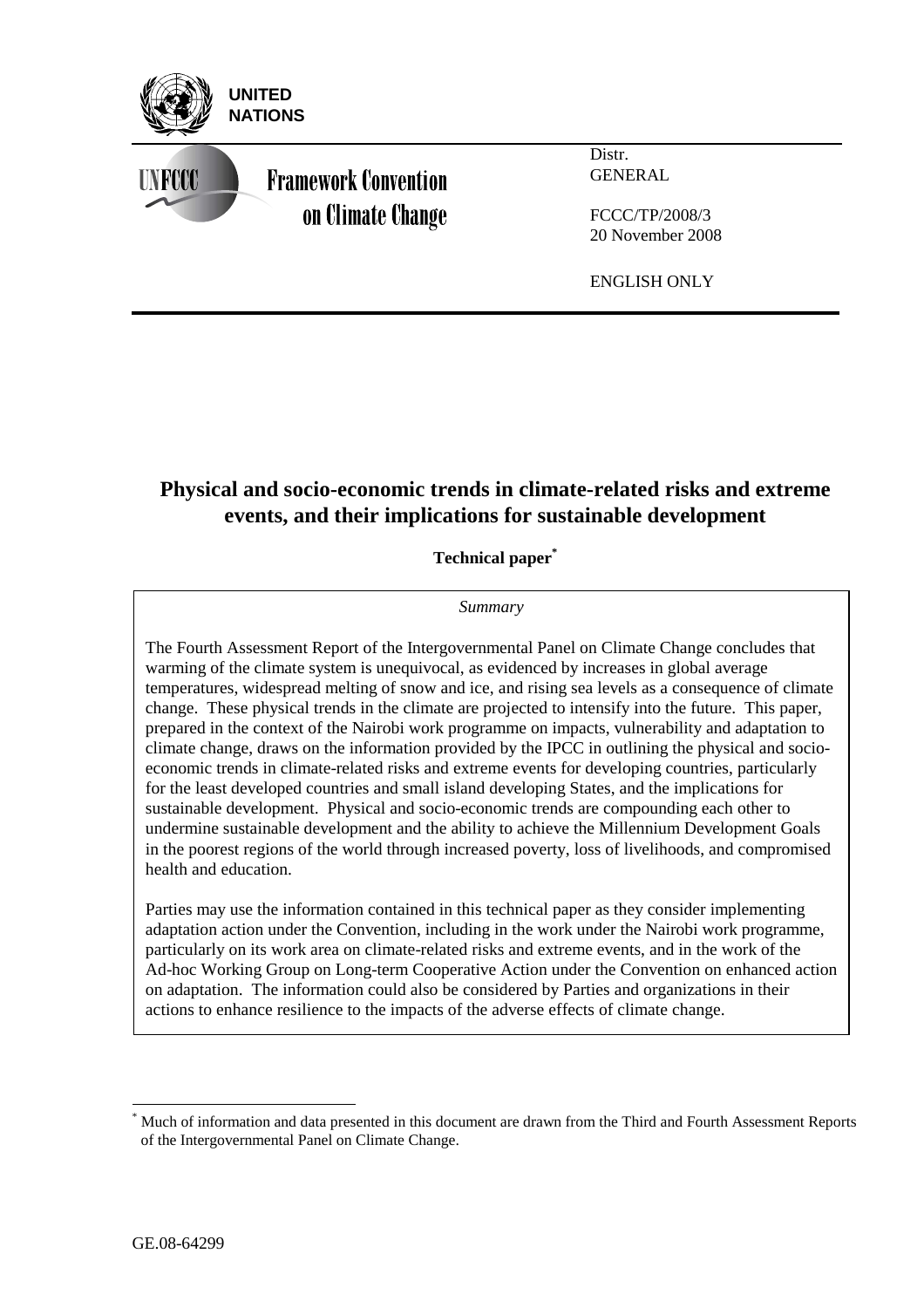# **CONTENTS**

|     |                 |                                                                                                                             | Paragraphs  | Page |
|-----|-----------------|-----------------------------------------------------------------------------------------------------------------------------|-------------|------|
| I.  |                 |                                                                                                                             | $1 - 39$    | 3    |
|     | A.              |                                                                                                                             | $1 - 6$     | 3    |
|     | <b>B.</b>       | Physical trends in climate-related risks and extreme events                                                                 | $7 - 12$    | 4    |
|     | $\mathcal{C}$ . |                                                                                                                             | $13 - 27$   | 5    |
|     | D.              |                                                                                                                             | $28 - 34$   | 7    |
|     | E.              |                                                                                                                             | $35 - 39$   | 8    |
| Π.  |                 |                                                                                                                             | $40 - 58$   | 9    |
|     | A.              |                                                                                                                             | $40 - 41$   | 9    |
|     | <b>B.</b>       |                                                                                                                             | $42 - 44$   | 9    |
|     | $\mathcal{C}$ . |                                                                                                                             | $45 - 56$   | 9    |
|     | D.              |                                                                                                                             | 57          | 13   |
|     | E.              |                                                                                                                             | 58          | 13   |
| Ш.  |                 | PHYSICAL TRENDS IN CLIMATE-RELATED RISKS                                                                                    | $59 - 80$   | 14   |
|     | A.              | Overview of observed trends in developing countries                                                                         | $60 - 68$   | 14   |
|     | <b>B.</b>       | Future projections for physical trends in developing countries                                                              | $69 - 80$   | 20   |
| IV. |                 |                                                                                                                             | $81 - 144$  | 25   |
|     | A.              | Climate risks and general socio-economic trends                                                                             | $82 - 83$   | 26   |
|     | <b>B.</b>       |                                                                                                                             | $84 - 110$  | 26   |
|     | $\mathcal{C}$ . |                                                                                                                             | $111 - 144$ | 34   |
| V.  |                 | IMPLICATIONS FOR SUSTAINABLE DEVELOPMENT                                                                                    | $145 - 179$ | 43   |
|     | A.              |                                                                                                                             | $145 - 149$ | 43   |
|     | <b>B.</b>       |                                                                                                                             | $150 - 151$ | 44   |
|     | C.              | The interaction of physical climate changes and socio-economic<br>vulnerabilities: implications for sustainable development | $152 - 177$ | 45   |
|     | D.              | Climate change and the Millennium Development Goals                                                                         | 178-179     | 51   |
| VI. |                 |                                                                                                                             | 180-188     | 53   |
|     |                 | <b>Annex</b>                                                                                                                |             |      |
|     |                 |                                                                                                                             |             | 55   |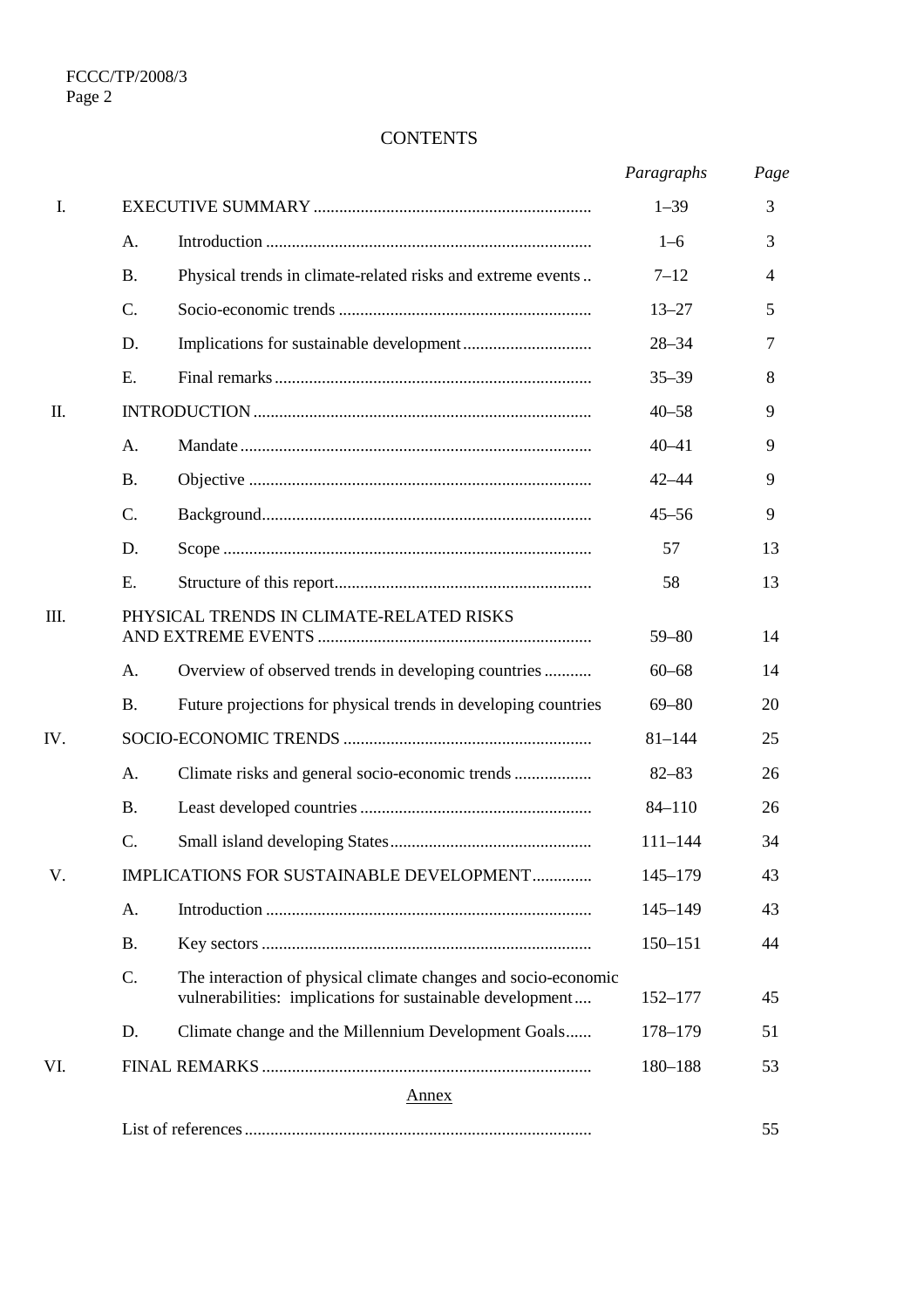# **I. Executive summary**

## **A. Introduction**

1. This technical paper was mandated by the Subsidiary Body for Scientific and Technological Advice (SBSTA) at its twenty-eighth session (FCCC/SBSTA/2008/6, para. 48) as part of the activities under the Nairobi work programme on impacts, vulnerability and adaptation to climate change. It aims to promote further understanding and assessment of impacts of, and vulnerability and adaptation to, climate change, current and future climate variability and extreme events, and the implications for sustainable development, paying particular attention to the vulnerable developing countries, especially least developed countries (LDCs) and small island developing States (SIDS).

2. The paper can be used to provide information for decision-making by Parties to the Convention, with a view to facilitating adaptation action in the context of sustainable development and as background to the in-session workshop on risk management and risk reduction strategies under the Ad-hoc Working Group for Long-term Cooperative Action under the Convention (AWG-LCA) to be held during the fourth session of the AWG-LCA in Poznan.

3. This paper is closely related to the technical papers on integrating climate risk assessment and management and disaster risk reduction strategies into national policies,<sup>1</sup> and on mechanisms that can be used to manage financial risks from direct impacts of climate change.<sup>2</sup> While this paper illustrates the current conditions and issues regarding climate-related risks and extreme events, the other two papers aim to provide inputs for possible policy solutions and mechanisms to address the adverse effects of climate change.

4. The Fourth Assessment Report (AR4) of the Intergovernmental Panel on Climate Change (IPCC) concludes that warming of the climate system is unequivocal, as evidenced by increases in global average temperatures, widespread melting of snow and ice, and rising sea levels. These changes are impacting on, and are projected to continue to impact on, humans in a variety of ways. Increases in disasters linked to climate-related risks and extreme events such as hurricanes, cyclones, floods, landslides, wildfires and drought, heat waves and cold spells, are having a marked impact on human populations.

5. Developing countries, particularly LDCs and SIDS feel acutely the impacts of these changes, and are projected to suffer disproportionately from future climate changes and variability. These countries tend to be located in areas where threats from extreme events are often the greatest, and they rely heavily, in economic terms, on climate-sensitive sectors. Developing countries suffer the most when a disaster hits – more than 95 per cent of all deaths caused by disasters occur in developing countries; and losses from natural disasters are 20 times greater (as a percentage of GDP) in developing countries than in industrialized countries.

6. Furthermore, these countries already face huge gaps in infrastructural development, human resources and technological capacity, which constrain their integration into the global economy and render them perpetually vulnerable to both socio-economic and climate-linked stresses. The ensuing impacts threaten to derail efforts for sustainable development and the long-term achievement of the Millennium Development Goals (MDGs).**<sup>3</sup>** For example, the United Nations Development Programme (UNDP) 2006–2007 Human Development Report (HDR) concludes that failure to address climate

 $\overline{a}$ 

 $^{1}$  FCCC/TP/2008/4.

 $2$  FCCC/TP/2008/9.

 $3$  In 2000, world leaders adopted the United Nations Millennium Declaration, committing to reduce extreme poverty by 2015 through a set of targets known as the Millennium Development Goals.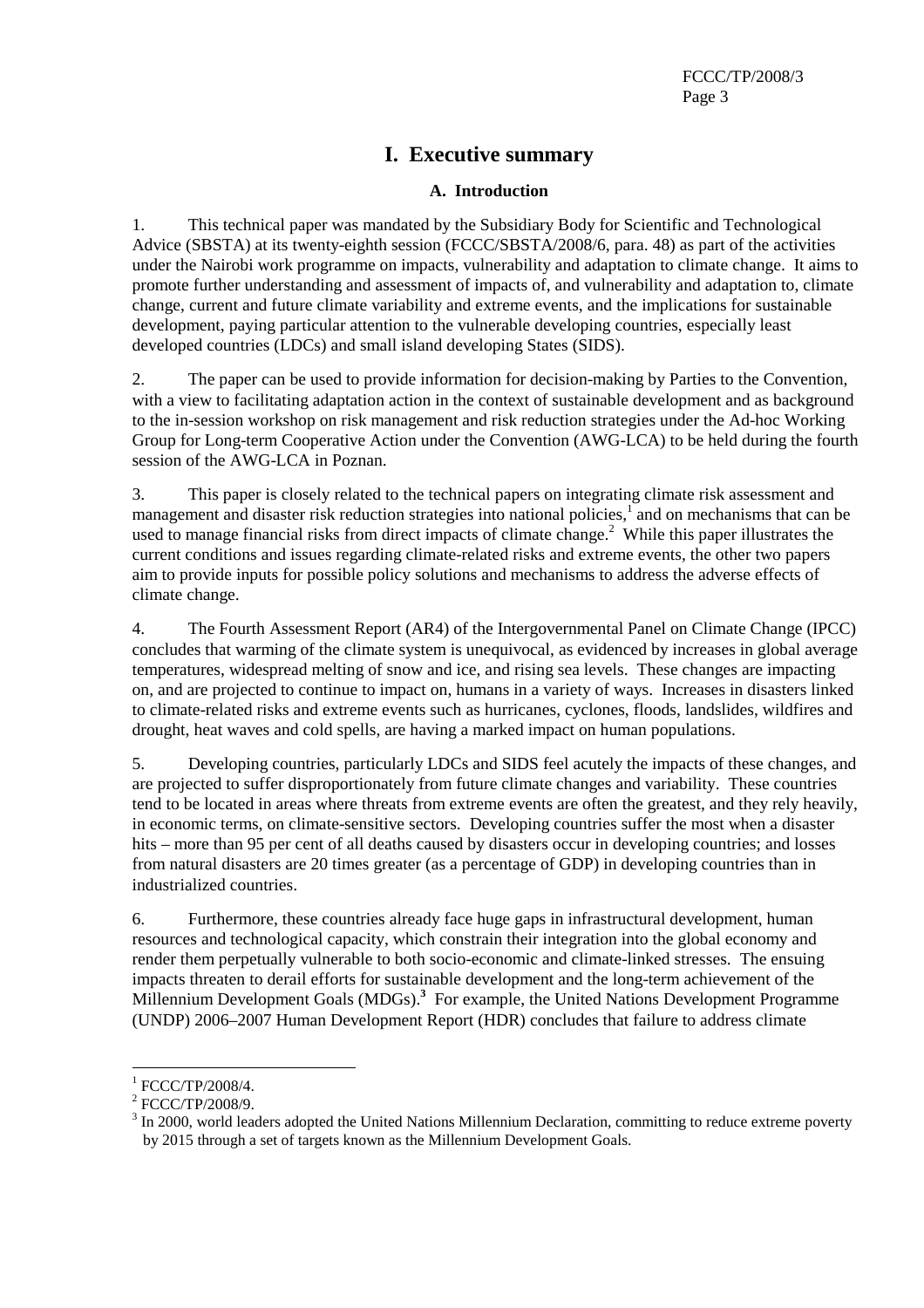change will "consign the poorest 40 per cent of the world's population – some 2.6 billion people – to a future of diminished opportunities." (UNDP, 2008)

## **B. Physical trends in climate-related risks and extreme events**

7. The AR4 describes the global changes in climate as well as physical systems that have been observed until 2006, including increases in surface temperatures, decreases in glaciers and ice caps, rising sea level, increased precipitation in many regions and drying in others, more intense and longer droughts, increased frequency of heavy precipitation events, and increases in the intensity of tropical cyclones.

8. The following changes are likely to continue to occur: warming is projected to increase; sea ice is projected to shrink; sea levels are projected to rise; it is very likely that hot extremes, heat waves and heavy precipitation events will continue to become more frequent; it is likely that tropical cyclones will become more intense; and increases in the amount of precipitation are very likely in high latitudes, while decreases are likely in most subtropical land regions. These physical changes are projected to result in decreased water availability, decreased crop productivity in many parts of the world, and loss of plant and animal species and associated ecosystem services.

9. Physical and climate trends are projected to intensify in the future in many parts of the world due to climate change. Physical trends include increasing and accelerating levels of risk. The increase in the risk of physical trends associated with climate change is additional to the risks associated with climate variability.

## *Projections for Africa, including African LDCs*

10. Africa, which accounts for the majority of LDCs in the world, is highly vulnerable to climate change and variability. This continent is projected to experience increased warming, decreased rainfall, and increased intensity of droughts and floods as a result of climate change. The impact on human populations, particularly the most vulnerable, will be extensive – populations will be exposed to increased water stress; agricultural production will be affected leading to increased food insecurity; and the transmission of disease will change, with diseases such as malaria, diarrhoea and dengue expanding and becoming more prevalent.

## *Projections for Asia, including Asian LDCs*

11. Asia, which includes eight LDCs located in South and Southeast Asia, is highly vulnerable to extreme weather events. Asia is home to 11 mega deltas which are highly susceptible to sea level rise and extreme events. Climate change is projected to impact South and Southeast Asia through increased warming, increased precipitation, and an increase in the frequency of intense precipitation events and extreme rainfall and winds associated with tropical cyclones.

## *Projections for SIDS*

12. SIDS are highly vulnerable to the impacts of climate change because of their exposure to sea level rise and vulnerability to tropical storms and cyclones. Ten of the SIDS are also LDCs. SIDS are likely to experience increased sea levels, warming, and increased intensity of extreme events under climate change. Water resources are projected to be severely compromised to the point where they become insufficient to meet demand during low rainfall periods.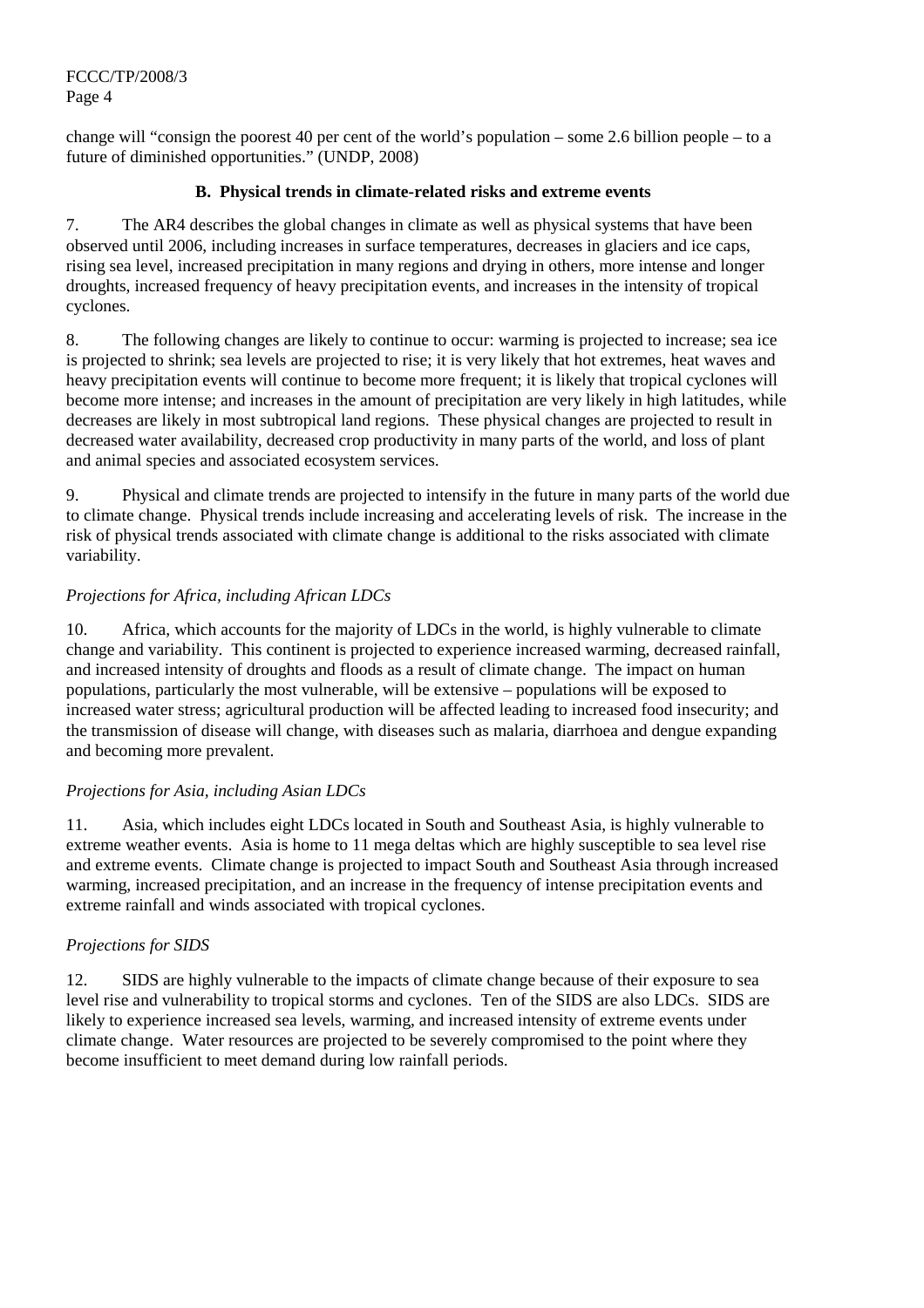#### **C. Socio-economic trends**

13. Socio-economic trends show that developing countries are highly vulnerable to climate risks. LDCs are characterized by extreme poverty, weak economies, inadequate institutional and human resources, and lack of physical and financial infrastructure. Their economies are dominated by climate- and water-sensitive sectors such as agriculture, timber and non-timber products, tourism and the hydropower industry. The physical characteristics of SIDS (small size and remote geographical location surrounded by sea along zones of complex climate activity) combined with socio-economic factors result in SIDS suffering from an exceptionally high level of exposure to climate change and climate variability.

#### *Socio-economic trends for LDCs*

14. A large number of people in the LDCs are living in extreme poverty. In 2005, approximately 277 million people lived in extreme poverty in all LDCs (206 million in African LDCs, 71 million in Asian LDCs and 1 million in island LDCs). The noted high vulnerability of Africa to climate change (IPCC 2001 and 2007) is partly reflected by the fact that the continent houses most of the world's LDCs.

15. Furthermore, although a high rate of economic growth (exceeding 7 per cent) was registered among LDCs since 2000, the number of poor people has been growing. This is because economic growth has been spatially and temporally variable and is not uniform across economic sectors. The growth has been driven mainly by enclaves of capital-intensive sectors supported by foreign direct investment (FDI) and is often oriented to primary products, such as extraction of minerals. Such investments are highly dependent on commodity prices, are often not well integrated into the rest of the economy and generate limited employment. While official development assistance (ODA) to LDCs doubled between 1999 and 2004 to USD 24.9 billion, the total debt burden also increased to a record USD 158.9 billion in 2003.

16. The economies of LDCs are highly dependent on climate- and water-sensitive sectors such as agriculture, tourism and hydropower. While agriculture is an important form of livelihood for the majority of people in LDCs, agricultural productivity has been declining as a result of low investment in this sector and of climate variability. At the same time, most LDCs are failing to absorb rural labour outside the agriculture sector, leading to accelerated migration to cities, creating immense challenges in the delivery of services and in unemployment. By 2006, nearly 140 million people in LDCs lived in slums. Food insecurity has increased and the proportion of the undernourished in the total LDCs population rose from 34 per cent to 41 per cent between the 1995–1997 and 2002–2004 periods.

17. Limited investment in the social sector among LDCs has contributed to lack of access by a large part of the population to basic socio-economic infrastructure and services such as clean water, sanitation, roads, schools, and health facilities, contributing heavily to levels of vulnerability, and impeding progress towards sustainable development.

18. A significant number of LDCs are facing critical water shortages, and lack of clean water is likely to be a key factor limiting economic growth in the LDCs in this century. Only 58 per cent of the population in all LDCs have access to improved water facilities. Agriculture is the largest consumer of water among LDCs, consuming over 90 per cent. Water shortages will be exacerbated by climate change and climate variability, leading to further decline in food production and health.

19. Investment in the health sector among LDCs is low, resulting in numerous health problems linked to climatic and non-climatic factors, such as poor hygiene, sanitation and provision of clean water (causing up to 75 per cent of diseases in some LDCs). Malaria is also one of the biggest health threats, and is influenced by both climate and socio-economic factors.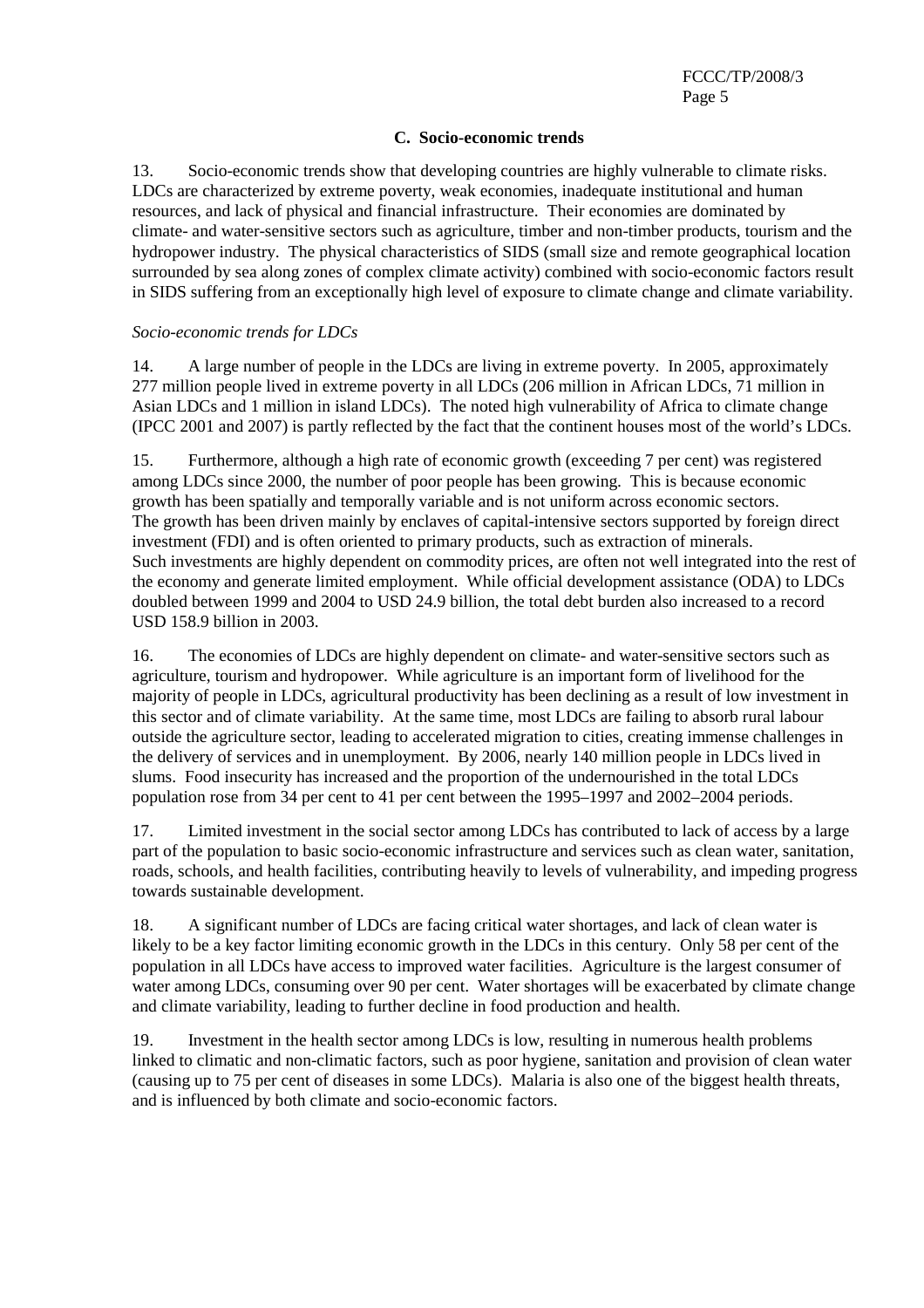20. Furthermore, LDCs face long-term health problems and loss of productivity due to the HIV/AIDS pandemic, further increasing vulnerability to climate-related health problems through increased poverty and reduced immunity. Sub-Saharan Africa, where most of Africa's LDCs are found, is the most affected, accounting for 77 per cent of all AIDS deaths in 2007. The interaction of HIV/AIDS with recurrent drought is Sub-Saharan Africa has contributed to food insecurity.

## *Socio-economic trends for SIDS*

21. SIDS are characterized by high population densities relative to their size, and many face economic stagnation, growing economic inequalities, difficulties in integrating into the global economy, weakening social capital and rising poverty. However, there are large differences in demographic patterns, resource endowment, and development status. Levels of human development and growth rates vary significantly across islands. Some SIDS are dealing with a growing burden of debt, such as Jamaica where the average public debt was nearly 145 per cent of GDP in 2005.

22. The economies of SIDS are dominated by agriculture, fisheries, tourism, and international transport (air and sea). These industries are sensitive to climate and to external market forces over which SIDS have little control. Owing to their small and narrowly defined economies, SIDS are typically import dependent. As a result, SIDS are highly vulnerable to external shocks and pressures, such as unpredictable trends in terms of trade and other impacts of globalization.

23. Agricultural exports have often relied on preferential access to major developed-country markets, which are slowly eroding and the GDP contributions from agriculture from many SIDS have been decreasing, partly due to the drop in the competitiveness of cash crops, high subsidies in the agriculture sector in developed countries, and numerous protectionist mechanisms restricting entry of agricultural exports from developing countries. In addition, increased agricultural inputs and competing uses for water resources have also contributed to the decline in this sector.

24. Although there is large diversity, most SIDS are experiencing rapid urbanization linked partly to the decline in agricultural productivity. These large population concentrations have introduced problems of waste management including: limited sanitary landfills; a large proportion of industrial and hazardous waste being disposed of in the municipal solid waste stream; scarce facilities for treating wastewater; inadequate legislation and enforcement measures; and a lack of sufficient qualified personnel to deal with waste issues. This has resulted in pollution of limited fresh water resources which are already in short supply in most SIDS.

25. In low-lying SIDS, strategic infrastructure is located in coastal zones and, for instance, more than 50 per cent of the population live by the coast in the Caribbean and Pacific islands. These areas are subject to high land-use pressure leading to pollution of limited water sources and degradation of natural resources, which increases susceptibility to climate extremes such as tropical cyclones. These areas are also highly susceptible to sea level rise which will lead to shortages of land and exacerbate further human pressure on limited land resources.

26. Health in SIDS is greatly threatened by numerous climate related diseases, further exacerbated by socio-economic conditions. Although less acute, HIV/AIDS is also a growing problem among SIDS, particularly given their relatively small populations. HIV/AIDS has impacted severely on SIDS' economies as productivity declines, income levels are reduced and the social fabric is eroded leading to loss of resilience even to mild social and environmental stresses.

27. Tourism is a major source of revenue for SIDS. The willingness of tourists to visit a holiday destination is strongly linked to the state of preferred environmental attributes, including warm temperatures, clear waters, beach features and low health risks, followed by marine wildlife attributes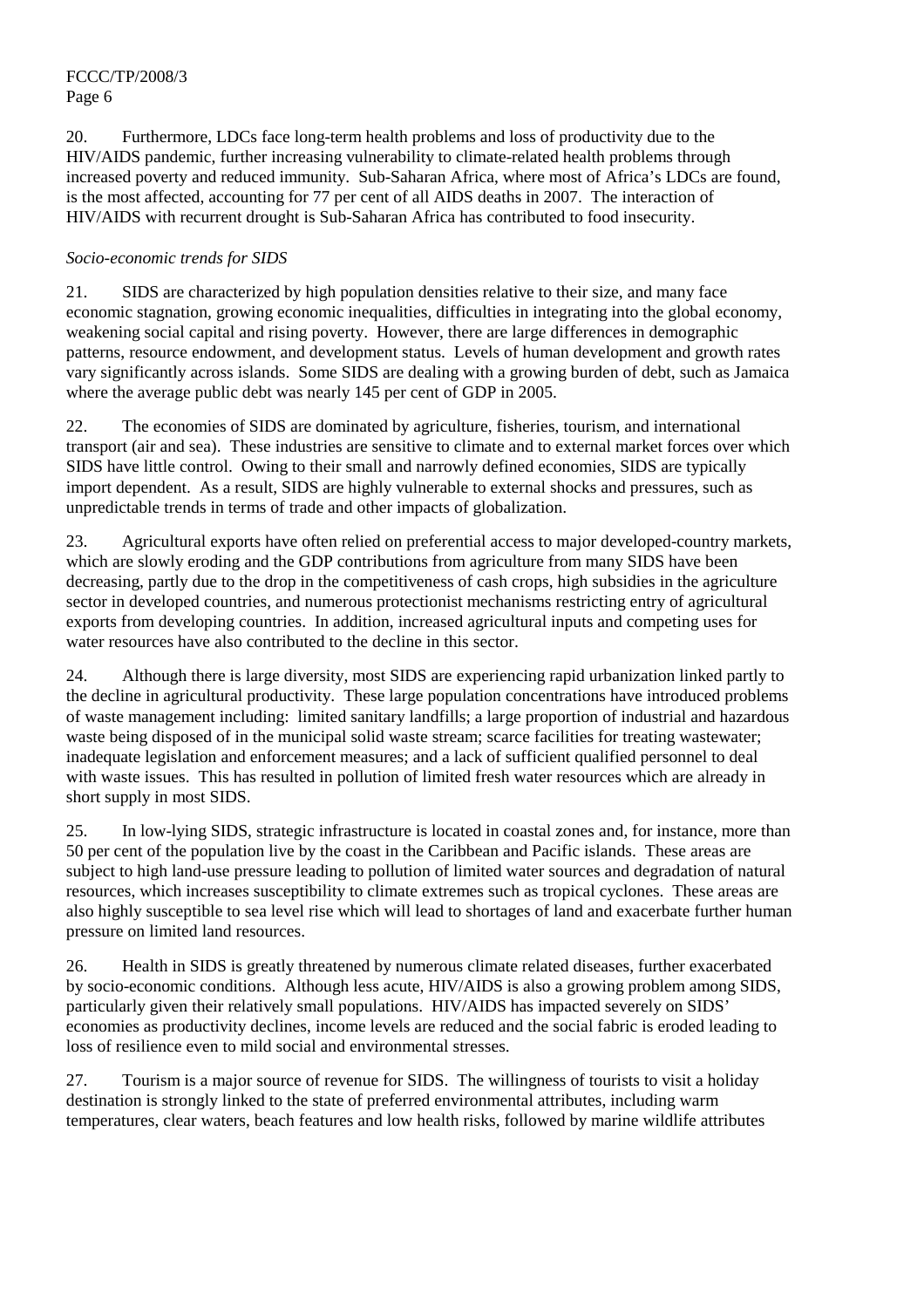such as coral and fish diversity and abundance. Changes in these attributes due to land use pressure and climate variability have been observed, and future impacts of climate change, including the threat of natural disasters, may have negative effects on tourism.

## **D. Implications for sustainable development**

28. Climate change and socio-economic trends are compounding each other to undermine sustainable development and the ability to achieve the MDGs in the poorest regions of the world, through increased poverty, loss of livelihoods, and compromised health and education. While it is not within the scope of this paper to discuss all of the possible interactions and consequences, some key areas of concern are highlighted.

29. The impact of climate change in developing countries sits in sharp contrast to that in developed countries, where economic losses as a percentage of GDP are much lower (despite sustaining high levels of direct property losses), and the ability to recover is much stronger. The combination of socio-economic vulnerability and climate shocks in developing countries tends to lock them into a cycle of poverty.

30. The poorest communities are disproportionately affected by extreme events because their socio-economic characteristics and physical location on the most marginalized lands make them most vulnerable and least able to recover. Increases in the intensity and frequency of extreme events have the potential to significantly undermine efforts for development, as they set back GDP and agricultural production and divert resources from efforts to improve areas such as education and health. Many countries are exposed to multiple or sequential extreme events, compounding vulnerability and creating poverty traps as poor households struggle to cope and recover. For example, Ethiopia suffered sequential droughts between 1999 and 2004, and it is estimated that poverty in 2004 would have been 14 per cent lower had households been able to smooth consumption (Dercon, 2005, cited in UNDP, 2008, p.85). Furthermore, women are often more economically and socially vulnerable in poor nations and hence feel the impacts of extreme weather events more acutely.

31. The number of people living under severe water stress is likely to increase substantially, as factors such as increased water demand and decreased water quality converge with changes in water availability and increased salinity due to climate change. This has wide-reaching impacts for sustainable development. Constraints on water supply will disproportionately affect women and children as they have to travel further to gather water for household use, thus compromising education and livelihood opportunities. Almost all of the 50 river basins in Africa are transboundary, and hence increased water scarcity could result in conflict in many African LDCs, placing even greater stress on sustainable development.

32. About 75 per cent of the world's poor live in rural areas and are involved in farming, and agriculture represents a significant fraction of GDP in developing countries, particularly those in Africa. Agricultural production and food security are likely to be severely compromised in many developing countries as trends in global and national food markets and changes to precipitation and temperature patterns converge. This poses serious implications for nutrition and livelihoods, making them more susceptible to climate-linked diseases.

33. The interaction of poor public health and waste management practices, inadequate infrastructure, and changing disease patterns due to climate change and changes in lifestyle will be a key stressor on sustainable development. According to the World Health Organisation (WHO), climate change was estimated to be responsible for 154,000 deaths and 5.5 million disability adjusted life years  $(DALYs)^4$  in

<sup>&</sup>lt;sup>4</sup> DALYs are used to measure the burden of disease. One DALY can be thought of as one lost year of "healthy" life.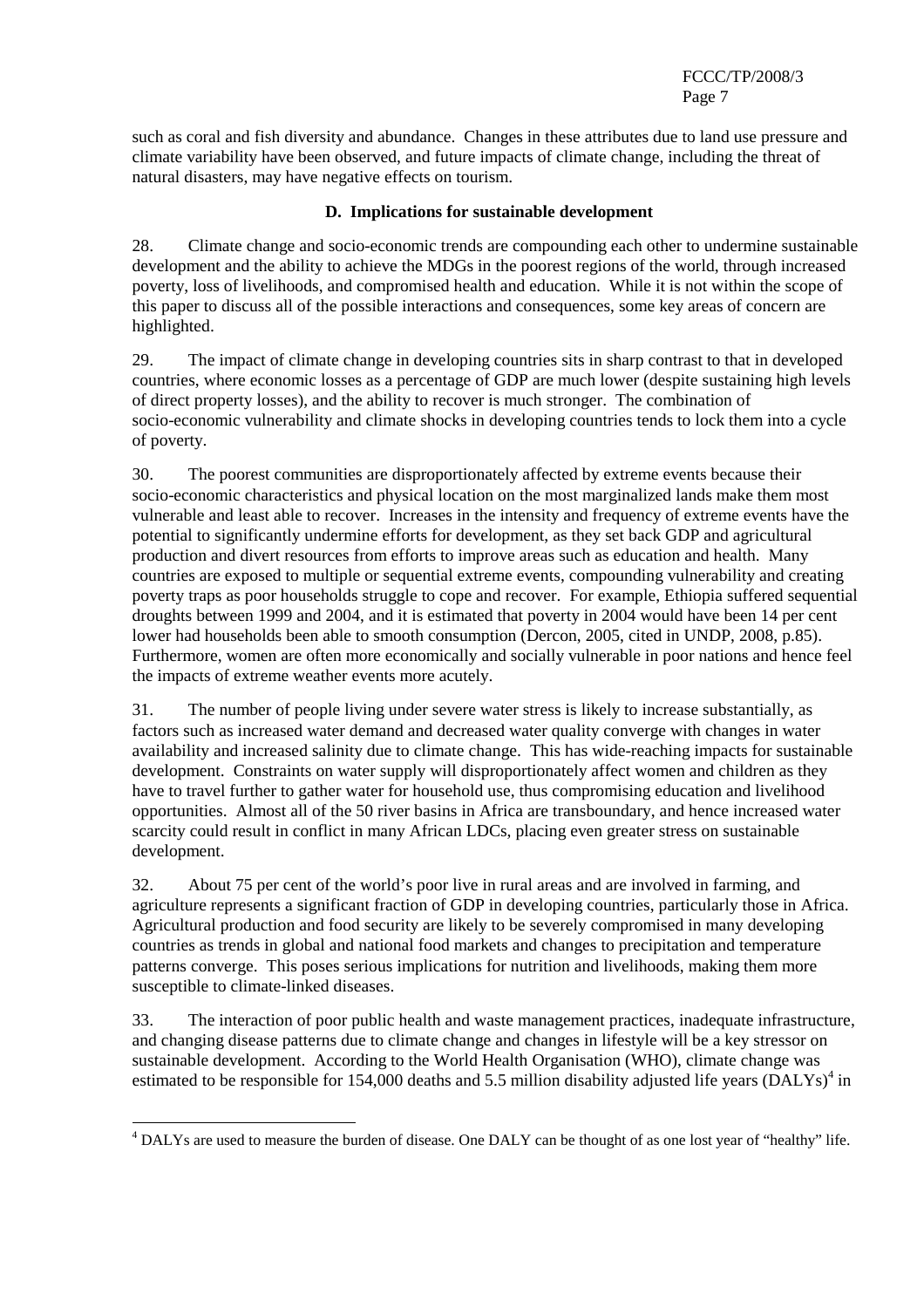2000, and much of this was attributable to the LDCs. In Africa, the economic burden of malaria is already estimated at an average annual reduction in economic growth of 1.3 per cent for those African countries with the highest burden (Gallup and Sachs, 2001, cited in the contribution of Working Group II to the AR4, p. 437).

34. Efforts to improve industry and associated livelihood opportunities, and expand infrastructure that delivers important economic and public services are threatened by the impacts of sea level rise, extreme events and other climate changes. Almost without exception, key infrastructure, such as international airports, roads and capital cities in the Indian Ocean, the Pacific Ocean and the Caribbean are situated along the coast (IPCC 2007d).

#### **E. Final remarks**

35. The impacts of climate change, including those associated with climate-related risks and extreme events, are already occurring, and are projected to intensify in many parts of the world, particularly for the most vulnerable developing countries including LDCs and SIDS. Current and projected physical and socio-economic trends in climate-related risks and extreme events have significant implications for sustainable development and its associated goals, including the MDGs, with the most vulnerable developing countries, including but not limited to LDCs and SIDS, being most affected.

36. Physical trends in the climate are projected to intensify in the future and are an additional burden to those risks associated with climate variability. Socio-economic trends indicated that vulnerability to climate change impacts is increasing, particularly for the most vulnerable countries including LDCs and SIDS.

37. Together, physical and socio-economic trends are self-reinforcing. Increasing climate-related risks and associated losses are exacerbating the adverse socio-economic trends. And these adverse socio-economic trends are in turn increasing vulnerability and exposure to the risks. If progress towards sustainable development is to be achieved, steps need to be taken to break this vicious cycle.

38. Without vigorous and enhanced efforts, many developing countries, especially LDCs and SIDS, are at risk of becoming trapped in a downward spiral that is both self-reinforcing and self-perpetuating. The current low level of adaptation efforts needs to be redressed urgently within the context of sustainable development. Previous piecemeal and fragmented or relatively uncoordinated efforts have not been able to break this cycle and will not suffice. Broader strategic action on adaptation to climate change within the context of sustainable development is needed within the framework of the Convention.

39. The information presented in this technical paper, detailing the relevant issues regarding climate related risks and extreme events faced by developing countries, particularly the LDCs and SIDS, and the implications for sustainable development as well as for the MDGs, could provide inputs to:

- (a) The further work under the Nairobi work programme on its focus area of climate-related risks and extreme events;
- (b) The in-session workshop under the AWG-LCA on risk management and risk reduction strategies, including risk sharing and transfer mechanisms, to be held at the fourth session of the AWG-LCA in Poznan, as well as the negotiations of the Bali Action Plan (decision 1/CP.13) on its pillar on enhanced action on adaptation towards an agreement during the fifteenth session of the Conference of the Parties (COP) in Copenhagen;
- (c) The work by Parties and organizations on physical and socio-economic trends in climate-related risks and extreme events, and their implications for sustainable development.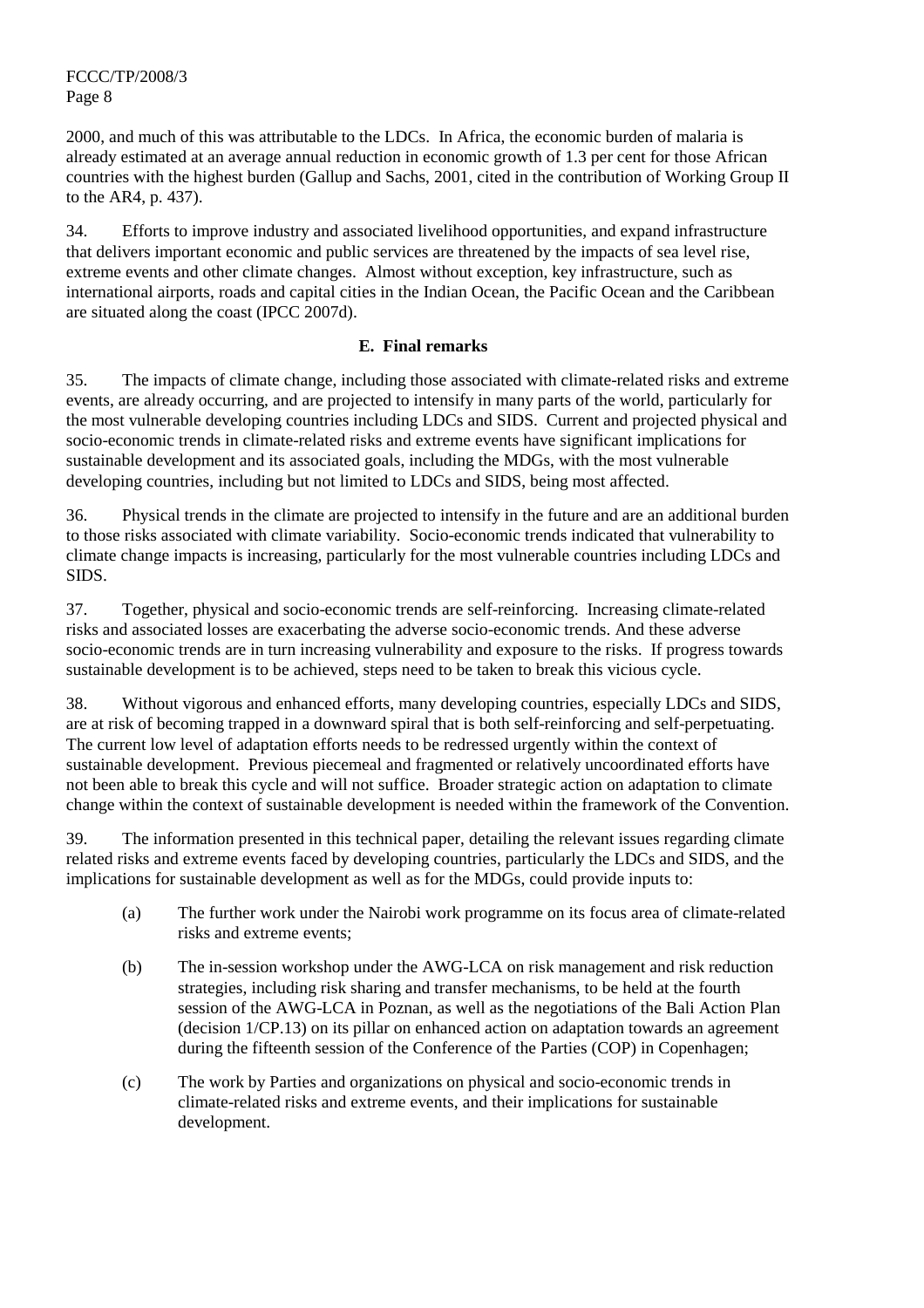# **II. Introduction**

## **A. Mandate**

40. This technical paper was mandated by the SBSTA at its twenty-eighth session (FCCC/SBSTA/2008/6, para. 48). The SBSTA requested the secretariat, in the context of the Nairobi work programme under its work area on climate-related risks and extreme events, to prepare a technical paper on physical and socio-economic trends in climate-related risks and extreme events in the context of their implications for sustainable development, paying particular attention to the most vulnerable developing countries, especially LDCs and SIDS.

41. The SBSTA suggested that this paper could provide valuable input to the in-session workshop under the AWG-LCA on risk management and risk reduction strategies, to be held during the fourth session of the AWG-LCA in Poznan.

#### **B. Objective**

42. The Nairobi work programme aims to assist all countries, in particular developing countries, including LDCs and SIDS, to improve their understanding and assessment of the impacts of, and vulnerability and adaptation to, climate change and to make informed decisions on practical adaptation actions and measures to respond to climate change on a sound scientific, technical and socio-economic basis, taking into account current and future climate change and variability.

43. This technical paper can be used to provide input for decision-making by Parties to the Convention, with a view to facilitating adaptation action in the context of both sustainable development and the work by Parties and organizations towards achieving the objective of the Nairobi work programme to promote their understanding of impacts of, and vulnerability to, climate change and climate variability.

44. This paper illustrates the current conditions and issues regarding climate-related risks and extreme events. It is closely related to two other technical papers: the first on integrating practices, tools and systems for climate risk assessment and management and strategies for disaster risk reduction into national policies and programmes;<sup>5</sup> and the second on mechanisms that can be used to manage financial risks from direct impacts of climate change in developing countries, including consideration of the unique circumstances of the most vulnerable developing countries, especially LDCs, SIDS and countries in Africa.<sup>6</sup> These two papers aim to provide inputs for possible policy solutions and mechanisms to address the adverse effects of climate change discussed here.

## **C. Background**

45. The AR4 concludes that warming of the climate system is unequivocal, as evidenced by increases in global average temperatures, widespread melting of snow and ice, and rising sea levels. These changes are impacting on, and are projected to continue to impact on, humans in a variety of ways, for instance through changes to water availability, agricultural production, health impacts, loss of ecosystem resources, and changes to human settlements and industry. Increases in disasters linked to climate-related risks and extreme events such as hurricanes, cyclones, floods, landslides, wildfires and drought, heat waves and cold spells are having a marked impact on human populations. Estimates show that about 90 per cent of natural disasters worldwide are related to weather, climate or water, and that weather-related disaster is growing (World Meteorological Organization, 2006).

 $\overline{a}$  $^{5}$  FCCC/TP/2008/4.

 $6$  FCCC/TP/2008/9.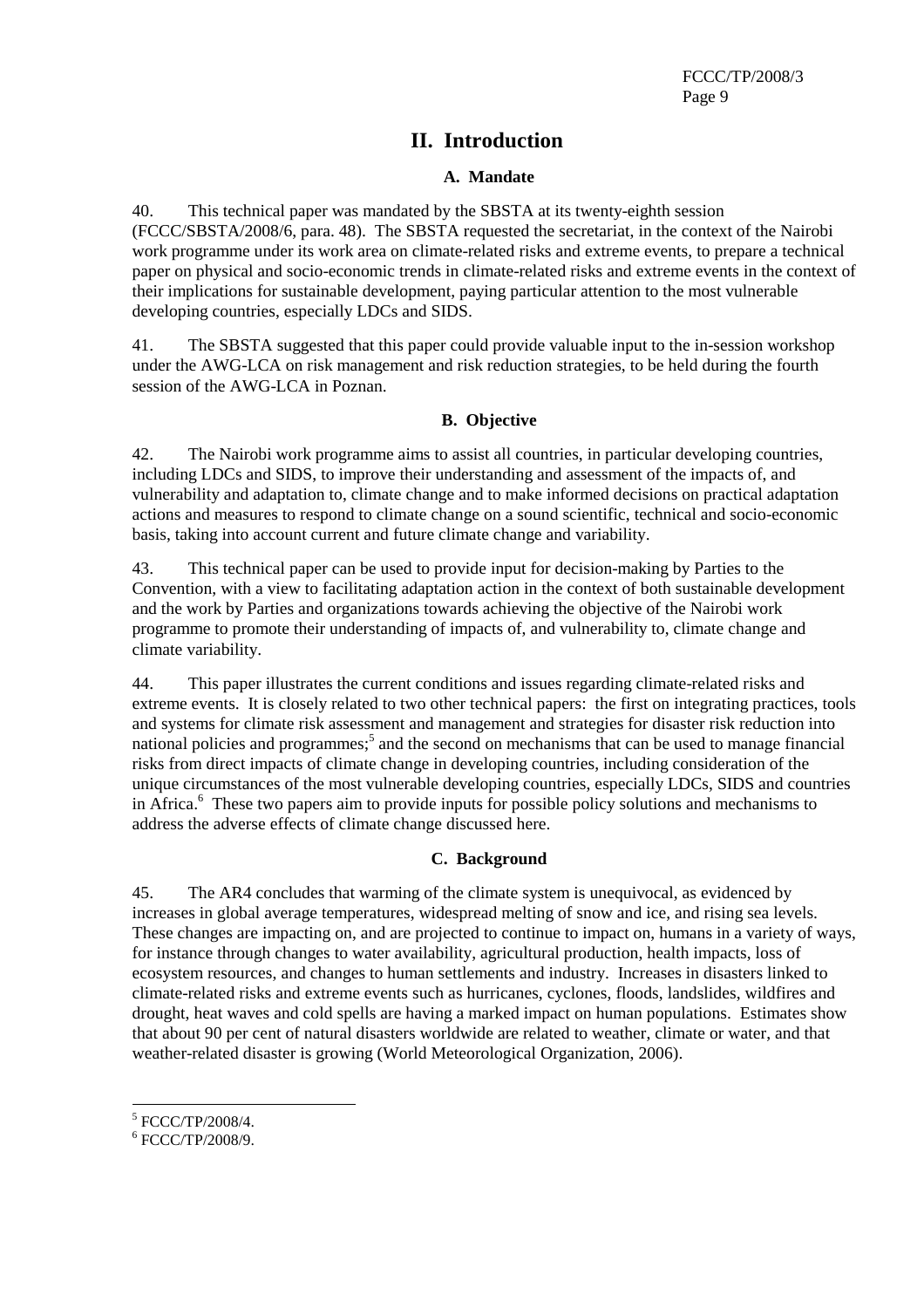46. Physical and socio-economic trends related to climate risk are complex. A wide range of models has been used to project possible climate trends, and these models use a range of scenarios depending on levels of emissions and socio-economic pathways. Hence the range of estimates for physical changes in the climate system can vary significantly.

47. Generally accessible climate models are not yet efficient at projecting changes at a regional or sub-regional level. Modelling at smaller scales requires high-resolution models, with good historic data on climate variables, and an ability to incorporate local features, such as mountain ranges and complicated coast lines, which impact climate variability. In most developing countries, especially LDCs and SIDS, modelling capability and the availability of necessary data are limited.

48. Developing countries, particularly LDCs and SIDS, feel acutely the impacts of these changes, and are projected to suffer disproportionately from future climate changes and variability. These countries tend to be located in areas where threats from extreme events are often the greatest, and they rely heavily, in economic terms, on climate-sensitive sectors. Furthermore, these countries already face huge gaps in infrastructural development, human resources and technological capacity, which constrain their integration into the global economy and render them perpetually vulnerable to both socio-economic and climate-linked stresses.

49. Socio-economic trends that predispose countries to climate risk can be extensive – anything that makes a country less resilient financially, socially or technologically will impact the ability of that country to respond to changes in the climate. Socio-economic trends are often characterized by the complex interaction of a number of factors at different scales. Climate change has the ability to create or amplify existing socio-economic vulnerabilities that have the potential to lock countries in a cycle of poverty and deepening vulnerability. It is worth noting that poverty and vulnerability to climate hazards are highly correlated but do not completely overlap. The poor are generally more exposed to climate variability and change, and have a lower capacity to cope and recover. Furthermore, climate changes can increase vulnerabilities and induce greater levels of poverty. In addition, developing countries, some SIDS and most LDCs in particular, often lack the quantitative data required on local and national scales to assess socio-economic trends.

50. Nonetheless, a significant amount of work has been undertaken to provide a more comprehensive understanding of physical and socio-economic trends relating to climate risk.<sup>7</sup> In particular, the IPCC assessment reports have brought together a wide body of information and expertise in order to understand and refine projections, and much of the data reported in this paper draws on the AR4.

 $\overline{a}$ 7 Reports from other United Nations related bodies such as the World Meteorological Organisation, United Nations Conference on Trade and Development, UNDP and the United Nations Economic Commission for Africa also provide a wealth of information on LDCs and SIDS, and have been referenced here, as appropriate.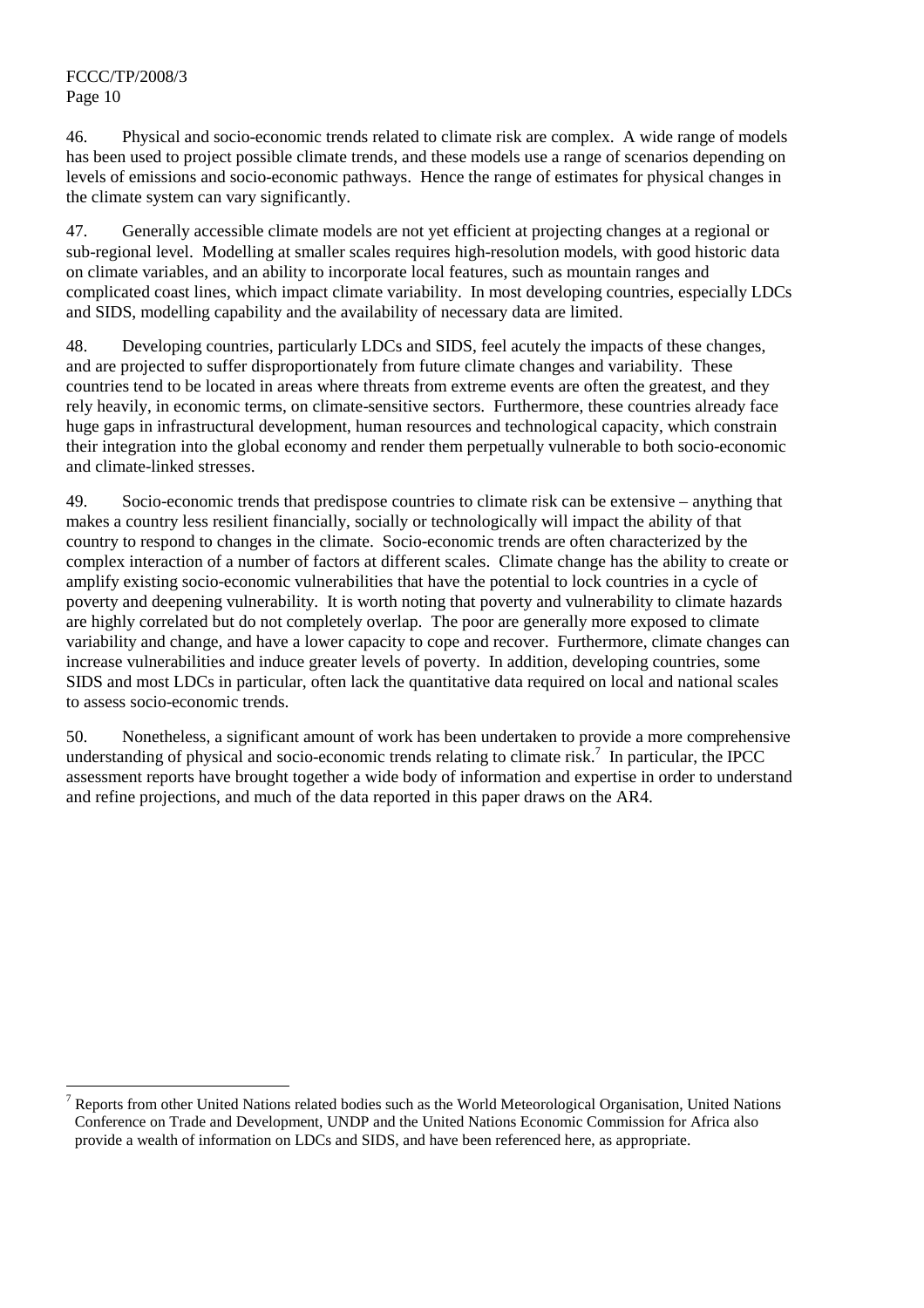## 1. Least developed countries $8<sup>8</sup>$

51. Box 1 describes the criteria used to designate countries as least developed. In 2005, about 277 million people lived in extreme poverty in all LDCs (UNCTAD, 2008). It is projected that the total number of those living in extreme poverty in LDCs will reach 470 million by 2015 and that the majority of these will be in Africa (UN-OHRLLS, 2006). The noted high vulnerability of Africa to climate change (IPCC. 2001; IPCC. 2007b) is partly reflected by the fact that most of the world's LDCs are located in that continent.<sup>9</sup>

## **Box 1. Criteria to designate a least developed country**

The Economic and Social Council of the United Nations used the following three criteria for classifying a country as a least developed country (LDC):

- Low-income criterion, based on a three-year average estimate of the gross national income per capita (under USD 745 for inclusion, above USD 900 for graduation from LDC category);
- Human resource weakness criterion, involving a composite Human Assets Index based on indicators of: (a) nutrition; (b) health; (c) education; and (d) adult literacy;
- Economic vulnerability criterion, involving a composite Economic Vulnerability Index based on indicators of: (a) population size; (b) remoteness; (c) merchandise export concentration; (d) share of agriculture, forestry and fisheries in gross domestic product; (e) homelessness owing to natural disasters; (f) instability of agricultural production; and (g) instability of exports of goods and services.

*Source*: <http://www.unohrlls.org/en/ldc/related/59>.

52. The Brussels Declaration and the Programme of Action (POA) for the Least Developed Countries for the Decade 2001–2010 contains specific goals and targets in the form of the following seven action-oriented commitments which, if fully addressed, will lead to sustainable development pathways and the realization of the MDGs <http://www.un.org/ohrlls>:

- Commitment 1: Fostering a people-centred policy framework;
- Commitment 2: Good governance at national and international levels;

 $\overline{a}$ <sup>8</sup> The recognition in the United Nations system that there were groups of countries under extreme poverty and with structural handicaps that require special international attention dates as far back as the 1960s More recently, in May 2001, a consolidated plan of action under the Brussels Declaration and the Programme of Action (POA) for the Least Developed Countries for the Decade 2001–2010 was adopted by the Third United Nations Conference on the Least Developed Countries.

<sup>&</sup>lt;sup>9</sup> There are 30 LDCs in Africa: Angola, Benin, Burkina Faso, Burundi, Central African Republic, Chad, Democratic Republic of the Congo, Djibouti, Equatorial Guinea, Eritrea, Ethiopia, Gambia, Guinea, Lesotho, Liberia, Madagascar, Malawi, Mali, Mauritania, Mozambique, Niger, Rwanda, Senegal, Sierra Leone, Somalia, Sudan, Togo, Uganda, United Republic of Tanzania, Zambia. There are 8 LDCs in Asia: Afghanistan, Bangladesh, Bhutan, Cambodia, Lao People's Democratic Republic, Myanmar, Nepal, Yemen. There are 11 SIDS LDCs: Comoros, Guinea-Bissau, Haiti, Kiribati, Maldives, Samoa, Sao Tome and Principe, Solomon Islands, Timor-Leste, Tuvalu, Vanuatu.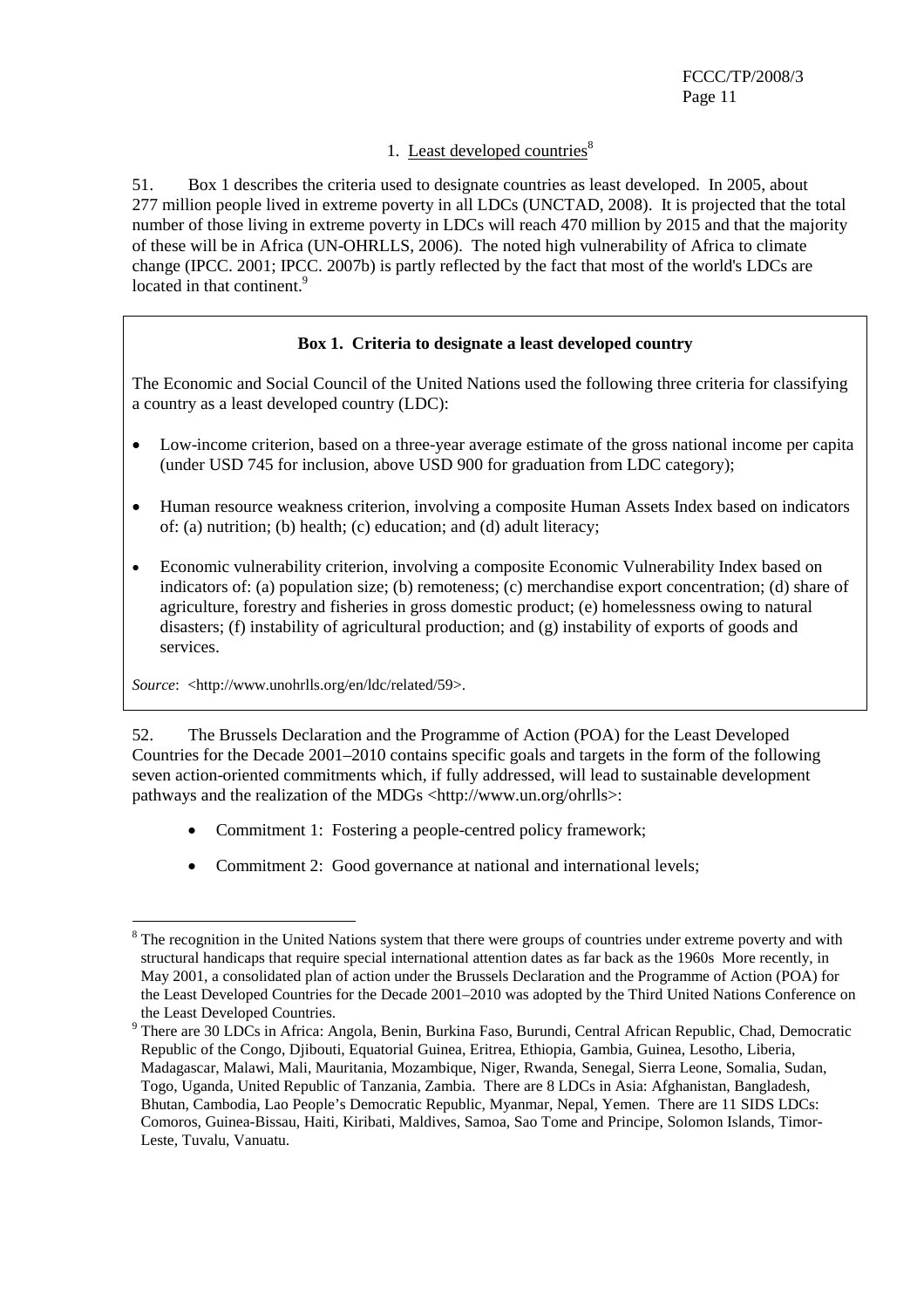$\overline{a}$ 

- Commitment 3: Building human and institutional capacities;
- Commitment 4: Building productive capacities to make globalization work;
- Commitment 5: Enhancing the role of trade in development;
- Commitment 6: Reducing vulnerabilities and protecting the environment; and
- Commitment 7: Mobilizing financial resources.

53. Climate-related risks are a major threat for all LDCs because of the socio-economic stresses that these countries are already experiencing, such as increasing levels of poverty, food insecurity, land degradation, water shortages and declining water quality, rapid urbanization, health epidemics and difficulties in integrating into the global market. These socio-economic stresses predispose LDCs to being more vulnerable to the physical impacts of climate change. An extreme event has the potential to significantly undermine development, as was the case with Samoa where two cyclones struck in 1990 and 1991, setting back the country's development by 20 years and wiping out 15 per cent of its GDP (WMO, 2006).

# 2. Small island developing States $10$

54. SIDS are small land masses surrounded by vast expanses of ocean with large, exclusive economic zones (for mid-Pacific States, these zones are around 1,000 times larger than the land area). SIDS constitute about one fifth of all politically independent countries.

55. SIDS are experiencing sea level rise and an increase in the intensity and frequency of various extreme events, such as heavy rainfall, drought, high air and ocean temperatures, strong winds and storm surges (IPCC, 2001; UNFCCC, 2005). The capacity of SIDS to cope with these events is being increasingly exceeded.

56. SIDS deserve special attention with respect to vulnerability to climate change (box 2). The negative effect of climate-related risks and extreme events on sustainable development among SIDS was recognized fully under the 1994 Barbados Programme of Action (BPOA) for the Sustainable Development of Small Island Developing States, the 2005 Mauritius Strategy for the Further Implementation of the Programme of Action for the Sustainable Development of Small Island Developing States, and the MDGs. It was noted that the unusually high susceptibility of SIDS to climate risk is directly linked to their socio-economic and cultural context, including limited resource endowments, low development marked by inadequate data on climate risks and technical capacity, weak human and institutional capacity and limited financial resources. The level of vulnerability of SIDS is further increased by their rapidly growing populations relative to the small country size, growing poverty, problems with health, including HIV/AIDS, remoteness from global markets, and geographical location (e.g. some are surrounded by ocean in areas of complex climate activity). In addition, the vast majority of infrastructure and industry in SIDS tends to be located close to the coast; hence SIDS face higher costs per capita from climate-related risks and extreme events (Binger, 2000; Briguglio et al., 2008; document FCCC/SBI/2007/11).

 $10$  SIDS may comprise a single island as in Barbados and Nauru; a few islands as in Tuvalu (nine islands) and Cape Verde (15); or numerous islands as in the Seychelles (115) and Tonga (180).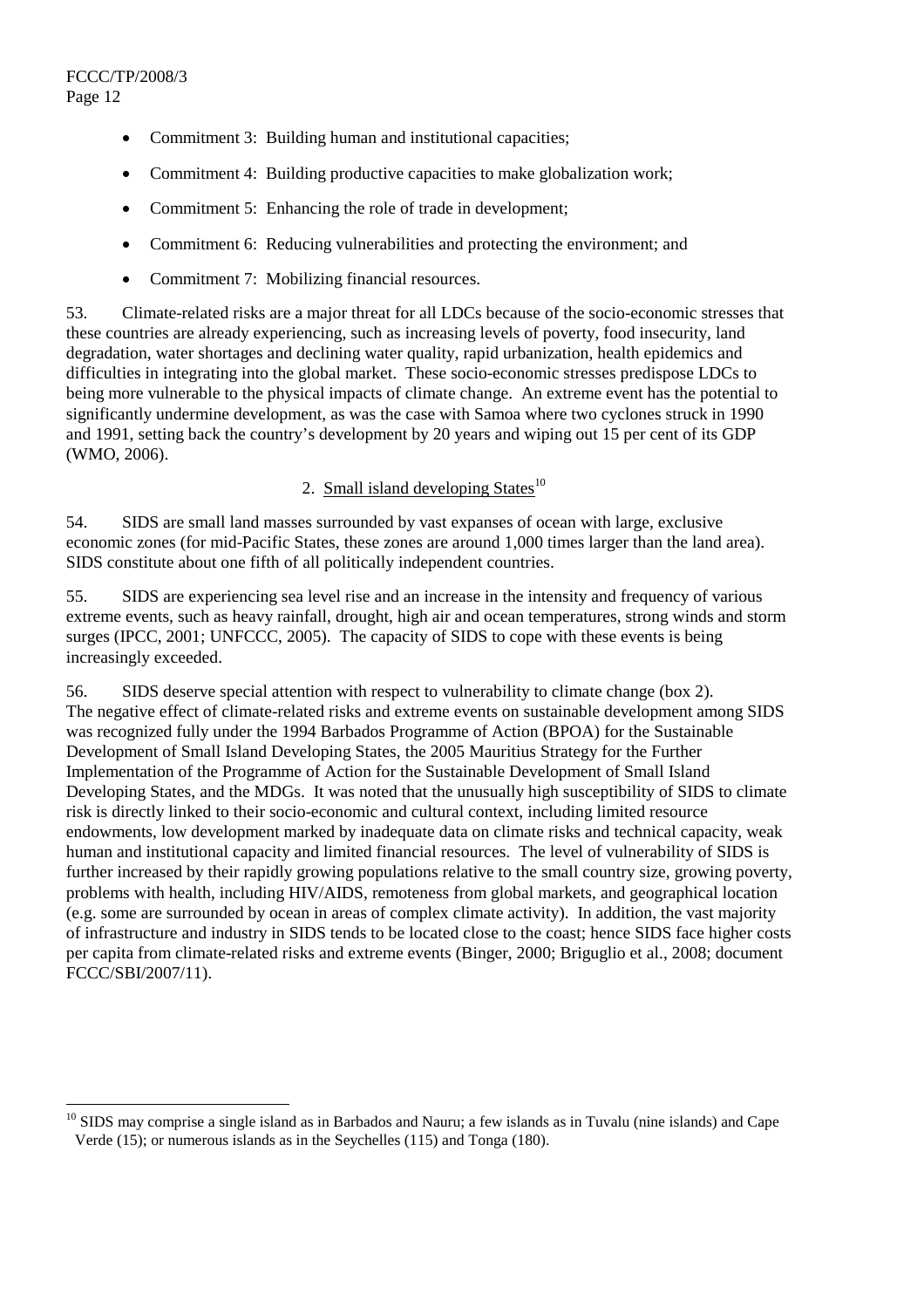## **Box 2. Special characteristics of small island developing States that increase their vulnerability to climate change**

- Limited physical size, which effectively reduces some adaptation options to climate change and sea level rise (e.g. no retreat options; in some cases entire islands could be eliminated, so abandonment would be the only option);
- Generally limited natural resources, many of which are already under heavy stress from unsustainable human activities;
- High susceptibility to natural hazards such as tropical cyclones (hurricanes) and associated storm surges, droughts, tsunamis and volcanic eruptions;
- Relatively thin fresh water lenses that are highly sensitive to sea level changes;
- In some cases, relative isolation and great distance to major markets;
- Extreme openness of small economies and high sensitivity to external market shocks, over which they exert little or no control (low economic resilience);
- Generally high population densities and, in some cases, high population growth rates;
- Often poorly developed infrastructure (except for major foreign exchange-earning sectors such as tourism);
- Limited funds and human-resource skills, which may severely limit the capacity of small islands to mitigate and adapt to the effects of climate change.

*Source*: <IPCC, 2001; UNFCCC, 2005>.

#### **D. Scope**

57. This paper focuses specifically on likely changes to the climate system, and the implications for developing countries, particularly LDCs and SIDS given their current and probable socio-economic conditions. Key socio-economic characteristics that have the greatest impact on the vulnerability of LDCs and SIDS to climate risks were selected for analysis. It is not within the scope of this paper to report on trends associated with a range of future development scenarios and all the socio-economic issues that face particularly vulnerable developing countries.

#### **E. Structure of this report**

- 58. The report is structured as follows:
	- (a) Chapter III reviews physical trends in climate-related risks and extreme events, and the impact that these changes will have on selected sectors, including water, agriculture and food security, human health, ecosystems, settlements, infrastructure and industry;
	- (b) Chapter IV reviews socio-economic trends that predispose particularly vulnerable countries to the adverse effects of climate change and links this to impacts of climate risks where required;
	- (c) Chapter V examines where and how these physical and socio-economic trends interact, and discusses the implications for sustainable development and the consequences for addressing the MDGs;
	- (d) Chapter VI draws key observations and provides additional remarks.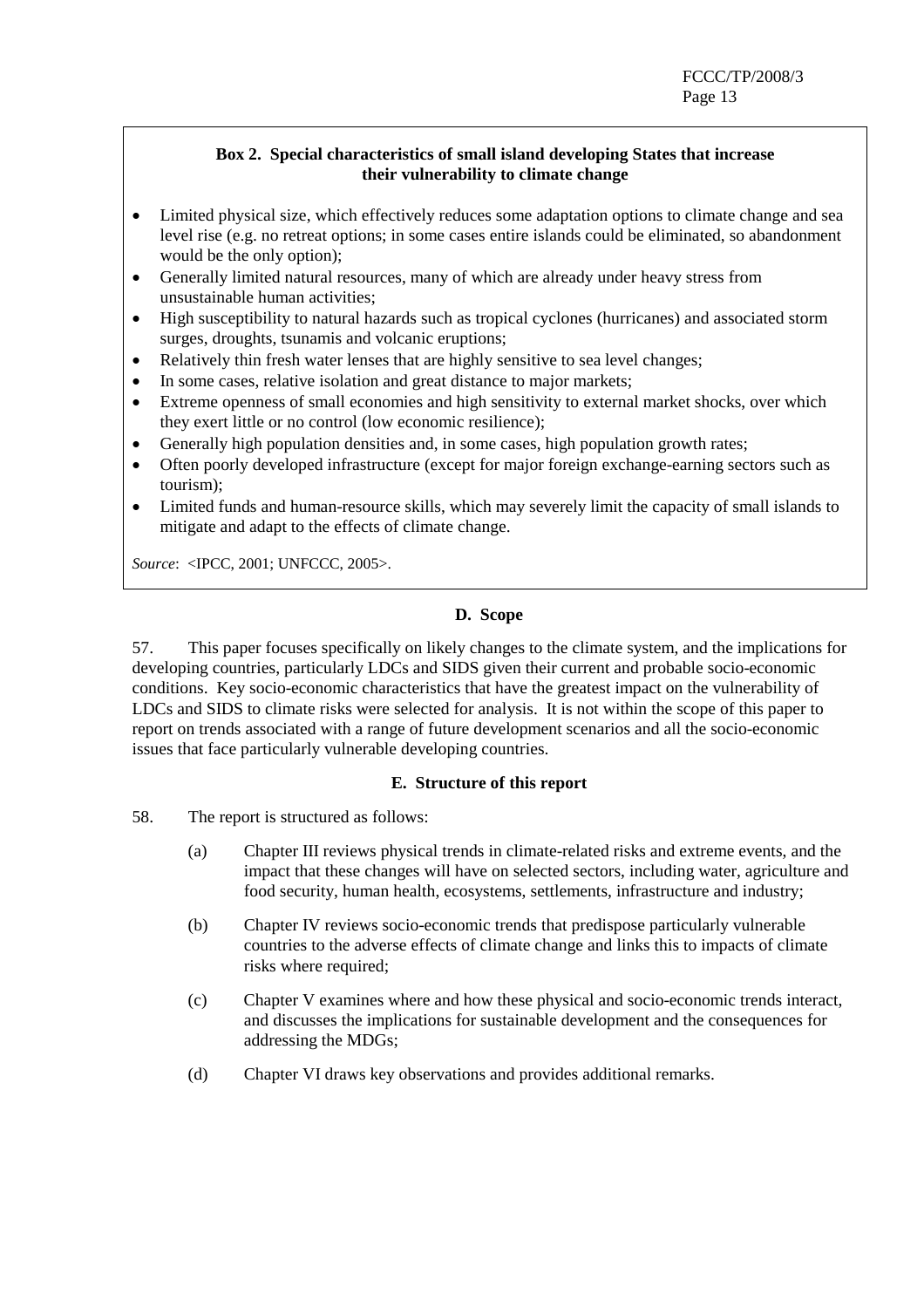# **III. Physical trends in climate-related risks and extreme events**

59. This chapter describes the physical trends in climate-related risks (temperature, precipitation and sea level rise) and extreme events, and how they could be exacerbated by climate change. The chapter describes the current conditions and recent projections. Trends for developing countries in general, as well as for LDCs and SIDS, are discussed, and a description is provided of the impacts that these changes will have on human populations. It is important to note that these trends will vary according to country, and micro-variation will occur within areas (e.g. although, in many places, total rainfall is increasing, the rainfall pattern is changing, which therefore has an effect on agriculture).

## **A. Overview of observed trends in developing countries**

60. The AR4 affirms that the consistency between observed and modelled changes in several studies is sufficient to conclude that anthropogenic warming over the last three decades has probably had a discernible influence on many physical and biological systems. Moreover, the AR4 concludes that there is increased evidence that low-latitude and less-developed areas generally face greater risk, for example in dry areas and mega-deltas. New studies confirm that Africa is one of the most vulnerable continents owing to the range of projected impacts, multiple stresses and its low adaptive capacity. Substantial risks due to sea level rise are projected, particularly for Asian mega-deltas and for small island communities (IPCC, 2007a).

## 1. Observed trends in climate-related risks

61. The summary for policymakers in the contribution of Working Group I to the AR4 describes the changes in climate that have been observed up to 2006; an overview of these global trends is as follows (see figure 1):

- (a) At the time of publication of the AR4, 11 of the previous 12 years (1995–2006) ranked among the 12 warmest years in the instrumental record of global surface temperature (since 1850);
- (b) Mountain glaciers and snow cover have declined on average in both hemispheres and widespread decreases in glaciers and ice caps have contributed to sea level rise;
- (c) The global average sea level rose at an average rate of 1.8 mm per year between 1961 and 2003. The rate was faster between 1993 and 2003, at about 3.1 mm per year. Whether the faster rate between 1993 and 2003 reflects decadal variability or an increase in the long-term trend is unclear. The total rise in sea level in the twentieth century is estimated to be 0.17 m;
- (d) There have been significant increases in precipitation in eastern parts of North and South America, northern Europe and northern and central Asia over the time period 1900–2005. Drying has been observed in the Sahel, the Mediterranean, southern Africa and parts of southern Asia over the same time period.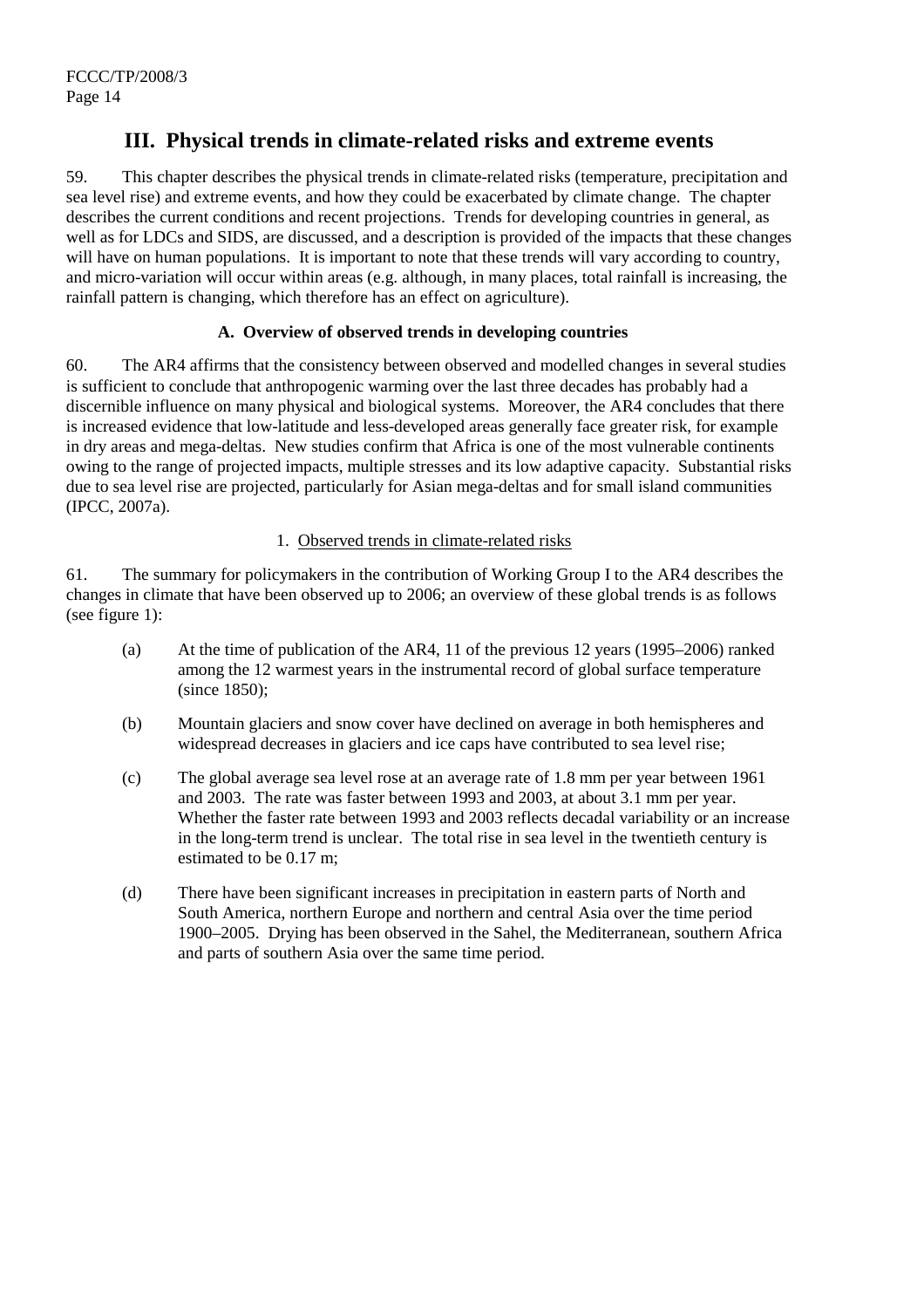

**Figure 1. Changes in temperature, sea level and northern hemisphere snow cover, 1850–2000** 

*Source:* IPCC. Fourth Assessment Report, contribution of Working Group I. Figure SPM.3.

62. These recent changes are beginning to affect many other natural and human systems. While these impacts have not yet become established trends, the following observations have been made:

- (a) Settlements in mountain regions are at greater risk of glacial lake outburst floods caused by melting glaciers;
- (b) In the Sahel region of Africa, warmer and drier conditions have led to a reduction in the length of the growing season, with detrimental effects on crops. In southern Africa, longer dry seasons and more uncertain rainfall are prompting adaptation measures;
- (c) Sea level rise and human development are together contributing to losses of coastal wetlands and mangroves and increasing damage from coastal flooding in many areas (IPCC, 2007b).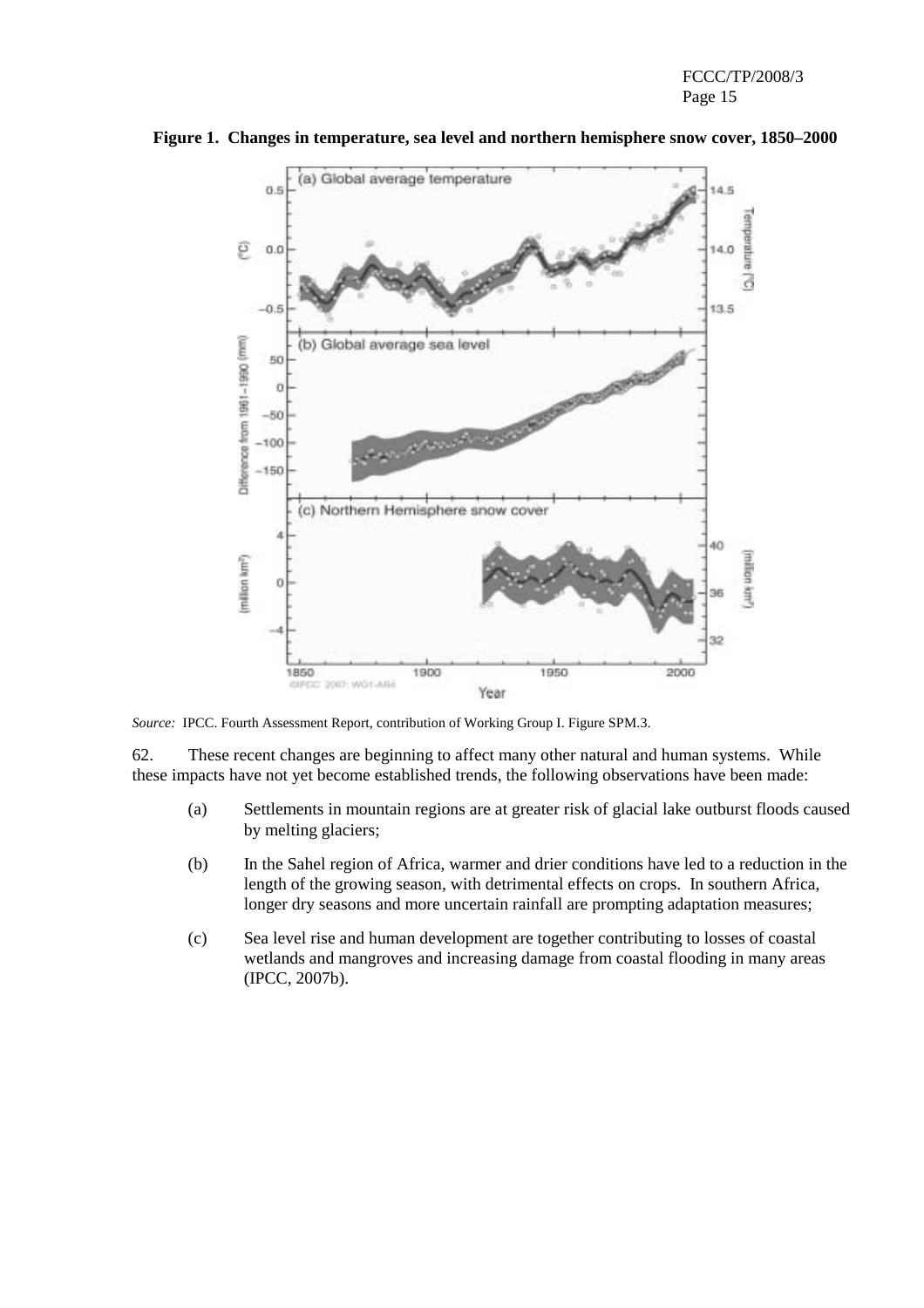#### 2. Observed trends in extreme events and their impacts

63. The summary for policymakers in the contribution of Working Group II to the AR4 describes the changes in extreme events that have been observed up to 2006 and an overview of these global trends is as follows (see figure 2):

- (a) More intense and longer droughts have been observed over wider areas since the 1970s, particularly in the tropics and sub-tropics. Increased drying linked with higher temperatures and decreased precipitation has contributed to changes in drought. Changes in sea surface temperatures, wind patterns and decreased snowpack and snow cover have also been linked to droughts;
- (b) The frequency of heavy precipitation events has increased over most land areas, consistent with warming and observed increases of atmospheric water vapour;
- (c) Widespread changes in extreme temperatures have been observed over the last 50 years. Cold days, cold nights and frost have become less frequent, while hot days, hot nights and heat waves have become more frequent;
- (d) There is observational evidence suggesting an increase in intense tropical cyclone activity in the North Atlantic since about 1970, correlated with increases of tropical sea surface temperatures. There are also suggestions of increased intense tropical cyclone activity in some other regions where concerns over data quality are greater. There is no clear trend in the annual number of tropical cyclones.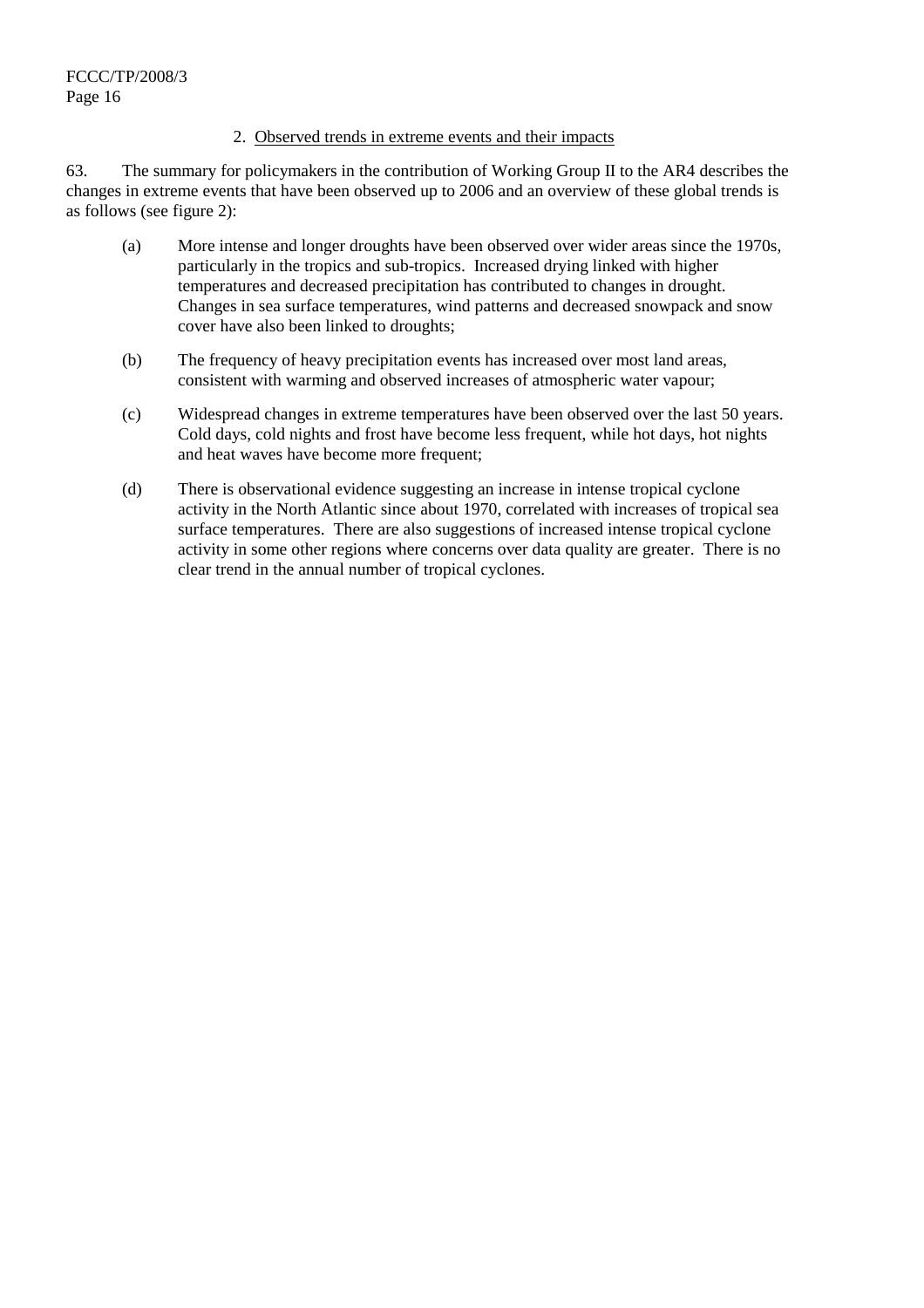

**Figure 2. Global and continental temperature change, 1900–2000** 

*Source:* IPCC. Fourth Assessment Report, contribution of Working Group I. Figure SPM.4.

64. The AR4 concludes that there is now higher confidence in the projected patterns of warming and other regional-scale features, including changes in wind patterns, precipitation and some aspects of extremes and ice. The impacts from altered frequencies and intensities of extreme weather, climate and sea-level events are very likely to change, with projected impacts including increased water stress and wild fire frequency, adverse effects on food production, adverse health effects, increased flood risk and extreme high sea level, and damage to infrastructure.

65. Figure 3 shows an increase in climate and weather-related disasters over the last five decades compared with a relatively constant level of geological and geophysical disasters. The figure shows a clear distinction between geological disasters, which have remained fairly constant in number, and climate-related disasters, which have increased decade after decade. One possible explanation is that climate change has influenced the increase in climate-related disasters, and it is certainly set to be a more powerful force as it continues and accelerates.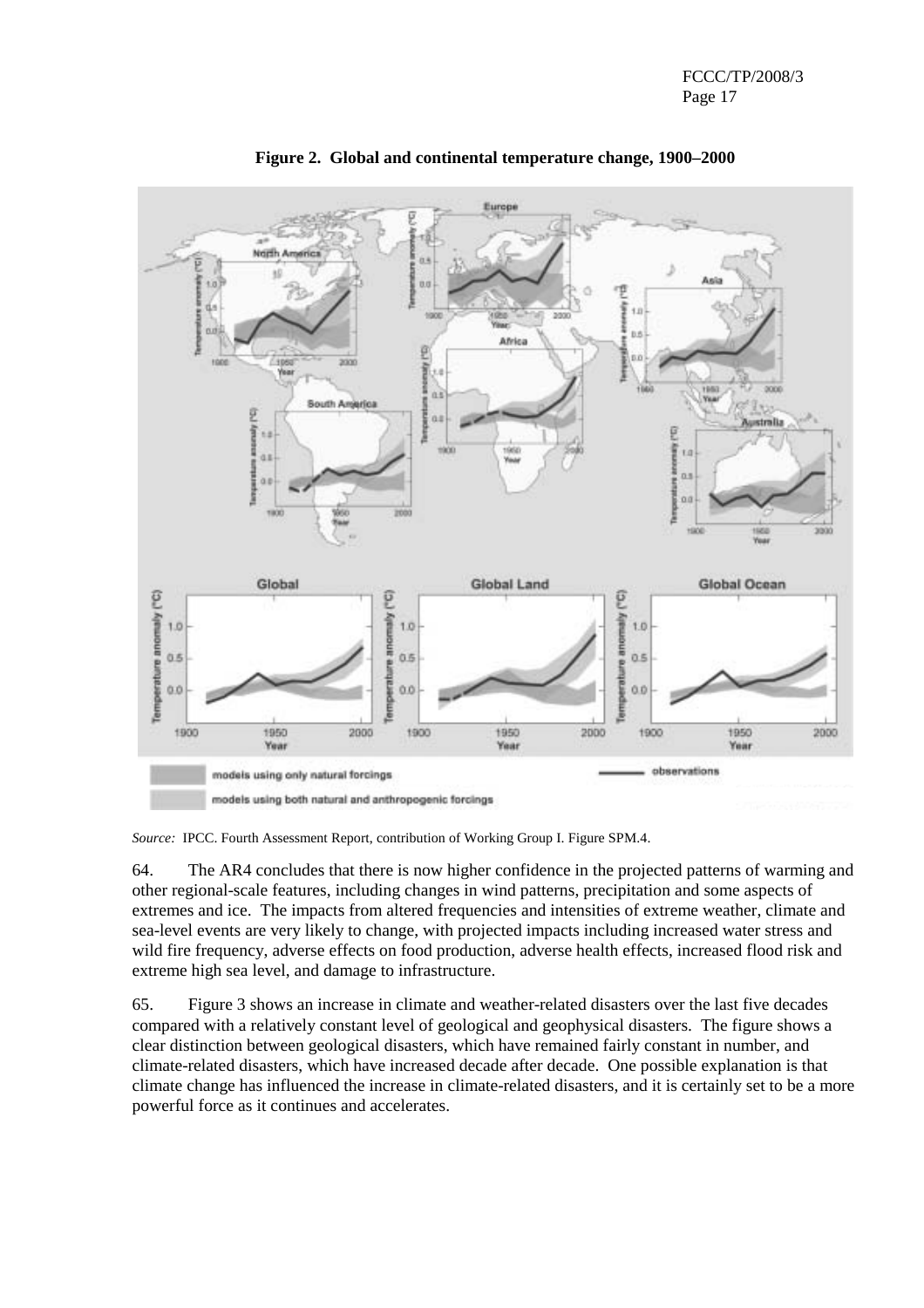66. Figures 4 and 5, from the Centre for Research on the Epidemiology of Disasters (CRED), show trends in hydro-meteorological disasters for LDCs and SIDS, respectively. The steady long-term upward trend in such disasters is confirmed by both sets of data.

67. These statistics measure the occurrence of disasters and not simply the hazard events themselves. The increase in weather-related and hydro-meteorological disasters cannot be attributed only to climate change on the basis of this information. The information shows that losses from climate-related weather events have been increasing. This trend may also explain difficulties that developing countries, especially LDCs and SIDS, have been experiencing in adapting well to climate variability and extremes, most probably due to a lack of adaptive capacity. This observation reinforces the need for strengthening adaptive capacity in order to manage increasing climate change risks as a consequence of climate change.



#### **Figure 3. Great natural disasters, 1950–2007**

*Source:* Münchener Rückversicherungs-Gesellschaft Geo Risks Research, NatCatSERVICE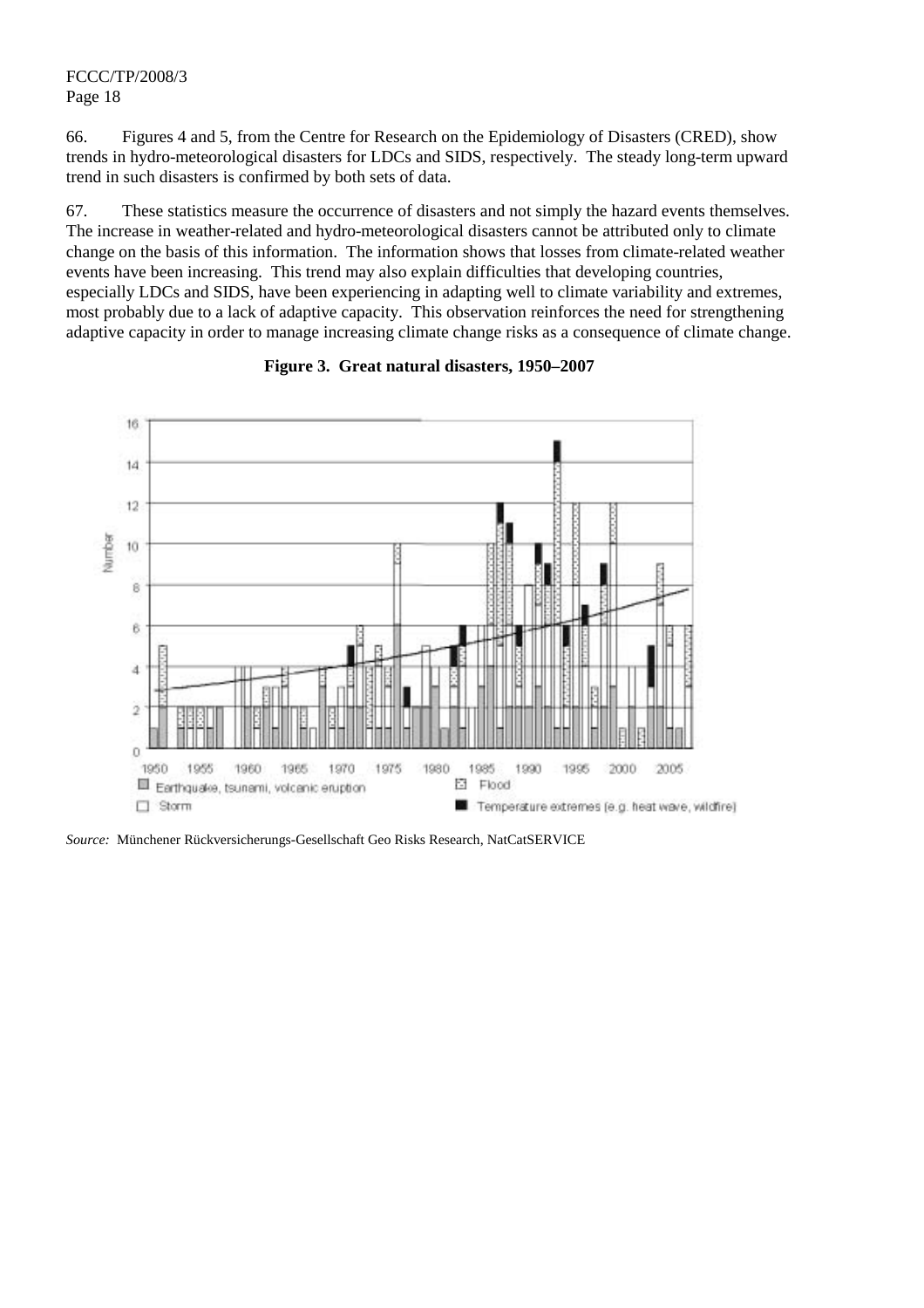**Figure 4. Trends in hydro-meteorological disasters in least developed countries, 1970–2007** 







Pa FCCC/TP/2008/3 ge 19

Université Catholique de Louvain Brussels - Belgium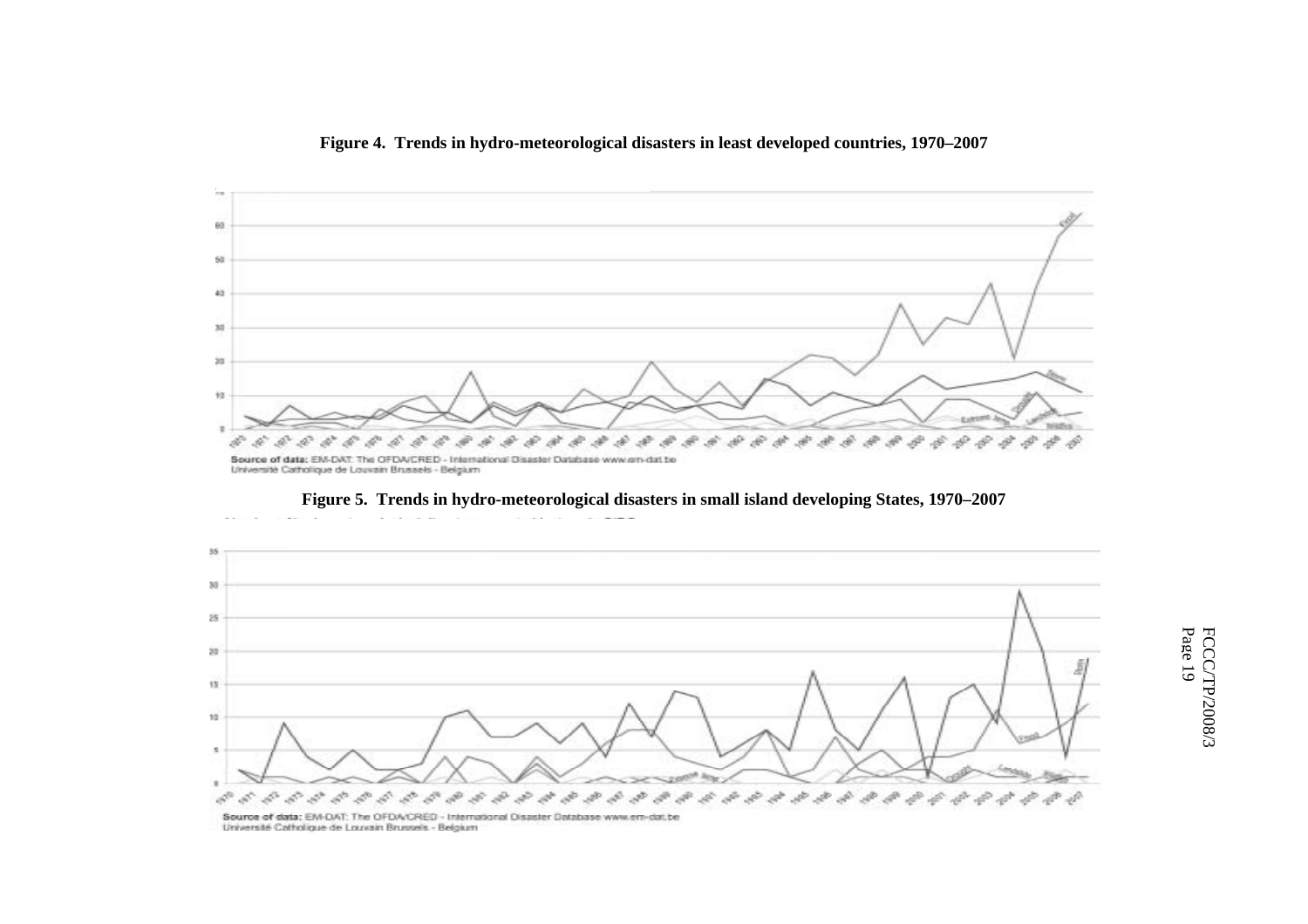$\overline{a}$ 

68. Furthermore, developing countries suffer the most when a disaster hits – more than 95 per cent of all deaths caused by disasters occur in developing countries; and losses from natural disasters are 20 times greater (as a percentage of GDP) in developing countries than in industrialized countries.<sup>11</sup> These disasters significantly undermine efforts for development, as they set back GDP and agricultural production and divert resources from efforts to improve areas such as education and health. For example, annual damages from climate disasters for the Pacific islands of Fiji, Samoa, and Vanuatu are estimated at 2–7 per cent of GDP (UNDP, 2008). In Mozambique, torrential rainfall in 2000 led to the worst flooding in 50 years. It directly affected two million people and forced 650,000 to leave their homes. It cost USD 600 million and reduced economic growth from a target of 10 per cent to below 4 per cent (Mozambique National Disaster Management Institute, cited in DFID, 2006).

## **B. Future projections for physical trends in developing countries**

69. The observed physical trends in the climate described in the previous section are projected to intensify in the future. The magnitude of change in climate-related trends will depend on a variety of factors, including natural processes (such as volcanic eruptions), as well as anthropogenic forcing through GHG emissions. As concern over changes in climate has grown, so have the number and variety of models for understanding future trends in climate-related risks. The AR4 brings together these efforts and summarizes future projections.

70. This section provides an overview of trends in climate-related risks in developing countries, and also presents a more detailed analysis for LDCs and SIDS. As LDCs are spread across a large and diverse geographical region, it is not possible to summarize projected climate changes for LDCs as a single region. Rather, because LDCs can be classified as African, Asian or SIDS, climate projections are reported below according to these three categories, including projections as given in the United Nations Conference on Trade and Development (UNCTAD) Least Developed Countries Report (UNCTAD, 2008).

## 1. Global projections

71. The summary for policymakers in the contribution of Working Group II to the AR4 summarizes the following physical trends related to climate change are projected (see figure 6 for the summary of key impacts as a function of increasing global average temperature change):

- (a) For the two decades following the release of the IPCC report in 2007, a warming of about 0.2°C per decade is projected for a range of scenarios. Even if the concentrations of all greenhouse gases and aerosols had been kept constant at year 2000 levels, a further warming of about  $0.1^{\circ}$ C per decade would be expected;
- (b) The estimates for projected global average surface warming at the end of the twenty-first century range from an increase of  $1.8^{\circ}$ C in the low emissions scenario (B1) to an increase of  $4.0^{\circ}$ C in the high emissions scenarios (A1F1) (with the entire likely range falling between 1.1 and  $6.4^{\circ}$ C);
- (c) Sea ice is projected to shrink in both the Arctic and the Antarctic under all scenarios;
- (d) Sea levels are projected to rise, and this rise would continue for centuries even if greenhouse gas concentrations were to be stabilized;

World Bank. 2008. Disaster Risk Management, available at: <http://web.worldbank.org/WBSITE/EXTERNAL/TOPICS/EXTURBANDEVELOPMENT/EXTDISMGMT/0,, menuPK:341021~pagePK:149018~piPK:149093~theSitePK:341015,00.html>.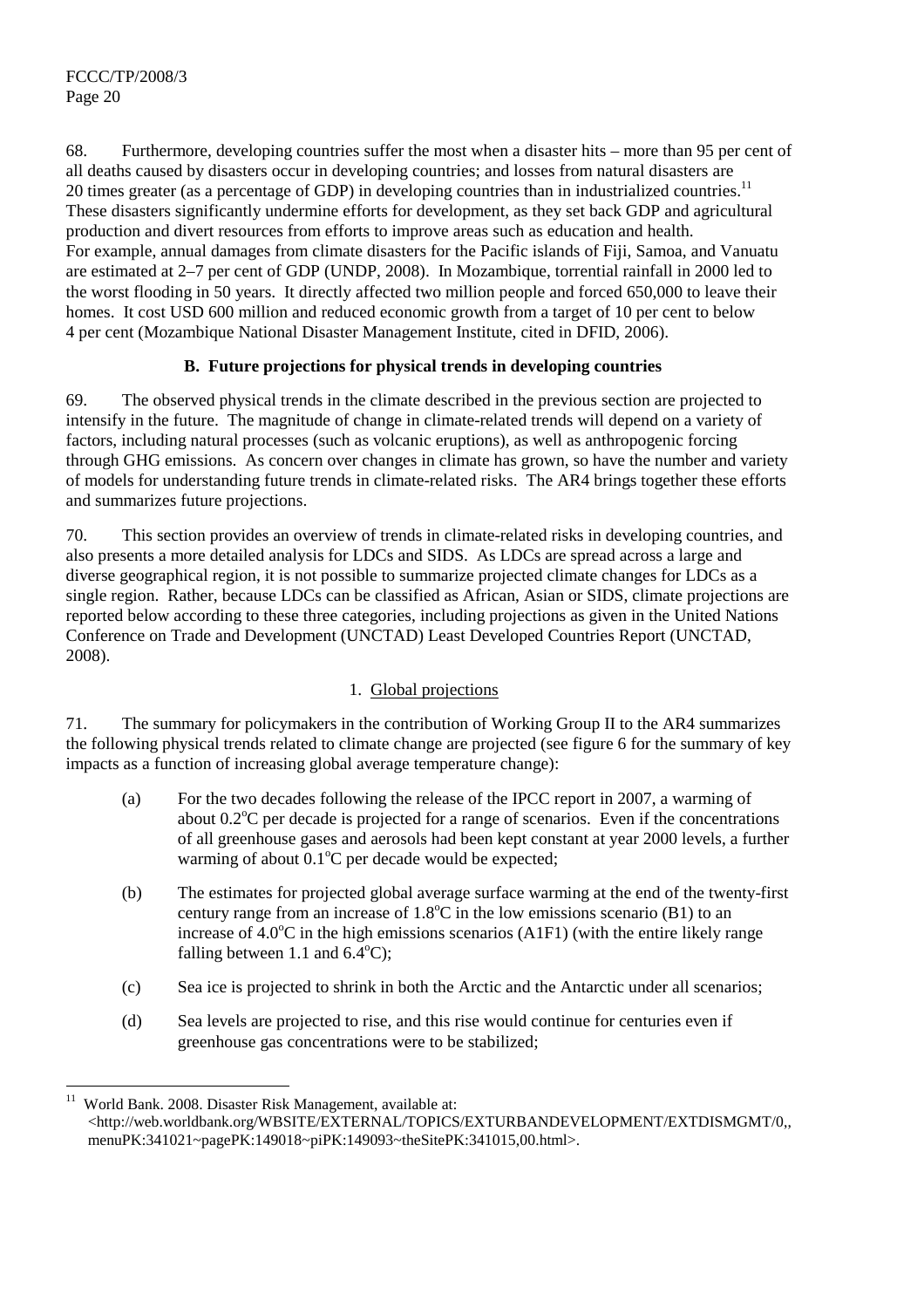- (e) It is very likely that hot extremes, heat waves and heavy precipitation events will continue to become more frequent;
- (f) Based on a range of models, it is likely that future tropical cyclones will become more intense, with larger peak wind speeds and heavier precipitation associated with ongoing increases of tropical sea surface temperatures;
- (g) Increases in the amount of precipitation are very likely in high latitudes, while decreases are likely in most sub-tropical land regions;
- (h) Snow cover is projected to contract and widespread increases in thaw depth are projected over most permafrost regions.

|                   | 0                                                 | 1.<br>2                                                                                                                                                               |                                                                                          | 3                                                                        | 4                                                                                                         | 5 °C                                                  |  |
|-------------------|---------------------------------------------------|-----------------------------------------------------------------------------------------------------------------------------------------------------------------------|------------------------------------------------------------------------------------------|--------------------------------------------------------------------------|-----------------------------------------------------------------------------------------------------------|-------------------------------------------------------|--|
|                   |                                                   |                                                                                                                                                                       |                                                                                          |                                                                          | Increased water availability in moist tropics and high latitudes $-\cdots$ = = = = = = = = = = = = =      | 3.4.1, 3.4.3                                          |  |
| <b>WATER</b>      |                                                   |                                                                                                                                                                       |                                                                                          |                                                                          | Decreasing water availability and increasing drought in mid-latitudes and semi-arid low latitudes $- - -$ | 3.ES, 3.4.1, 3.4.3                                    |  |
|                   |                                                   | Hundreds of millions of people exposed to increased water stress $- - - - - - - -$                                                                                    |                                                                                          |                                                                          |                                                                                                           | 3.5.1, T3.3, 20.6.2,<br>TS.B5                         |  |
|                   |                                                   |                                                                                                                                                                       | increasing risk of extinction                                                            |                                                                          | around the globe                                                                                          | 4.ES. 4.4.11                                          |  |
|                   |                                                   | Increased coral bleaching $\longrightarrow$ Most corals bleached $\longrightarrow$ Widespread coral mortality $\rightarrow$ $\rightarrow$ $\rightarrow$ $\rightarrow$ |                                                                                          |                                                                          |                                                                                                           | T4.1, F4.4, B4.4,<br>6.4.1.6.6.5. B6.1                |  |
| <b>ECOSYSTEMS</b> |                                                   |                                                                                                                                                                       |                                                                                          |                                                                          | Terrestrial biosphere tends toward a net carbon source as:<br>~15% - 40% of ecosystems affected           | 4.ES. T4.1. F4.2.<br>F4.4                             |  |
|                   | Increasing species range shifts and wildfire risk |                                                                                                                                                                       |                                                                                          |                                                                          |                                                                                                           | 4.2.2, 4.4.1, 4.4.4,<br>4.4.5, 4.4.6, 4.4.10,<br>B4.5 |  |
|                   |                                                   |                                                                                                                                                                       | overturning circulation                                                                  |                                                                          | Ecosystem changes due to weakening of the meridional _ _                                                  | 19.3.5                                                |  |
|                   |                                                   | Complex, localised negative impacts on small holders, subsistence farmers and fishers $- - - - -$                                                                     |                                                                                          |                                                                          |                                                                                                           | 5.ES. 5.4.7                                           |  |
| FOOD              |                                                   | to decrease in low latitudes                                                                                                                                          |                                                                                          |                                                                          | decreases in low latitudes                                                                                | 5.ES, 5.4.2, F5.2                                     |  |
|                   |                                                   | to increase at mid- to high latitudes                                                                                                                                 |                                                                                          |                                                                          | decrease in some regions                                                                                  | 5.ES. 5.4.2. F5.2                                     |  |
|                   |                                                   |                                                                                                                                                                       |                                                                                          |                                                                          |                                                                                                           | 6.ES, 6.3.2, 6.4.1.<br>6.4.2                          |  |
| COASTS            |                                                   |                                                                                                                                                                       |                                                                                          | About 30% of<br>global coastal $- - - - -$<br>wetlands lost <sup>3</sup> |                                                                                                           | 6.4.1                                                 |  |
|                   |                                                   |                                                                                                                                                                       | Millions more people could experience $\_\_ = \_\_ = \_\_$<br>coastal flooding each year |                                                                          |                                                                                                           | T6.6, F6.8, TS.B5                                     |  |
|                   |                                                   |                                                                                                                                                                       |                                                                                          |                                                                          | Increasing burden from malnutrition, diarrhoeal, cardio-respiratory, and infectious diseases $-$ -        | 8.ES, 8.4.1, 8.7.<br>T8.2, T8.4                       |  |
| <b>HEALTH</b>     |                                                   | Increased morbidity and mortality from heat waves, floods, and droughts                                                                                               |                                                                                          |                                                                          |                                                                                                           | 8.ES, 8.2.2, 8.2.3.<br>8.4.1.8.4.2.8.7.<br>T8.3, F8.3 |  |
|                   |                                                   | Changed distribution of some disease vectors $- - -$                                                                                                                  |                                                                                          |                                                                          |                                                                                                           | 8.ES, 8.2.8, 8.7,<br><b>B8.4</b>                      |  |
|                   |                                                   |                                                                                                                                                                       |                                                                                          |                                                                          | Substantial burden on health services $- - -$                                                             | 8.6.1                                                 |  |
|                   | o                                                 | 2<br>1                                                                                                                                                                |                                                                                          | 3                                                                        |                                                                                                           | 5 °C                                                  |  |

**Figure 6. Global mean annual temperature change relative to 1980–1999 (ºC)**

<sup>†</sup> Significant is defined here as more than 40%. <sup>‡</sup> Based on average rate of sea level rise of 4.2 mm/year from 2000 to 2080.

*Source:* IPCC. Fourth Assessment Report. Summary for policymakers in the contribution of Working Group II. Figure SPM.2

72. The projected changes in key climate parameters, sea level rise and extreme weather events would cause further impacts on economic sectors, inter alia, water, agriculture and food security, health, ecosystems and industry. The summary for policymakers in the contribution of Working Group II to the AR4 highlights some of the impacts that are projected for these sectors: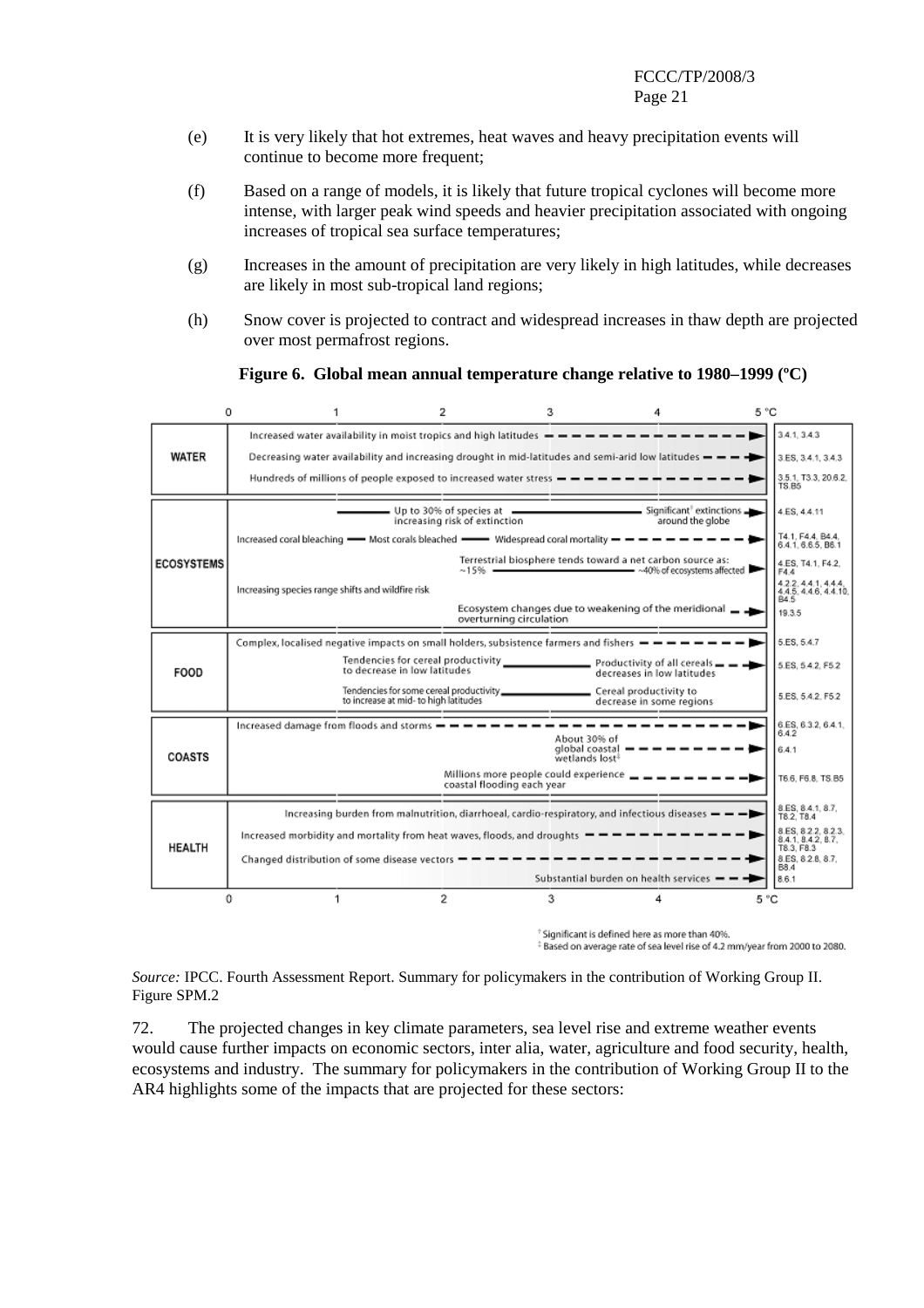- (a) *Water:* By the middle of the twenty-first century, annual average river runoff and water availability are projected to increase by 10–40 per cent at high latitudes and in some wet tropical areas, and decrease by 10–30 per cent over some dry regions at mid-latitudes and in the dry tropics, some of which are presently water-stressed areas. The extent of drought-affected areas will likely increase. Heavy precipitation events, which are very likely to increase in frequency, will augment flood risk;
- (b) *Agriculture and food security:* Crop productivity is projected to increase slightly at mid- to high latitudes for local mean temperature increases of up to  $1-3\degree C$ , depending on the crop, and then decrease, beyond that temperature, in some regions. At lower latitudes, particularly in seasonally dry and tropical regions, crop productivity is projected to decrease for even small local temperature increases  $(1-2^{\circ}C)$ , which would increase the risk of hunger. The potential for food production is projected to increase with increases in local average temperature over a range of  $1-3\degree C$ ; above this, however, the potential is projected to decrease;
- (c) *Health:* Projected climate change-related exposures are likely to affect the health status of millions of people with low adaptive capacity, through: increases in malnutrition and consequent disorders, with implications for child growth and development; increased death, disease and injury due to heat waves, floods, storms, fires and droughts; the increased burden of diarrhoeal disease; the increased frequency of cardio-respiratory diseases due to higher concentrations of ground-level ozone related to climate change; and the altered spatial distribution of some infectious disease vectors;
- (d) *Ecosystems:* Approximately 20–30 per cent of plant and animal species assessed so far are likely to be at increased risk of extinction if increases in the global average temperature exceed 1.5–2.5°C relative to 1980–1999. If global average temperature increase exceeds about 3.5°C, model projections suggest a significant level of extinction (40–70 per cent of species assessed) around the world;
- (e) *Settlements, industry and infrastructure:* The costs and benefits of climate change for industry, settlements and society will vary widely by location and scale. Poor communities can be especially vulnerable, in particular those concentrated in highrisk areas. Such communities tend to have more limited adaptive capacities and are more dependent on climate-sensitive resources such as local water and food supplies. The most vulnerable industries, settlements and societies are generally those located in coastal and river flood plains, those whose economies are closely linked with climatesensitive resources, and those in areas prone to extreme weather events, especially where rapid urbanization is occurring;

## 2. Projections for Africa, including African LDCs

73. Africa is highly vulnerable to climate change and has some of the most variable climates in the world. Of its 54 countries, 30 are classified as LDCs, most of which are in Sub-Saharan Africa. The study of the regional climate projections in the Working Group I contribution to the AR4 gives the following projections for physical changes related to climate change in Africa:

- (a) Warming is very likely to be larger than the global annual mean warming throughout the continent and in all seasons, with drier subtropical regions warming more than the moister tropics;
- (b) Annual rainfall is likely to decrease in much of Mediterranean Africa and the northern Sahara, with a greater likelihood of decreasing rainfall closer to the Mediterranean coast.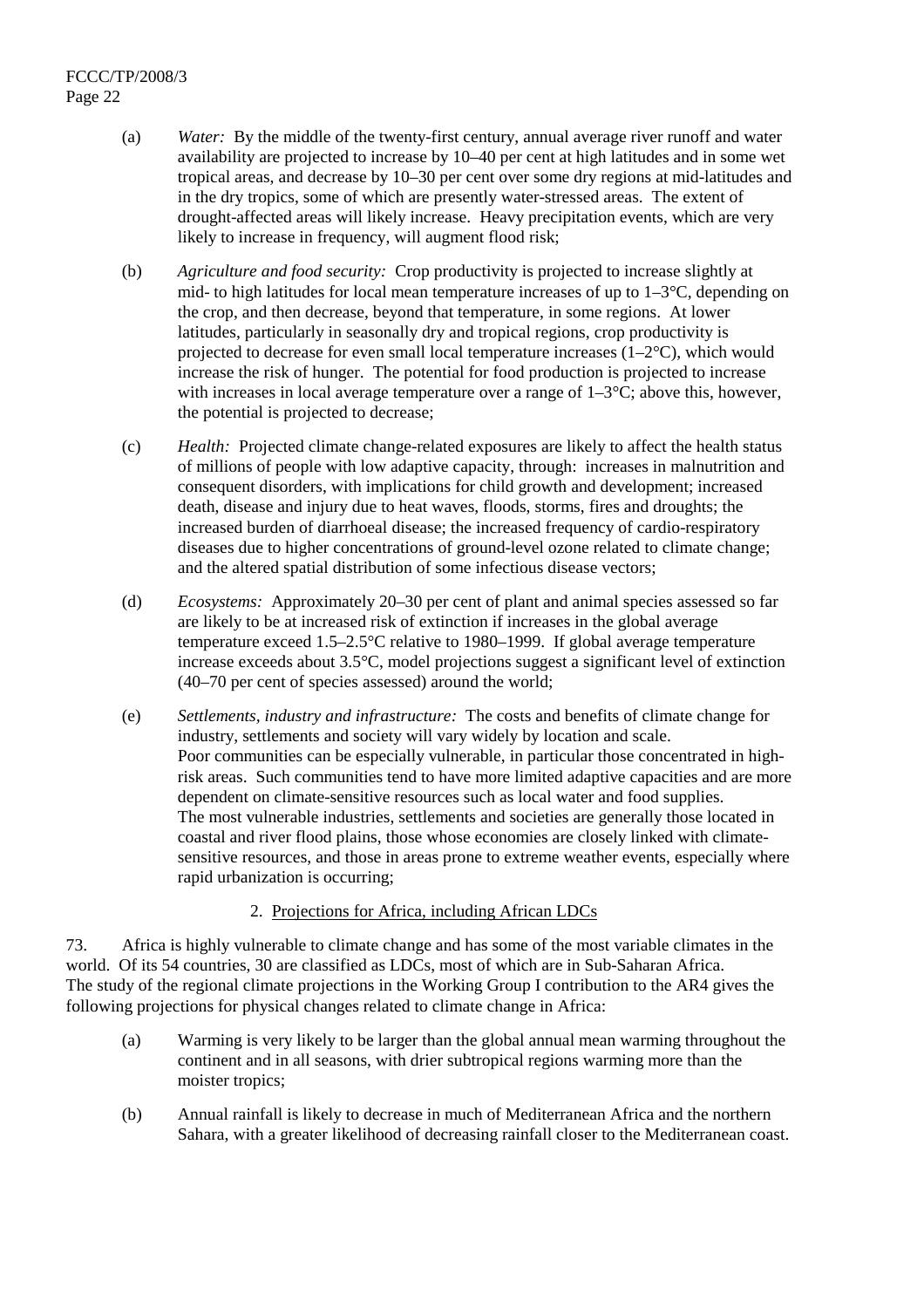Of particular relevance to the LDCs, rainfall in southern Africa is likely to decrease in much of the winter rainfall region and western margins. There is likely to be an increase in annual mean rainfall in East Africa. It is unclear how rainfall in the Sahel, along the Guinean Coast and in the southern Sahara will evolve;

- (c) A general increase in the intensity of high-rainfall events, associated in part with the increase in atmospheric water vapour, is expected in Africa, particularly southern Africa and many of the LDCs;
- 74. These physical changes are projected to have the following impacts (IPCC, 2007b):
	- (a) *Water:* By 2020, between 75 million and 250 million people are projected to be exposed to increased water stress for the full range of IPCC SRES scenarios;
	- (b) *Agriculture and food security:* Areas suitable for agriculture, the length of growing seasons and yield potential, particularly along the margins of semi-arid and arid areas, are expected to decrease. Projected reductions in yield in some countries could be as much as 50 per cent by 2020 and crop net revenues could fall by as much as 90 per cent by 2100, with small-scale farmers being affected the most. This would further adversely affect food security and exacerbate malnutrition in the continent. Already compromised fish stocks will be depleted further by rising water temperatures and a decline in water availability for freshwater fish;
	- (c) *Health:* Changes in temperature will alter the spatial and temporal transmission of disease vectors, introducing malaria, dengue fever and other diseases to new areas;
	- (d) *Ecosystems:* Between 25 and 40 per cent of mammal species in national parks in sub-Saharan Africa may become endangered. Degradation of the coral reefs off of East Africa is projected;
	- (e) *Settlements, industry and infrastructure:* Inundation along coasts and in many major cities is projected due to sea level rise, coastal erosion and extreme events, with the potential to wipe out infrastructure and affect human settlements. Much of the tourism industry relies on climate sensitive sectors, including national parks (see para. 74 (d) above on ecosystems) and coastal resources.

#### 3. Projections for Asia, including Asian LDCs

75. Asia covers a vast area with a range of climatic zones and is home to eight LDCs located in South and Southeast Asia. It is highly vulnerable to extreme events and is already facing formidable environmental challenges, including land degradation and deterioration in water and air quality. The coastal areas of 11 Asian mega-deltas cover an area greater than  $10,000 \text{ km}^2$  and contain unique ecosystems. These areas, which are home to millions of people and are important to the economies of the region, are threatened by sea level rise and extreme events.

76. The study of the regional climate projections in the Working Group I contribution to the AR4 of the IPCC presents the following projections for changes in physical trends in the South and Southeast Asia:

- (a) Warming is likely to be above the global mean in East and South Asia, and similar to the global mean in Southeast Asia;
- (b) Precipitation is likely to increase in South and Southeast Asia, in both boreal winter and summer; there is very likely to be an increase in the frequency of intense precipitation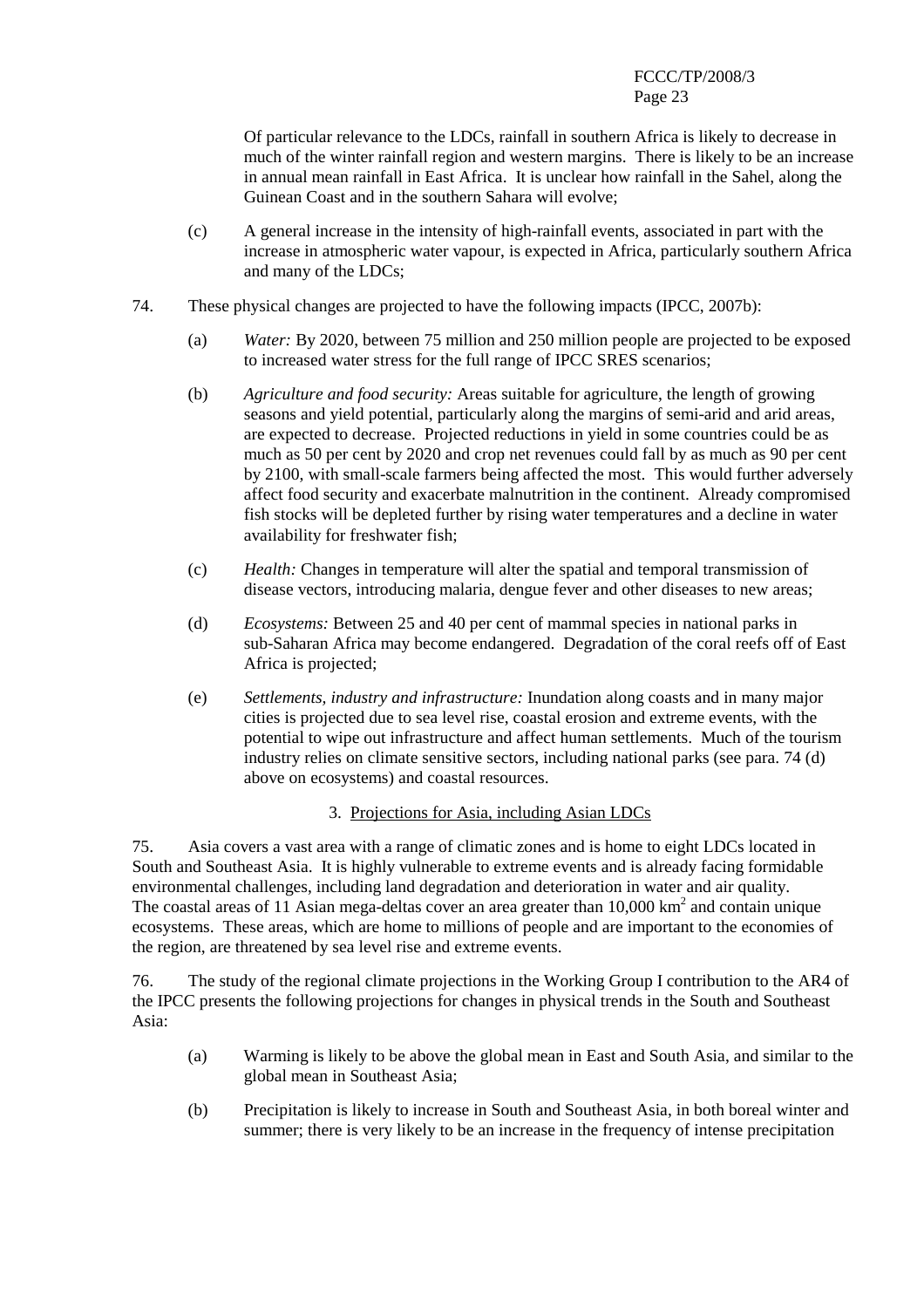events in parts of South Asia, and extreme rainfall and winds associated with tropical cyclones are likely to increase in Southeast and South Asia.

#### 77. These physical changes are predicted to have the following impacts (IPCC, 2007c):

- (a) *Water*: Glacier melt in the Himalayas is projected to increase flooding and rock avalanches from destabilized slopes, and affect water resources within the next two to three decades. This will be followed by decreased river flows as the glaciers recede;
- (b) *Agriculture and food security:* It is projected that crop yields could increase by up to 20 per cent in East and Southeast Asia while they could decrease by up to 30 per cent in South Asia by the middle of the twenty-first century. Taking this into consideration, as well as the influence of rapid population growth and urbanization, the risk of hunger is projected to remain very high in several developing countries. Food insecurity and loss of livelihood will be exacerbated by the loss of cultivated land and areas for fisheries;
- (c) *Health:* Changing patterns and an increased occurrence of epidemics of vector-borne diseases are expected. Illness and death are expected to increase from diarrhoeal diseases, due to drought and flooding, as well as from higher levels of cholera bacteria in coastal waters;
- (d) *Ecosystems:* Increased risk of extinction for many species is likely as a result of the synergistic effects of climate change and habitat fragmentation Stability of wetlands, mangroves and coral reefs is likely to be increasingly threatened;
- (e) *Settlements, industry and infrastructure:* Coastal inundation is likely to affect aquaculture and infrastructure, especially in heavily populated mega-deltas.Substantial socio-economic activities and populations are currently highly concentrated in the coastal zones in Asia, particularly in the mega-deltas where many of the LDCs are located, and settlements, industry and infrastructure in these areas are at risk from sea level rise and extreme events.

#### 4. Projections for SIDS

78. SIDS are highly vulnerable to the impacts of climate change, owing to their susceptibility to sea level rise and vulnerability to tropical storms and cyclones. Among the SIDS, 11 are categorized as LDCs.

79. The study of regional climate projections in the Working Group I contribution to the AR4 presents the following projections for changes in the physical climate for SIDS:

- (a) Sea levels are likely to rise on average during this century around the small islands of the Caribbean Sea, Indian Ocean and the North and South Pacific Oceans. The rise is not likely to be geographically uniform, but large deviations among models make the regional estimates across the Caribbean, Indian and Pacific Oceans uncertain;
- (b) All Caribbean, Indian Ocean and North and South Pacific islands are very likely to warm during this century. The warming is likely to be somewhat less than the global annual mean;
- (c) Summer rainfall in the Caribbean is likely to decrease in the vicinity of the Greater Antilles, whereas changes elsewhere are uncertain. Annual rainfall is likely to increase in the northern Indian Ocean and the equatorial Pacific, with seasonal variations;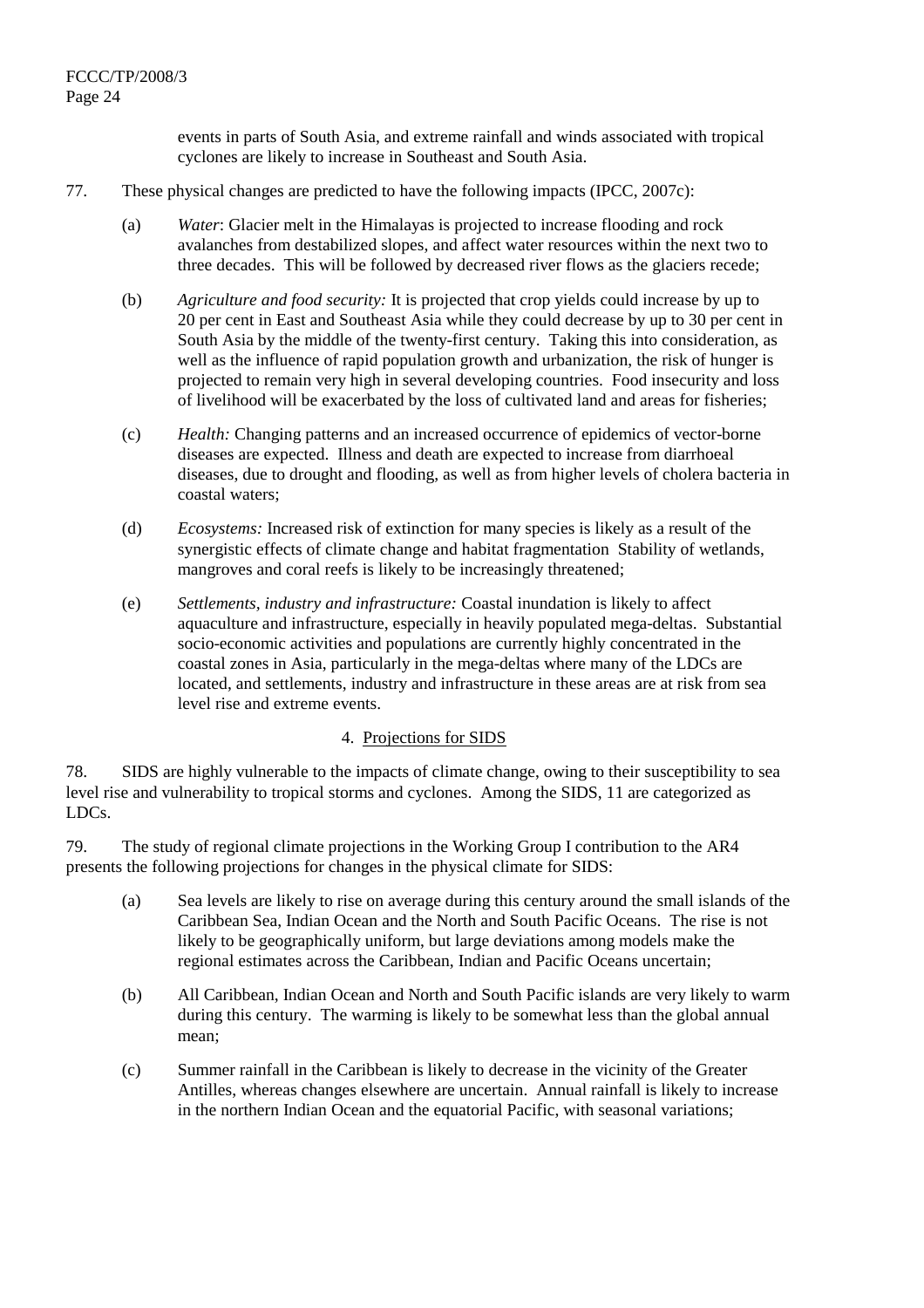- (d) An increased intensity of tropical cyclones, storm surges, coral bleaching and inundation is projected.
- 80. These physical changes are projected to have the following impacts (IPCC, 2007d):
	- (a) *Water*: Water sources will likely be seriously compromised due to rising sea level, changes in rainfall and increased evapotranspiration. For example, in the Pacific, a 10 per cent reduction in average rainfall (by 2050) would lead to a 20 per cent reduction in the size of the freshwater lens on Tarawa Atoll, Kiribati. By the middle of the century, climate change is projected to reduce water resources in many small islands (e.g. in the Caribbean and Pacific) to the point where they become insufficient to meet demand during low-rainfall periods;
	- (b) *Agriculture and food security:* Agricultural land will very likely be affected by sea level rise, extreme events, and a decline in freshwater supply. The relative magnitude of loss is likely to differ between islands. Fisheries may be affected by increasing sea surface temperature, rising sea level, and damage from tropical cyclones;
	- (c) *Health*: Increases in the intensity of tropical cyclones cause considerable losses to life and property. Heat stress and changing patterns in disease vectors will affect health;
	- (d) *Ecosystems:* Mid- and high-latitude islands are virtually certain to be colonized by non-indigenous invasive species, previously limited by unfavourable temperature conditions. Forests affected by extreme events are often slow to regenerate; however, forest cover may increase on some high latitude islands. Accelerated beach erosion, degradation of coral reefs and bleaching will be caused by sea level rise and increased sea water temperature;
	- (e) *Settlements, industry and infrastructure:* The concentration of large settlements and economic and social activities on or near the coast is a recognized feature of small islands. Coastal resources are a significant contributor to livelihoods and industry, with tourism also playing an important role. Changes in sea level and any changes in the magnitude and frequency of storm events are likely to have serious consequences for these land uses.

# **IV. Socio-economic trends**

81. This chapter reviews socio-economic trends that predispose developing countries to the adverse effects of climate change, with particular attention given to LDCs and SIDS. The review takes into account, inter alia, international action plans such as the Brussels POA for LDCs 2001–2010, the Johannesburg Plan of Implementation of the World Summit on Sustainable Development, the 1994 Barbados Programme of Action BPOA for the Sustainable Development of SIDS and the Mauritius Strategy for the Further Implementation of the Programme of Action for the Sustainable Development of SIDS. The additional burden caused by climate change is addressed through the assessments made. The aim is to provide information on current and potential sources of socio-economic vulnerabilities<sup>12</sup> in addressing climate-related risks and extreme events, including their expected increase caused by climate

 $\overline{a}$ 

 $12$  The review relies on the definition of vulnerability as given in IPCC AR4, chapter 17: "Vulnerability to climate change refers to the propensity of human and ecological systems to suffer harm and their ability to respond to stresses imposed as a result of climate change effects. The vulnerability of a society is influenced by its development path, physical exposures, the distribution of resources, prior stresses and social and government institutions."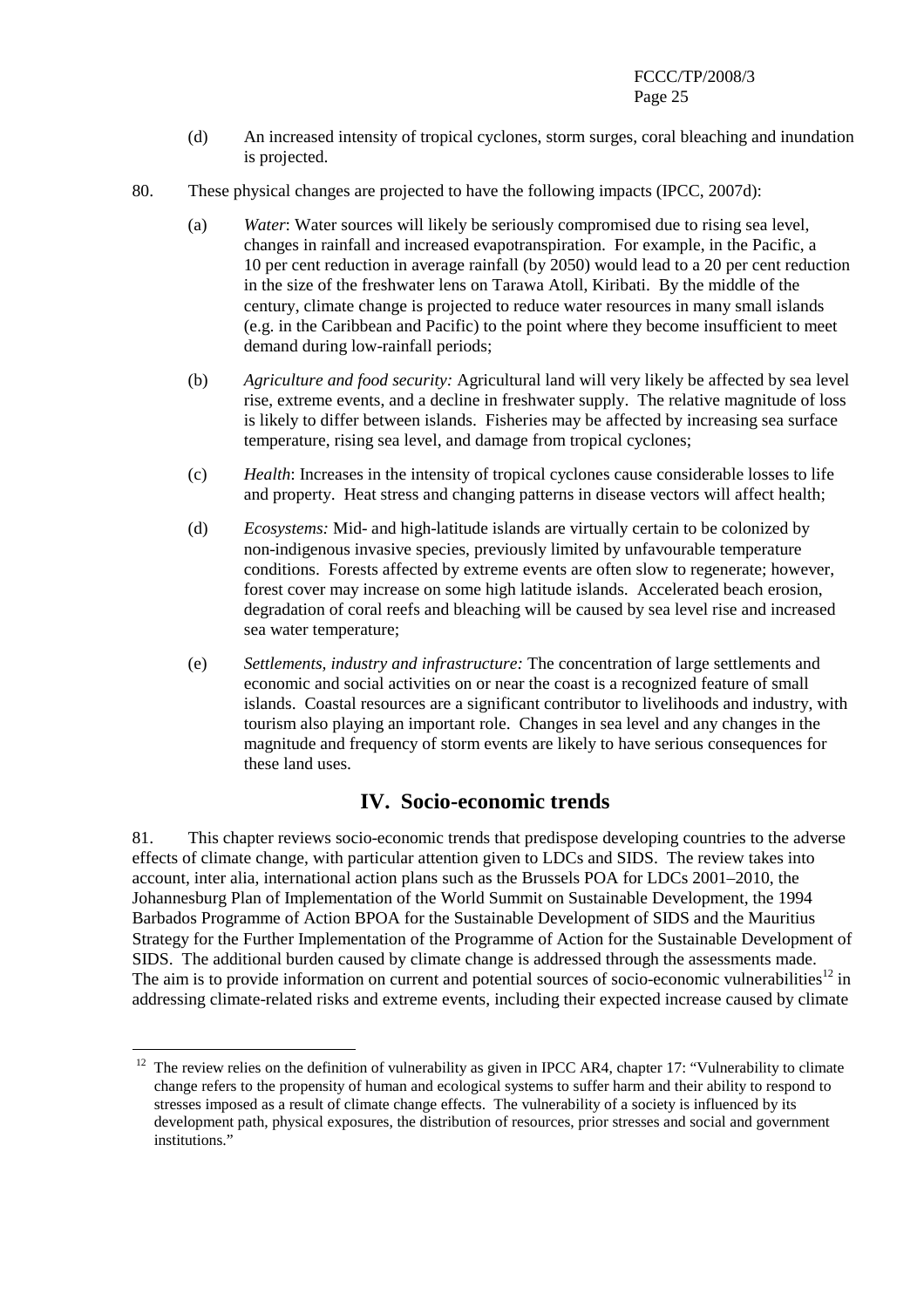change, that have a bearing on sustainable development in particularly vulnerable countries, especially LDCs and SIDS.

## **A. Climate risks and general socio-economic trends**

82. Particularly vulnerable developing countries, including LDCs and SIDS, are generally characterized by certain socio-economic trends that make them more vulnerable to the impacts of climate change. These include: high rates of population growth (especially in hazard prone areas); urbanization; food insecurity; high levels of poverty; conflicts; and mismanagement of natural resources (IPCC, 2007b; IPCC, 2007e; Dilley et al., 2005). Many such vulnerable countries also suffer from weak institutional frameworks, policies and governing systems, all of which combine to lower their capacity to manage climate risk. The increase in the scale and frequency of climate extremes in these low-development regions is devastating and impedes recovery before the next event; this is causing greater long-term damage as compared with the more immediate impacts of disasters that make headline news.

83. In most developing countries, climate risk management is not integrated into the development process, resulting in countries applying a reactive approach to these events. Although there are ongoing efforts to change this, they are still in the early stages. A reactive approach undermines further the ability to cope with similar stresses in future. For example, governments, donors and development agencies tend to fund disaster relief and rehabilitation by reallocating resources from existing development programmes, thus creating a multiplicity of negative effects, further constraining and reversing development and increasing vulnerability.

## **B. Least developed countries**

84. LDCs are characterized by extreme poverty, weak economies, inadequate institutional and human resources, and a lack of physical and financial infrastructure. Their economies are dominated by climate and water sensitive sectors such as agriculture, timber and non-timber products, tourism and the hydropower industry. These countries have the lowest resilience of all to climate-related risks and extreme events.

85. This section reviews the socio-economic trends in LDCs that predispose these countries to climate risks. It includes an analysis of the economic performance of these countries in terms of progress in basic development infrastructure, technology development, economic diversification and generation of domestic wealth, trade and globalization and the role of foreign direct investment (FDI) and official development assistance (ODA). The review includes sectors that are instrumental in the socio-economic development of LDCs, such as agriculture and food security, water, ecosystems and energy. These are assessed in terms of their role in human well-being and poverty reduction. In this context, issues such as education, health, migration and urbanization, and general labour productivity are also covered. Climate risk monitoring and response and governance, which are considered an important facilitating factor in sustainable development, are also covered.

#### 1. Economic growth and poverty

86. During the late 1970s and 1980s, the majority of LDCs experienced growth reversal. ODA fell by 45 per cent in real per capita terms between 1990 and 1998. In contrast, LDCs, on the whole, have shown a strong positive trend in economic growth since 2000, reaching a peak in 2005 and 2006 when their average growth rate exceeded 7 per cent – a target set by the LDCs and their development partners as a key goal in the Brussels POA. The highest average GDP for two decades was registered in 2004. This growth was achieved through high capital inflows, mainly in the form of grants and FDI associated with higher growth in merchandise exports, although this was not uniform across all LDCs (figure 7). FDI increased from USD 6.8 billion in 2001 to USD 10.7 billion in 2004. However, this accounted for only 1.6 per cent of global FDI inflows, and 70 per cent of this total went to six countries, all of which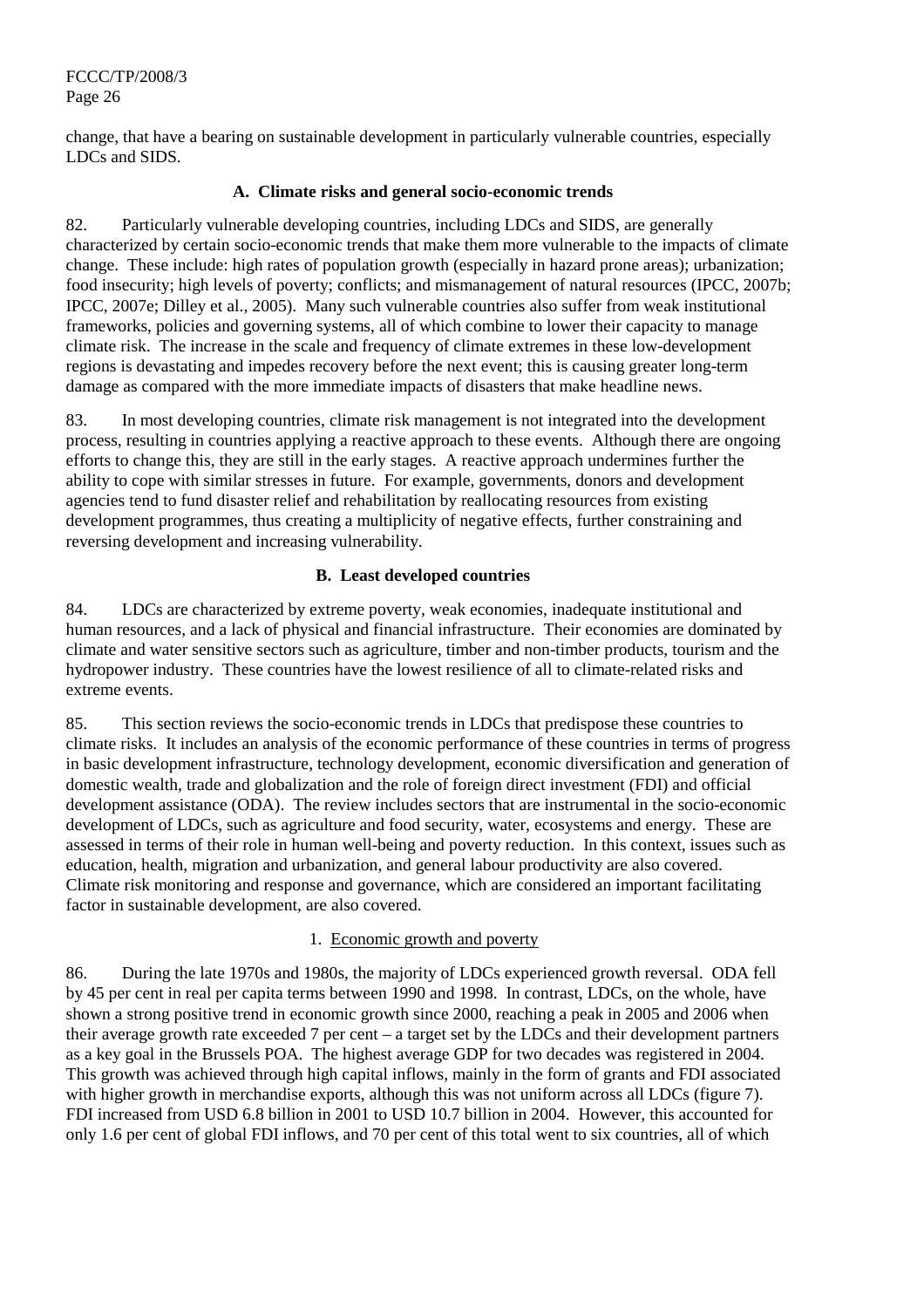were oil producing (Angola, Chad, Equatorial Guinea, Mauritania, Sudan and Yemen) (UN-OHRLLS, 2006). Many of these countries have engaged in significant economic reforms over the last two decades, including extensive trade liberalization, financial liberalization and privatization, in order to access the global economy.



**Figure 7. Growth rate of exports in selected least developed countries in Africa, 1997**–**2006** 

*Source:* Economic Report on Africa. 2008. *Development Challenges for Africa in 2007. Chapter 3. Africa and the Monterrey Consensus: Tracking Performance and Progress*. Available at <http://www.uneca.org/era2008>.

87. ODA doubled between 1999 and 2004 to USD 24.9 billion; however, the total debt burden increased by USD 20.8 billion in 2001 to a record USD 158.9 billion in 2003 (UN-OHRLLS, 2006). Most of the ODA received was diverted to debt relief and humanitarian needs (box 3).

88. As a result, despite positive economic trends, poverty remains entrenched in LDCs. In 2005, 36 per cent of the total population of LDCs lived in extreme poverty (under USD 1 a day), and the actual number of poor people was larger in 2005 compared with 2000 (UNCTAD, 2008). For the period between 2001 and 2004, only 6 out of 46 LDCs (for which sufficient information was available) met or exceeded the POA target growth of 7 per cent per annum; of those same 46 LDCs, 18 were unable to achieve growth rates per capita of more than 1 per cent per annum (this is considered too low to have any effect on extreme poverty).

89. When a longer-term view of the growth trends is used (i.e. between 1980 and 2003), where data are available, real GDP per capita grew at only 0.72 per cent per annum for the LDCs as a whole; and of the 41 LDCs, 17 had negative average annual GDP per capita growth rates (UNCTAD, 2006).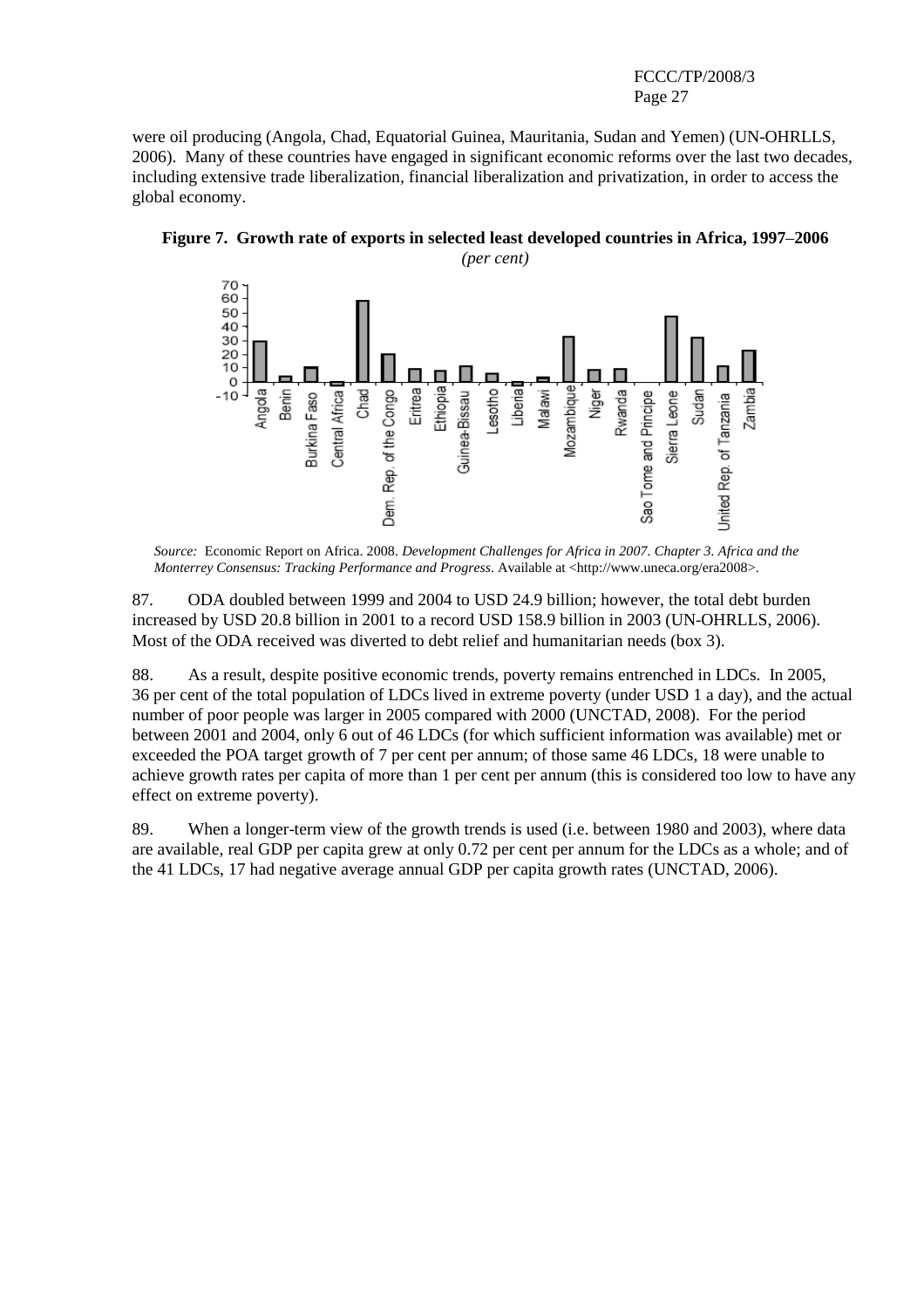## **Box 3. Factors accounting for the lack of sustainability in the recent economic growth among least developed countries**

The economic growth registered among least developed countries (LDCs) is having a limited role in poverty reduction, leaving LDCs exposed to high levels of vulnerability. Numerous factors account for this situation, including:

- Economic growth is based on the dominance of foreign direct investment (FDI)-driven enclaves of capital intensive sectors (e.g. extraction of minerals), which generate limited employment, are not integrated into the rest of the economy, and are highly dependent on commodity prices (higher oil prices were influential in the high growth rate in 2004);
- There is a differential access to external finance, particularly FDI inflows (84 per cent of FDI inflows in 2004 was absorbed by only 10 LDCs) and official development assistance (ODA) grants (30 per cent of the noted increase in ODA during 1999 and 2004 was absorbed by Afghanistan and the Democratic Republic of the Congo);
- A significant proportion of the increase in ODA is attributable to debt relief and emergency assistance rather than development; however, while that is so, the overall debt burden of the LDCs continues to increase. For example, in 2003, interest payments and profit remittances were equivalent to about 60 per cent of the value of grants received (excluding technical cooperation);
- External capital inflows have failed to have a catalytic role in stimulating domestic capital accumulation, for example ODA directed to production sectors such as agriculture, industry, and tourism constituted only 6.8 per cent of total aid commitments in the period 2000–2003, while for the banking and financial services it constituted only 1 per cent;
- Financial liberalization has failed to promote productive investment; for example, the delivery of credit to the private sector and to small and medium enterprises (SMEs) is poor due, in part, to the weak capacity of local entrepreneurs;
- There is a low rate of economic diversification, as shown, for example, by limited growth in the manufacturing sectors. Where growth has occurred, it has been concentrated in only a small number of LDCs. For example, Bangladesh constituted half of the total increase in manufacturing value added for all LDCs between the 1990–1993 and 2000–2003 periods, while for other LDCs that experienced progress, low-skill labour-intensive products dominated;
- The current level of integration into international trade and investment flows has not included a growth in the domestic knowledge and skills required for promoting technological capacities for development;
- There has been a low level of development in major physical infrastructure;
- LDCs have the lowest and poorest quality stock of transport and energy infrastructure in the world, while energy infrastructure deficiency constitutes one of the crippling factors in the process of capital accumulation. For example, limited access to electricity results in high production costs and hence diverts funds away from productive investments. Climate change will exacerbate this situation through an increased shortage of water and this will have an adverse effect on many LDCs that rely on hydropower generation.

*Sources*: UN-OHRLLS, 2006; UNCTAD, 2006, 2007 and 2008.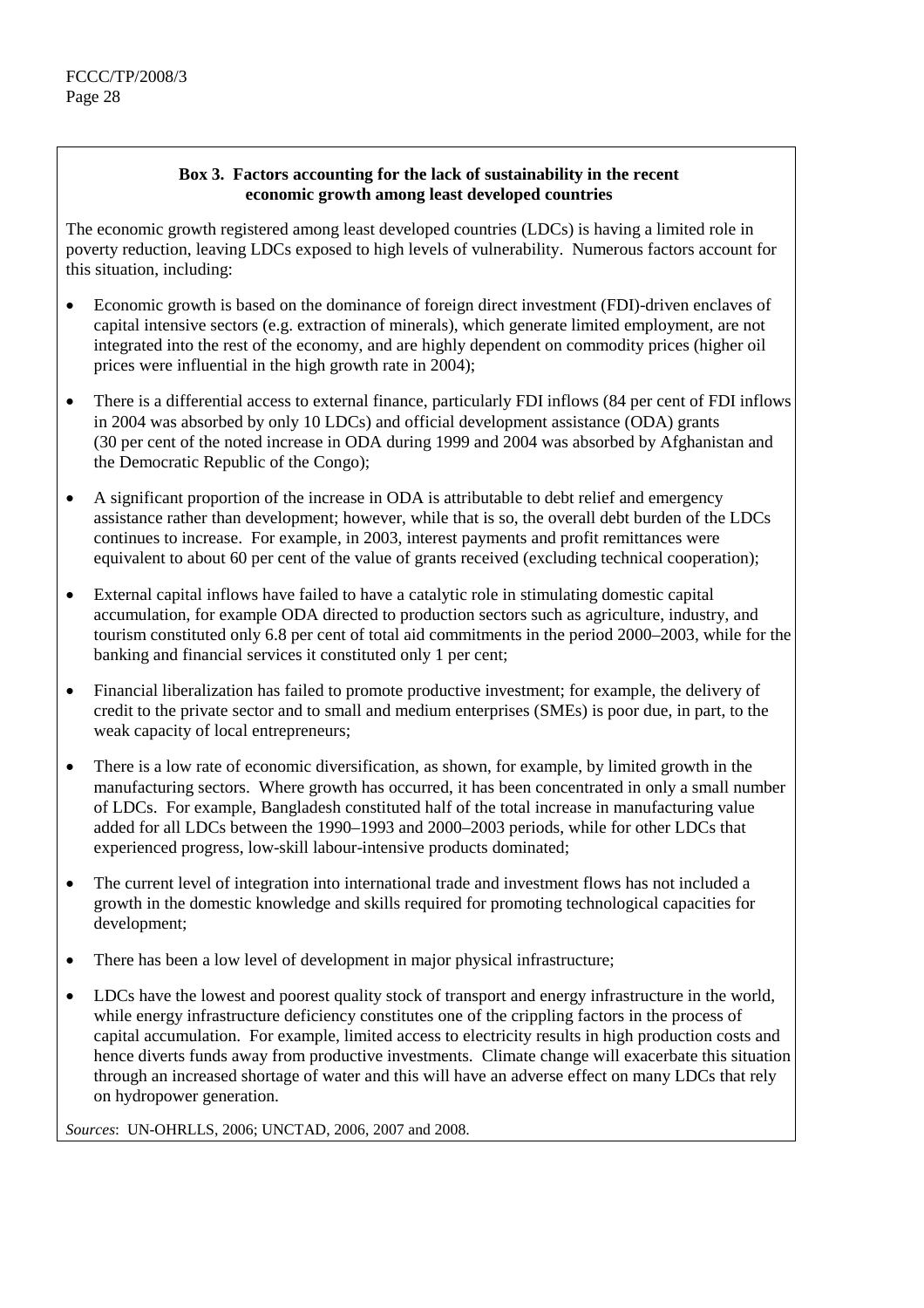90. A year-to-year analysis shows that, since they achieved political independence, LDCs have experienced short periods of rapid growth which have been followed by economic crises, and recovery has been variable. Only 7 out of 40 have maintained steady sustained growth, including Bangladesh, Bhutan, Burkina Faso, Cape Verde, the Lao People's Democratic Republic, Lesotho and Nepal. Of the 33 LDCs that have experienced major economic crises, only 12, including Mozambique and Uganda, have real GDP per capita that is now higher than it was at its peak in the 1970s or early 1980s (UNCTAD, 2006).

91. It can be concluded that the rapid economic growth that is being registered among LDCs as a group is spatially and temporally variable, and is not uniform across economic sectors. There are gross inequalities in the distribution of the wealth that is generated (box 3). This growth has had only a limited contribution in terms of increasing the adaptive capacity of LDCs to climate change.

#### 2. Agriculture and food security

92. Agriculture is a significant source of livelihood for the majority of people in LDCs. For example, in Ethiopia 85 per cent of the population was employed in the agriculture sector by 2004 (UNDP, 2005). Women are directly dependent on subsistence agriculture; in 1990 less than 30 per cent of the total wage employment outside of agriculture was female in LDCs as a group, leaving the rest directly dependent on agriculture (Department of Economic and Social Affairs, 2004; Koroma, 2007). Estimates show that in Uganda, for example, 75 per cent of the country's food is produced by women alone and that they form 80 per cent of the agricultural labour force (UNDP, 2005), highlighting the significant role that women are playing in this sector.

93. Productivity of agriculture has been declining in the LDCs. In Uganda, for the 1990–1991 and 2003–2004 periods, agriculture had the slowest growth rate among major sectors (3.8 per cent per annum), while in Bangladesh, agriculture as a percentage of GDP declined from 25.6 per cent in 2000 to 21.9 per cent in 2005, and its growth rate (excluding fisheries) was negative (Ahmed, 2006; Enyimu, 2006). The agriculture sector in LDCs is mostly undercapitalized and subjected to the vagaries of weather and climate. LDCs generate low returns for intensive labour investments due to low inputs and reliance on obsolete technologies. In cases where sufficient outputs are realized, the lack of access to markets may be an obstacle. Recurrent droughts, for instance, in the Sahel region and in Southern Africa, have also contributed to the declining trend in the agriculture sector. Rural poverty in most LDCs has been accentuated by climate variability and climate change, increasing food insecurity and reducing the scope of benefits from the export of agricultural products. Agricultural productivity has also been heavily reduced by the HIV/AIDS pandemic, particularly in Africa (see also the section on human health below).

94. The above factors combined give rise to food insecurity, which further affects human health and increases susceptibility to current and future climate risks. The number of people in LDCs who are undernourished rose from 196 million in the 1990–1992 period to 246 million in the 1998–2000 period. About 44 per cent of the population in Ethiopia is food insecure (UNDP, 2005); in Uganda 39 per cent of children in 2001 were stunted due to poor nutrition while, in Bangladesh, maternal malnutrition was noted at a rate of 45 per cent per 100,000 live births in 2006 and is a major cause of maternal mortality (Enyimu, 2006; Ahmed, 2006).

## 3. Water resources and food security

95. A significant number of LDCs are facing critical water shortages, and a lack of clean water is likely to be a key factor limiting economic growth in the LDCs in this century. In Bangladesh, groundwater forms 73 per cent of the total amount of water used; however, most of this is contaminated with arsenic (UN-OHRLLS, 2003). There are large variations in terms of the quantity and quality of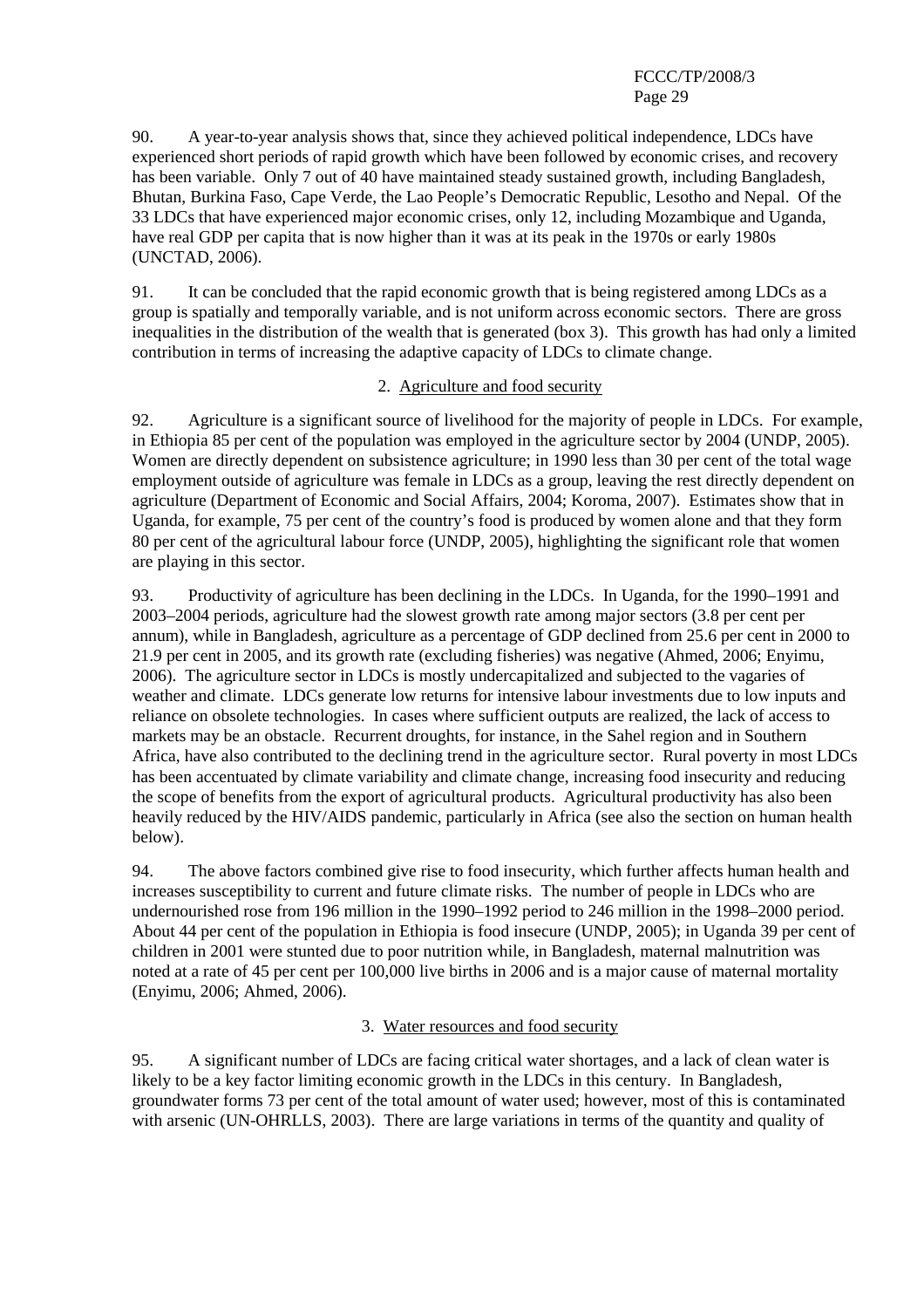water resources among LDCs. In Africa, average annual internal renewable water resources range from 935 km<sup>3</sup> in the Democratic Republic of the Congo to 0.4 km<sup>3</sup> in Mauritania (UN-OHRLLS, 2003).

96. For surface water sources, LDCs face issues over the shared management of watersheds. For instance, there are 10 Nile countries and eight Zambezi river basin countries, which include a number of LDCs (United Nations Environment Programme (UNEP), 2006; IPCC, 2007b). Effective waterresource management is challenged by the significant number of competing uses, such as for hydropower and industry, irrigation and drinking water (UN-OHRLLS, 2003). The construction of dams in response to the high demand for hydropower also has far-reaching consequences on food production in LDCs. For example, the 795,000  $\text{km}^2$  watershed of the Mekong serves three LDCs (Cambodia, Lao People's Democratic Republic and Myanmar) where dams constrain fish migration and threaten fisheries downstream thus reducing protein intake for over 52 million people. Furthermore, diverting the river interferes with the protection that it provides as a barrier to saltwater penetration into the rich Mekong delta soils used for crop production (UN-OHRLLS, 2003). It also has impacts on freshwater ecosystems (marshes and wetlands) that are rich in biodiversity, affecting the livelihoods of the poor who are usually highly dependent on these systems for food production, natural water purification, fish and other services.

97. Deforestation and general watershed degradation is widespread among LDCs and this affects water quality and availability (figure 9; Bates et al., 2008). It is estimated that the Congo River watershed has lost more than  $1,000,000 \text{ km}^2$  of its original forest cover, and the Ganges and the Mekong have each lost between 500,000 and  $1,000,000 \text{ km}^2$  (UN-OHRLLS, 2003).

98. The agriculture sector uses the largest amount of water, accounting for over 90 per cent in most LDCs (UN-OHRLLS, 2003) (figure 8). Irrigation is a major source of river pollution, with agricultural nutrients or chemicals from leaching fertilizers, pesticides, and manure reaching waterways (Bates et al., 2008). The water use efficiency of most agricultural systems in LDCs is low, at around 30 per cent (UN-OHRLLS, 2003).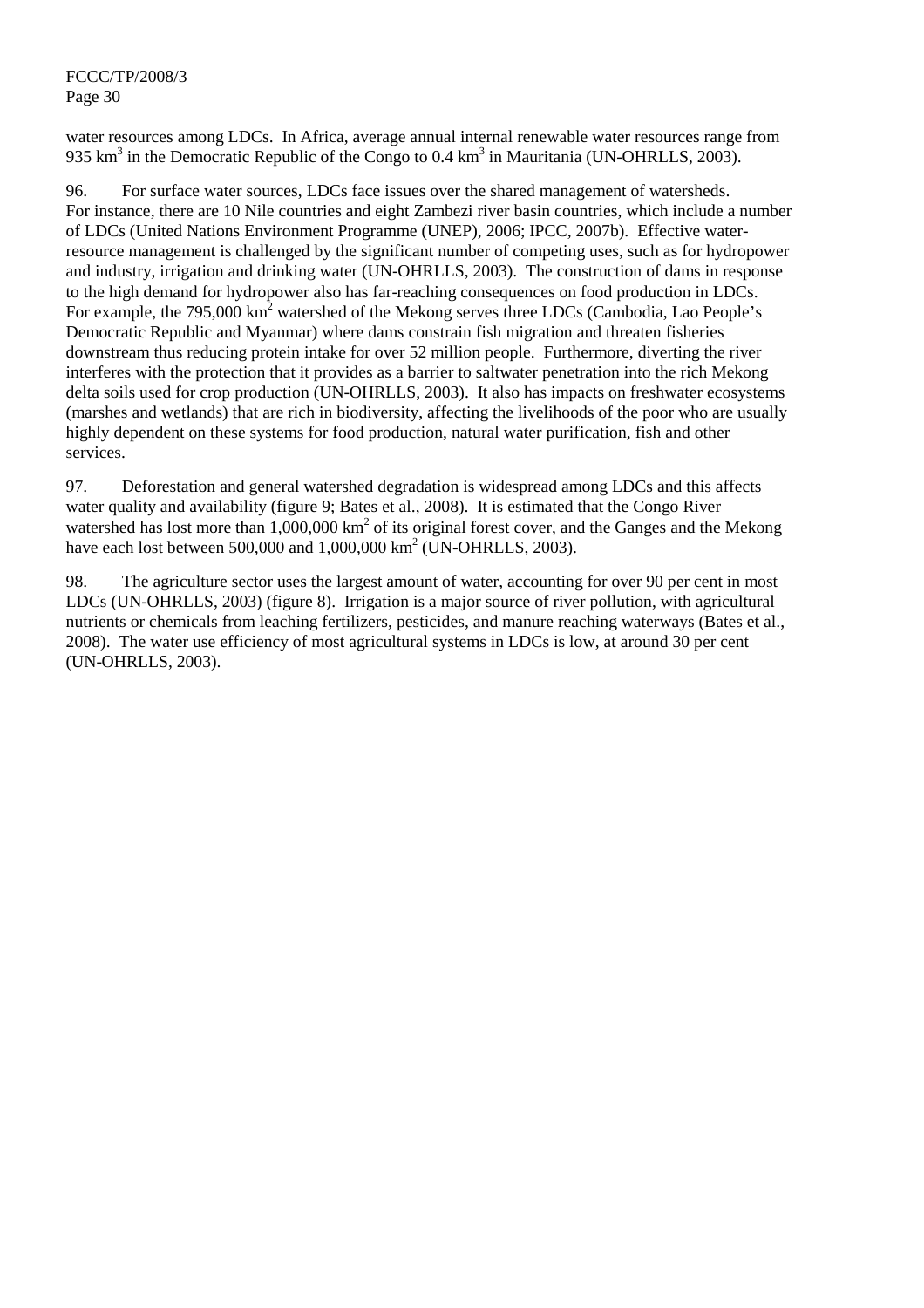



*Source*: UN-OHRLLS, 2003.

99. Lake Chad shrunk to nearly a twentieth of its original size in 1963, partly due to the high demand for agricultural water but also due to low rainfall. This led to a shortage of water for domestic and agricultural use, resulting in crop failures, livestock deaths, collapsed fisheries, soil salinity, and increasing poverty throughout the region, contributing to socio-political instability (UN-OHRLLS, 2003; Bates et al., 2008).

#### 4. Population growth, land use pressure, poverty and urbanization

100. LDCs constituted approximately 767 million people in 2005 and, while projections are difficult owing to the effects of HIV/AIDS, it has been estimated that the total population of the current LDCs as a group may reach 1.04 billion by 2020 (UN-OHRLLS, 2006; UNCTAD, 2004). LDCs as a group have one of the fastest growing populations and over 40 per cent of the population is under 15 years, as compared with 28 per cent in other developing countries. Rapid population growth is putting great strain on limited resources for the provision of basic human development infrastructure such as education.

101. Rapid population growth also poses a major challenge to poverty eradication. Most LDCs now have poverty reduction strategies in place; however, their implementation remains a significant challenge. Some of the factors accounting for continued growth in the number of people living in poverty include: political insecurities (e.g. in Uganda and Sudan); widespread HIV/AIDS prevalence in African LDCs in particular; climatic variability and low productivity in the agriculture sector; poor access to basic infrastructure; and the high vulnerabilities of LDCs to external shocks (UNDP, 2005). For example, in Uganda, while overall GDP growth averaged 6.5 per cent per annum for the 1990–1991 and 2002–2003 periods and the rate of per capita GDP growth was 2.7 per cent per annum, this was lower than the population growth rate of 3.4 per cent per year.

102. LDCs have experienced rapid growth of the labour force; it comprised 312 million people in 2000 and is predicted to rise to 401 million people between 2000 and 2010 (although 22 per cent of this increase is expected to occur in Bangladesh alone) (UNCTAD, 2006). In the meantime, LDCs are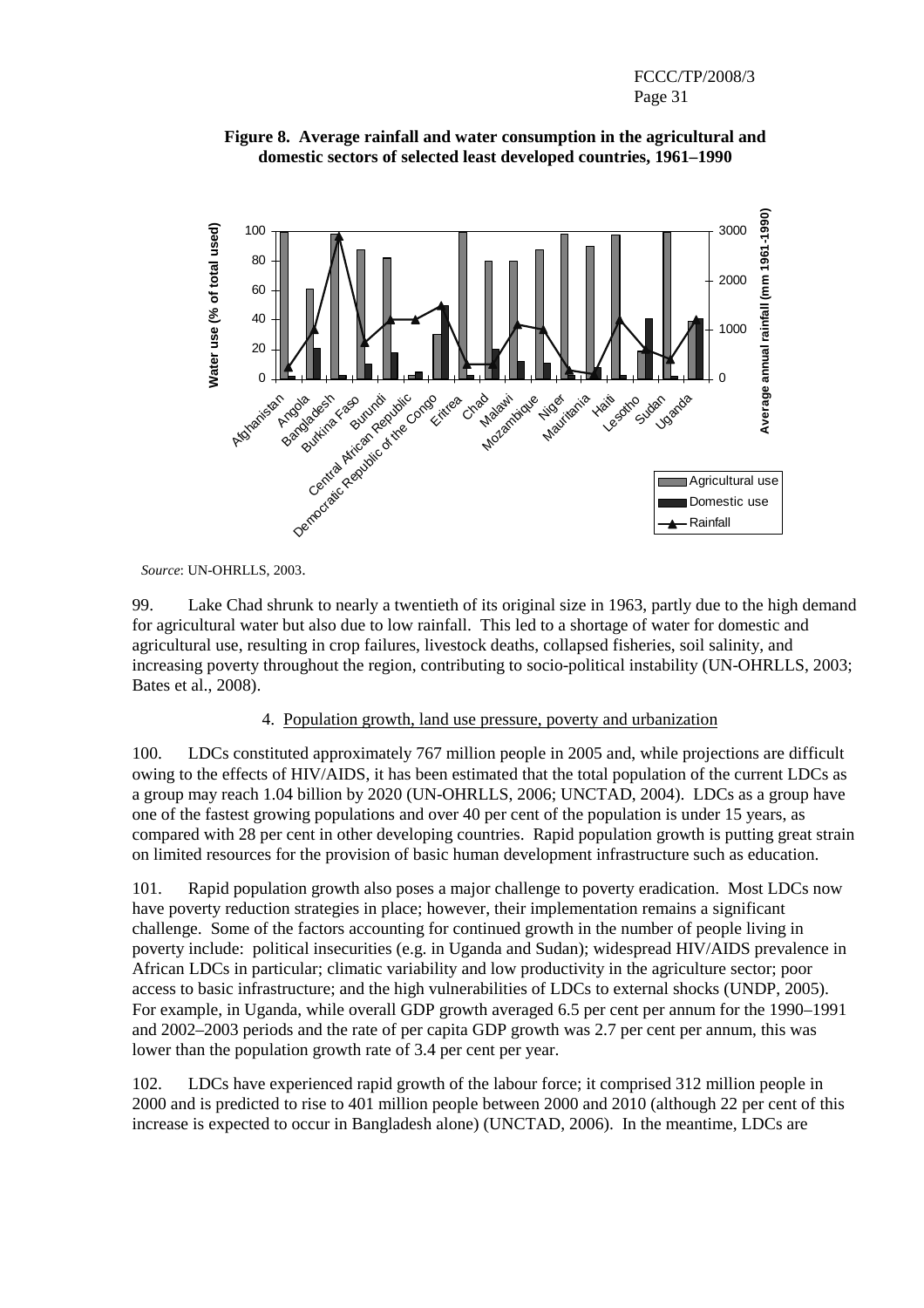largely failing to absorb labour outside the traditional agriculture sector and the role of agriculture continues to decline. In 31 LDCs, over 30 per cent of the population lives on fragile lands, and the livelihoods of these people are highly vulnerable to climate risks (UNCTAD, 2006). Rising populations combined with poor agricultural practices have led to deforestation, increased salinity of soil and accelerated problems of land degradation, leading to desertification in many parts of LDCs in Africa (UN General Assembly Economic and Social Council, 2006). Deforestation occurred at a rate of about 2 per cent annually between 1990 and 2000, affecting Benin, Burundi, Comoros, Guinea-Bissau, Liberia, Malawi, Sudan, Togo, Uganda and Zambia in Africa, as well as Haiti, Myanmar, Nepal and Samoa (figure 9) (Department of Economic and Social Affairs, 2004). Deforestation contributes to food insecurity, owing to the importance of timber and non-timber forest products in food security in these countries. Declining livelihood alternatives in rural areas is a factor in the accelerated migration to cities, creating huge challenges in delivery of service, unemployment problems, high incidence of crime and the potential for civil unrest, therefore rendering LDCs less attractive to foreign investors. By 2006 nearly 140 million people in LDCs lived in slums (UNDP, 2005).

**Figure 9. Decline in forested land in selected least developed countries in Africa between 1990 and 2000** 



*Source:* United Nations Department of Economic and Social Affairs. Millennium Indicators database <http://millenniumindicators.un.org>.

#### 5. Human health

103. LDCs face a range of climate and non-climate related health issues. Health problems among LDCs are linked to the fact that, despite economic growth, investment in the health sector is not increasing. In Uganda, for example, over 75 per cent of the disease burden is linked to poor hygiene and inadequate sanitation practices (Enyimu, 2006). Provision of safe water is a major threat to health in LDCs as a lack of clean water can lead to diseases such as diarrhoea – across the LDCs as a whole, only 58 per cent of the population have access to improved water facilities (UN-OHRLLS, 2006; Economic Report on Africa, 2008). Africa (excluding North Africa) is estimated to be losing about 5 per cent of GDP annually on health problems linked to water and sanitation deficits (Economic Report on Africa, 2008). Water-related health problems linked to water scarcity will be exacerbated by increased rainfall variability and high temperatures as most LDCs experience poor water harvesting and management policies. These health problems will further compound nutritional deficits as a result of the food insecurity discussed in the previous section on agriculture.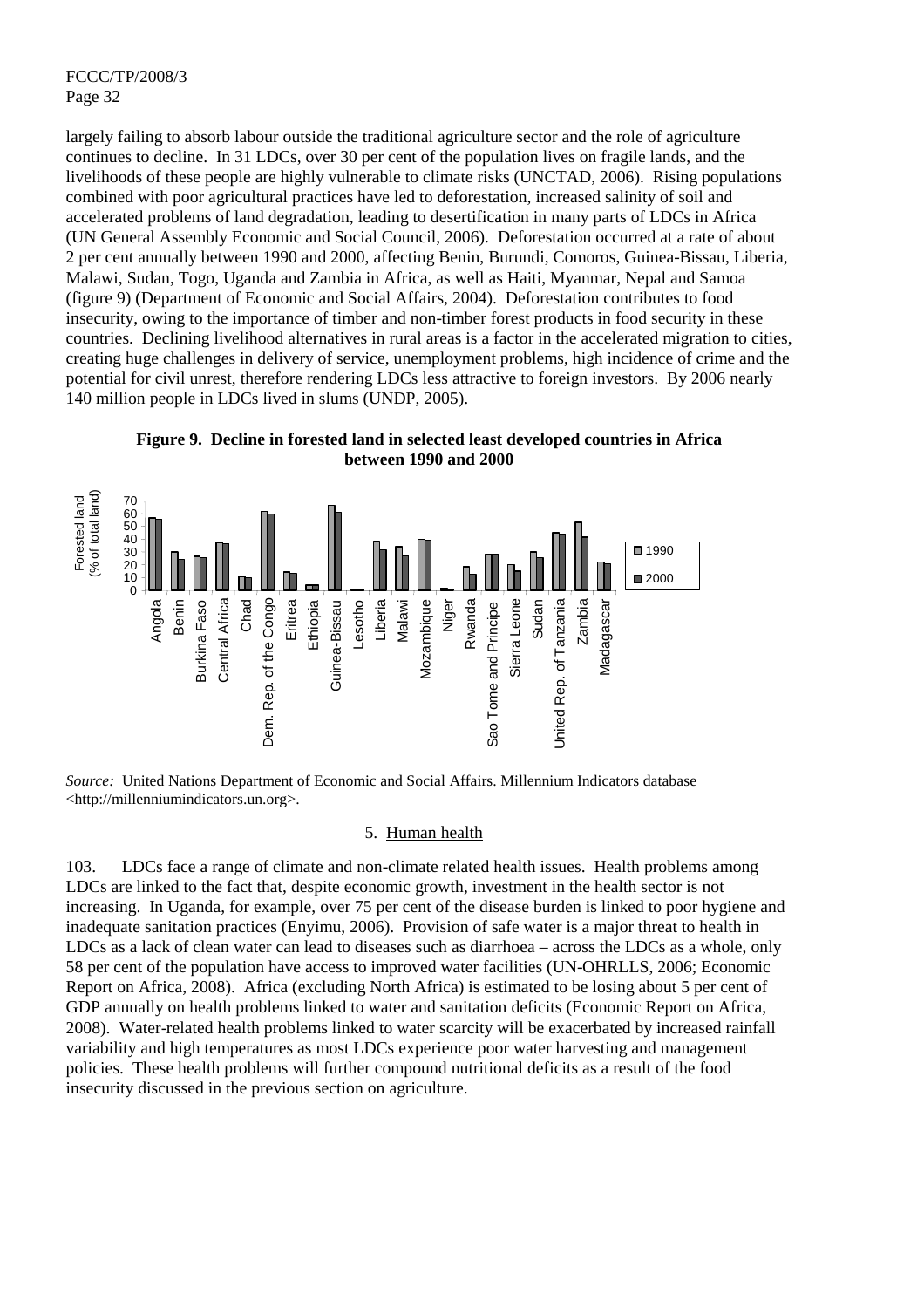104. Congested housing in cities, combined with a deficiency in the supply of services, is a threat to human health in LDCs. High population concentration in cities predisposes the population to the rapid spread of disease, particularly during periods of climate extremes, which lead to outbreaks of infectious diseases (Economic Report on Africa, 2008). Outbreaks of cholera in Djibouti, Somalia and Mozambique were associated with excessive flooding during the 1997–1998 El Niño events. These threats to human health lower productivity and predispose these countries to a greater vulnerability to additional health risks posed by climate change.

105. One of the biggest health threats in LDCs is malaria. By 2006 it was estimated that, while 15 LDCs had managed to control the disease, the situation was deteriorating in 13 others, mostly in Africa (UN-OHRLLS, 2006). The high death rates associated with malaria are linked to complex interactions involving climatic conditions, land-use systems that create favourable conditions for mosquitoes to breed, a lack of capacity to establish and maintain a malaria early warning system, and limited access to medical facilities and other preventive measures such as insecticide-treated bed nets, all of which relate to poverty, a low level of public education and development.

106. In addition to health risks that are directly linked to climate, LDCs face huge long-term health problems and loss of productivity due to the HIV/AIDS pandemic. Southern African LDCs, such as Zambia, Malawi and Lesotho, where HIV/AIDS is most prevalent, accounted for 77 per cent of all AIDS deaths in 2007, with women accounting for 61 per cent of those living with HIV and AIDS and life expectancy having been reduced from 62 years in 1990–1995 to 39–48 years in 2000–2005 (CHGA, 2008; UNDP, 2005). The spread of HIV/AIDS in LDCs is linked to complex socio-economic factors including a lack of economic opportunity which results in migration and disruption of the family structure. HIV/AIDS disproportionately impacts women, raising their vulnerability to climate-related health problems. LDCs have high numbers of female-headed households, the majority of which face crippling shortages of resources, food insecurities, and limited access to education; they are therefore very prone to HIV/AIDS and its negative impacts, such as increased poverty and vulnerability to other stresses.

107. Current indications are that the decline in prevalence rates is faster among the wealthier and educated groups than among the poor for whom there is limited change, although numerous efforts are being made in public education prevention and access to medication (UNDP, 2005). The HIV/AIDS pandemic increases further vulnerability to climate-related health problems through increased poverty and reduced immunity.

## 6. Climate risk assessment capability as a source of vulnerability

108. The limited capacity to undertake an assessment of climate risks and provide timely weather information required in order to plan adaptive responses is a source of vulnerability in developing countries. The majority of the population in LDCs depends on climate-sensitive sectors, such as agricultural and forest products, for livelihood and sustenance. They are more likely to be severely affected by climate-related diseases such as influenza, diarrhoea, cholera, meningitis, dengue and malaria, as noted above. The ability to provide timely advice on climate and early warning is hampered by weak infrastructure, lack of basic services such as communication networks and electricity, a less educated public and an overall lack of resources. Without such information, a proactive approach to risk management cannot be fully addressed.

109. Nonetheless, some LDCs have demonstrated progress in climate risk assessment. For example, flood-related deaths in Bangladesh are gradually decreasing. This has been attributed partly to substantial efforts to improve early warning systems and undertake adaptation activities based on climate risk assessments. Attempts are also ongoing in association with the World Meteorological Organization to develop and strengthen national meteorological and hydrological services (NMHSs) among LDCs.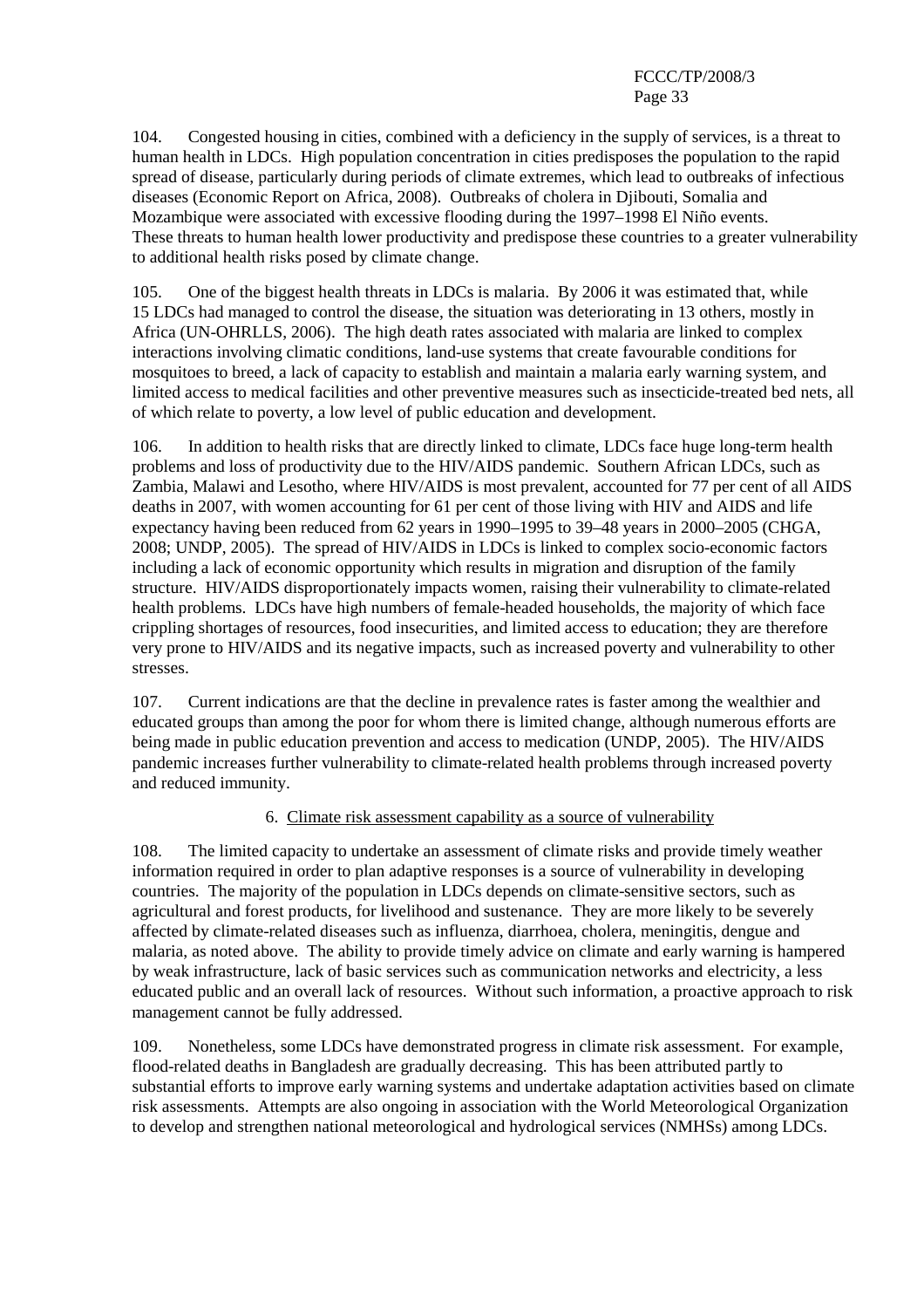#### 7. Governance

110. Addressing governance is one of the commitments under the Brussels POA for LDCs. LDCs often experience a lack of human capital, limited public expenditure and management skills, and limited local governance infrastructure (Keuleers, 2004). This is more the case given the weakened traditional governing frameworks. There are usually limited resources and efforts to mobilize the participation of civil society, local communities and the public at large in governance in order to promote more effective service delivery. Poverty and a low level of public education also have a role in effective participation of the public in governance. Weak governance at the local level is a contributing factor in political instability and the mismanagement of natural resources, which enhances poverty and increases susceptibility to climate variability (World Resources, 2002–2004; UNEP, 2006). In addition, a weak governance system limits the ability of countries to proactively assess and manage climate risks (Keuleers, 2004; Yohe et al., 2007). A number of LDCs are working with the United Nations Population Fund (UNFPA), under the United Nations Capital Development Fund (UNCDF) Business Plan 2005–2007, to address issues of governance at the local level.

#### **C. Small island developing States**

111. This section presents socio-economic trends that, when combined with physical trends, put SIDS at a unique level of vulnerability to climate risk. In contrast to LDCs, SIDS as a group are defined by their physical characteristics and location. Attention has therefore been given to socio-economic factors that have a greater link with climate and other physical trends in the context of SIDS, such as settlement patterns, urbanization and human health, as well as the main sectors of SIDS' economies that are climate sensitive: water, agriculture, fisheries, ecosystem resources, tourism (with some reflection on transport), and energy. Links between the integration of SIDS' economies into the global economy and implications on vulnerability are also discussed. The section ends by briefly reflecting on the overall capacity of SIDS to respond to climate risk, highlighting issues of governance and capacity for climate monitoring and early warning systems.

112. There is great diversity among SIDS, in terms of surface area and geography, population and GNP (figure 10). Low-lying SIDS such as the Maldives and Papua New Guinea have nearly 50–80 per cent of their land area less than one metre above mean sea level, whereas others such as Haiti have diverse terrain (UNFCCC, 2005). Furthermore, there are large differences in demographic patterns, resource endowment, development status (figure 10), and hence, human well-being (e.g. the mortality rate per births can be used as a measure, see table 1). The human development index (HDI) also varies significantly; Saint Kitts and Nevis and Seychelles had a high HDI of 1 and 2 respectively in 2002, in contrast to Papua New Guinea and Comoros with 133 and 137, respectively.

113. In terms of economic growth in the Caribbean, the average annual growth rate between 2000 and 2005 was –0.2 per cent in Haiti which is one of the largest islands, and 7.6 per cent in Anguilla which is one of the smallest. Some SIDS are faced with a growing burden of debt, such as Jamaica where the average public debt was nearly 145 per cent of GDP by 2005 (Witter, 2008).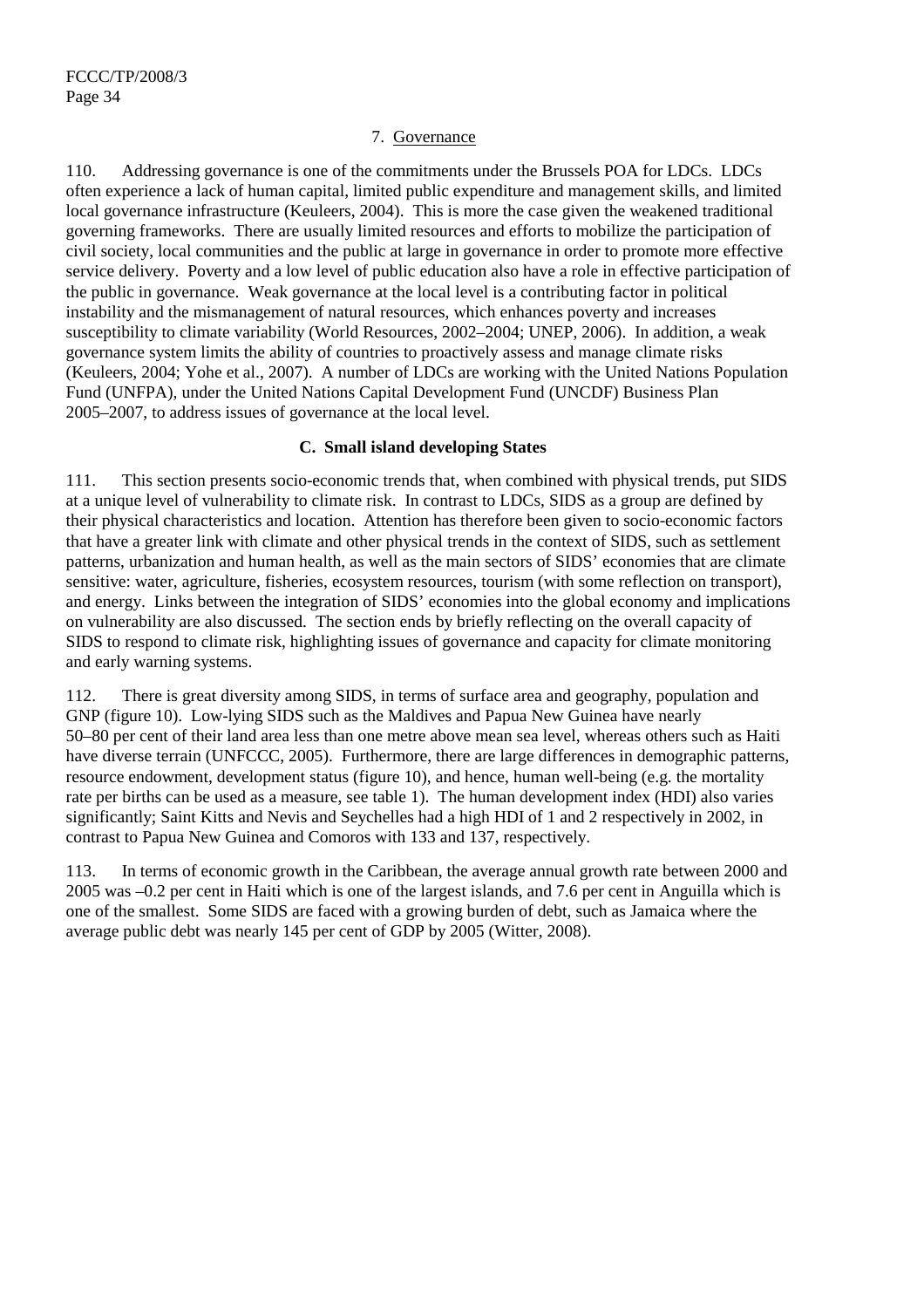#### **Figure 10. Diversity among small island developing States in terms of (a) differences in surface area, and (b) population and gross national product**



**(a) Surface area** 

*Source*: Based on 2002 data from the Commonwealth Secretariat, <http://www.thecommonwealth.org/Internal/151766/151767/countries>.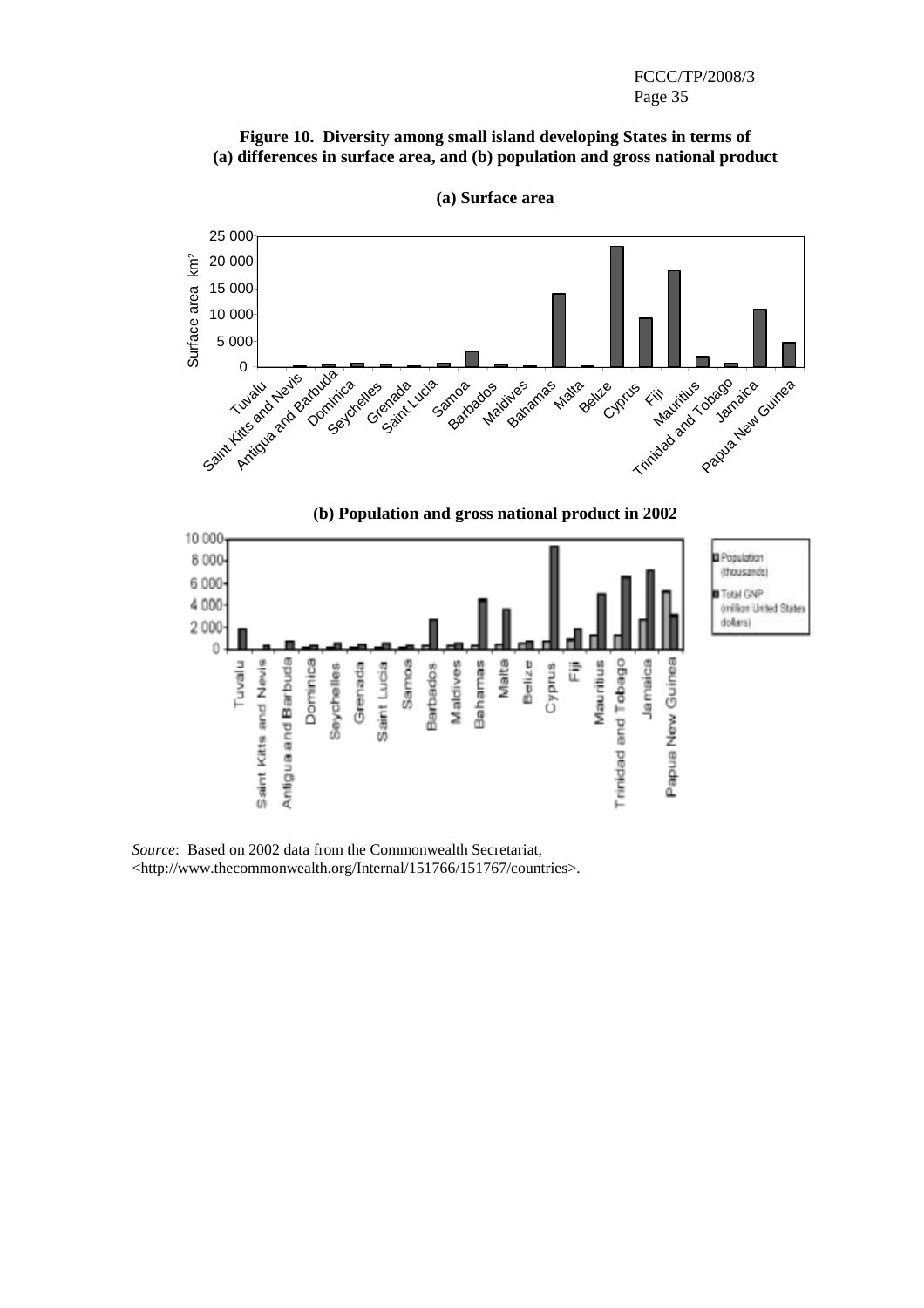|      |                |                 |               |             |         |       | <b>St. Vincent</b> |                 | <b>Trinidad</b> |
|------|----------------|-----------------|---------------|-------------|---------|-------|--------------------|-----------------|-----------------|
|      |                |                 |               |             |         | St.   | and the            |                 | and             |
|      | <b>Bahamas</b> | <b>Barbados</b> | <b>Belize</b> | Guvana      | Jamaica | Lucia | Grenadines         | <b>Suriname</b> | Tobago          |
| 1990 | 27.3           | 17.0            | 46.8          | 81.6        | 31.7    | 22.0  | 24.5               | 41.9            | 24.0            |
| 2000 | 25.1           | 12.0            | 43.0          | 72.<br>ر. ۷ | 25.6    | 20.5  | 19.2               | 30.8            | 18.3            |

## **Table 1. Mortality rate of children under five in selected small island developing States, per 1000 live births**

*Source:* Witter M 2008. *Current Socio-Economic Trends and Medium Term Prospects for the Caricom Caribbean*. (unpublished report). Data extracted from Mung K and Hospedales JC. 2005. p.65.

114. It follows that there will be great variability among SIDS with respect to the impacts of climate change. For instance, in high islands such as Viti Levu in Fiji, the overall cost of damages on the economy by different climate change risks is expected to be lower, at 2–3 per cent of GDP by 2050, in contrast to low-lying islands such as Tarawa, Kiribati, where estimated damages could be as high as 17–18 per cent of GDP by 2050 (under the SRES A2 and B2 emissions scenarios) (IPCC 2007d). However, it is not within the scope of this paper to provide socio-economic trends specific to each of the SIDS. Instead, the focus is on the underlying socio-economic factors in the context of the overall physical characteristics (i.e. geographical location) that accentuate the vulnerability of SIDS as a group to climate risk. Individual cases are used as necessary and where data are available in order to support the noted overall trends.

## 1. Settlements, migration and urbanization among SIDS

115. Despite the variability, SIDS are generally characterized by high population densities relative to their size (figure 10) and they generally face economic stagnation, growing inequalities, weakening social capital and rising poverty. The indigenous population groups are affected further, and in some cases this is linked to unequal land rights (Republic of Suriname, 2004; UNFCCC, 2007b; Witter, 2008). These socio-economic factors, compounded by geographical location, reduce the capacity of SIDS to cope with climate risks, making them vulnerable to climate change stresses.

116. In most SIDS, in particular those that are low-lying, major cities or towns hosting strategic infrastructure such as airports, seaports, industrial and central business areas and government activities are located in coastal zones which, among other factors, are exposed to sea level rise. More than 50 per cent of the population in the Caribbean and Pacific islands live within 1.5 km of the shore (IPCC, 2007d). Along the north coast of Jamaica and the west and south coasts of Barbados, continuous corridors of development occupy nearly all of the prime coastal land.

117. Coastal zones are associated with unique socio-cultural developments in a number of SIDS (Briguglio et al., 2008). They are zones of centres of attraction; however, when this is combined with population growth, the result is high land-use pressure, which leads to the destruction of the very resource that sustains these settlements. In the Maldives, where more than 70 per cent of the inhabited islands have buildings located less than 30 m from the shoreline, nearly 50 per cent of all the inhabited islands are suffering from beach erosion (Becken and Hay, 2007).

118. Most SIDS are experiencing rapid urbanization linked partly to the decline in agricultural productivity. The percentage of the population living in urban areas grew by 5.6, 7.2 and 12.4 per cent in Barnados, Grenada and St. Vincent, and the Grenadines islands, respectively, over a ten-year period from 1995 (figure 11). Large population concentrations have introduced problems of waste management. For a number of SIDS, sanitary landfills are limited; a large proportion of industrial and hazardous waste is disposed of in the municipal solid-waste stream; facilities for treating wastewater are scarce; and there are inadequate legislative and enforcement measures in place and a lack of sufficient qualified personnel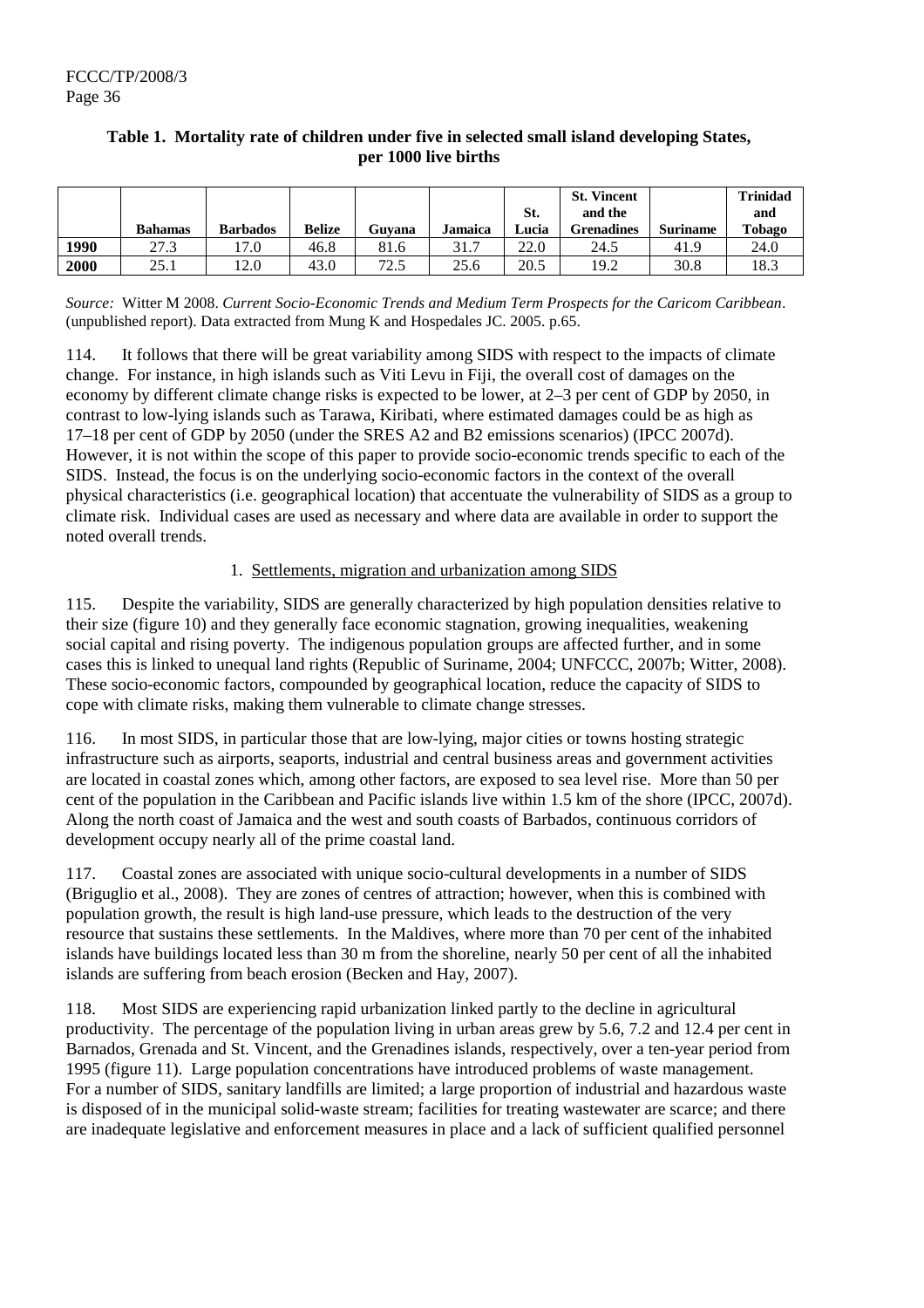to deal with waste issues. This has resulted in the limited freshwater resources becoming polluted, especially on low islands. Pollution is also a threat to ecosystems (e.g. to coral cover and health) and has been linked to outbreaks of diseases such as ciguatera fish poisoning (IPCC, 2007d).



**Figure 11. Urbanization among small island developing States: the status in selected States** 

*Source:* United Nations Department of Economic and Social Affairs, Statistics Division, 2003.

119. In areas of large population concentration, exposure to climate hazards, such as tropical cyclones, results in greater material losses and can quickly give rise to outbreaks of water- and vectorborne diseases. Given the small size of SIDS, this can spread rapidly over entire islands, threatening their populations. An outbreak of dengue fever in Fiji linked to El Niño in 1997–1998 affected 24,000 people out of a total population of approximately 856,000 (IPCC, 2007d). Damage from hurricanes was estimated at USD 2.2 billion for the 2004 hurricane season alone in the Bahamas, Grenada, Jamaica and the Dominican Republic (UNFCCC, 2007a).

120. The vulnerability of coastal cities is also exacerbated by the ongoing shift away from traditional housing styles, techniques and materials that were resistant to damage and could be repaired quickly. This is particularly the trend in Pacific and Indian Ocean SIDS. The new western style housing in the Pacific SIDS, for instance, is increasing vulnerability to thermal stress as well as the need to rely on air conditioning, which is costly to maintain. These houses are also more costly and slow to reconstruct after storms and flooding, which may result in more people, particularly low-income groups, finding it difficult to recover between extreme events (IPCC, 2007d).

121. Current indications (figure 11) suggest that, unless greater effort is invested in developing rural areas, rural–urban migration is projected to grow, further increasing the degree of susceptibility of most SIDS to climate-related risks brought about by high population concentrations in complex urban infrastructure, much of which is located along shore lines. In the Pacific islands region, cyclones accounted for 76 per cent of the reported disasters between 1950 and 2004, with an average cost relating to damage caused per cyclone of USD 75.7 million at 2004 value (World Bank, 2006).

## 2. Human health

122. Climate-related diseases cost societies in terms of lost lives, cost of care and negative impacts on production. Climate hazards such as tropical cyclones and storm surges have both short- and long-term effects on human health and general livelihoods in SIDS, inter alia, malnutrition resulting from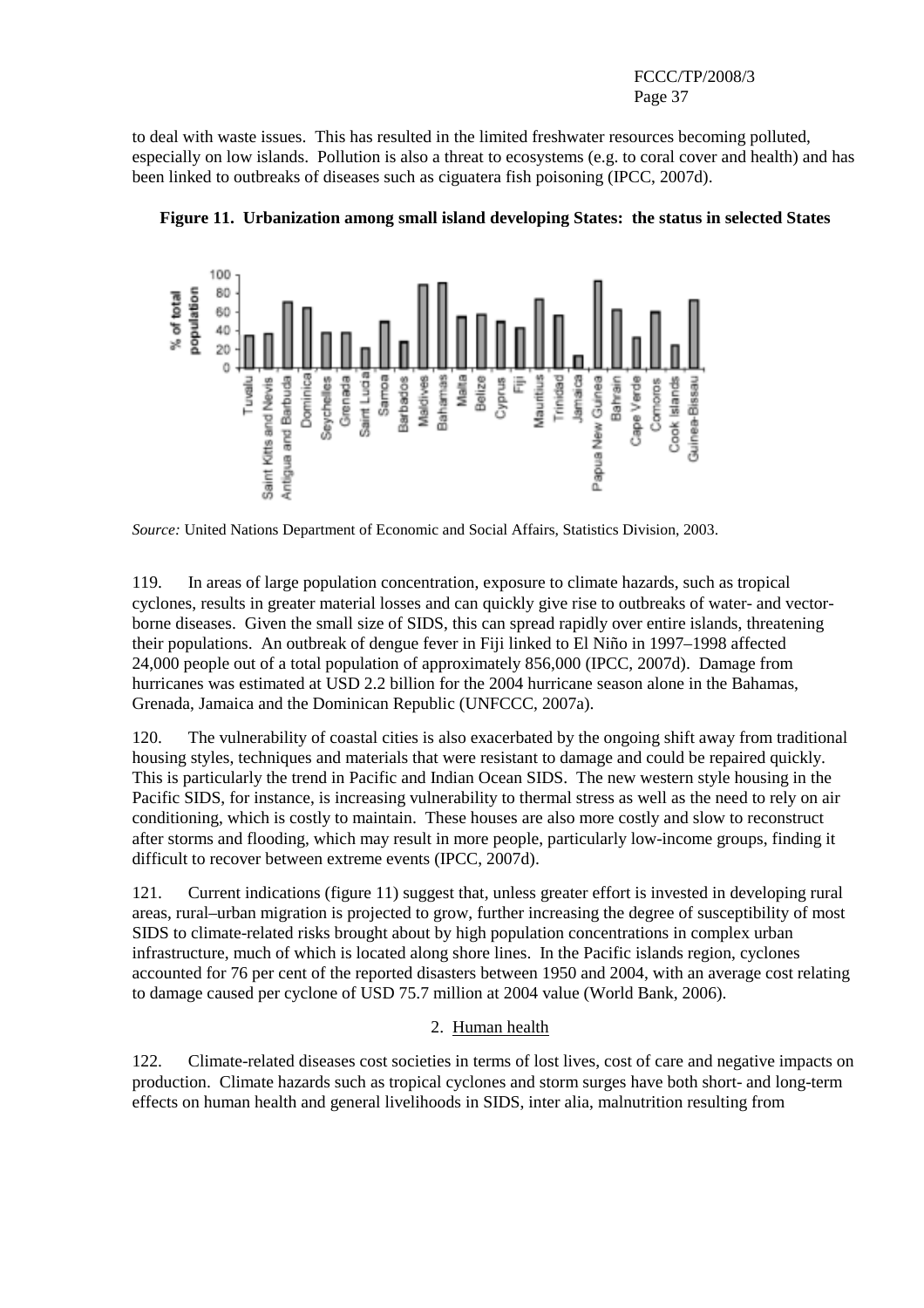disturbances in food production or distribution, and the destruction of residential areas, which may lead to displaced people to concentrate in certain centres with limited services.

123. Owing to the fact that many SIDS are found in tropical or sub-tropical regions, they are conducive to the transmission of diseases such as malaria, dengue, filariasis, schistosomiasis, and foodand water-borne diseases. The rate of increase in these diseases has been exacerbated further by poor public health practices, inadequate infrastructure, poor waste-management practices, increasing global travel, land-use change as well as changing climatic conditions (IPCC, 2007d). Increase in malaria incidence in Suriname has been linked to gold mining in the hinterland in the last decade (Republic of Suriname, 2004).

124. Threats to health posed by extreme weather events in the Caribbean include: insect- and rodentborne diseases (such as dengue and malaria); water-borne diseases (such as cholera); food-borne diseases (such as diarrhoea); respiratory diseases (such as asthma and bronchitis); and malnutrition resulting from disturbances in food production or distribution (IPCC, 2007d).

125. For some SIDS, declining water quality due to land-use activities is negatively affecting human health, through increasing water-borne diseases and pollution (UNFCCC, 2007b). Sea level rise, owing to the intrusion of saltwater, will significantly increase health problems that are linked to low water quality.

126. There is evidence of increasing incidences of climate and non-climate related ailments and epidemics, such as HIV/AIDS, tuberculosis, drug-resistant strains of malaria, dengue fever, severe acute respiratory syndrome, West Nile Virus, and avian influenza. Other diseases that are on the rise include nutritional disorders, diabetes and other non-communicable diseases. The five leading causes of death between 1985 and 2000 in the Caribbean SIDS were found to include heart diseases, cancers, cerebro-vascular diseases, diabetes, and HIV/AIDS; among communicable diseases, HIV/AIDS accounted for 59 per cent of deaths (Witter, 2008).

127. HIV/AIDS is particularly devastating given the relatively small population and high poverty levels in some SIDS. The poor are generally more vulnerable to HIV/AIDS and in some SIDS a large proportion of the population lives in poverty. The pandemic poses a serious threat to the limited skilled human-resource base on these islands; HIV/AIDS was shown to be primarily responsible for a loss of 22 per cent of "potential years of working life" (15–64 years) between 1985 and 2000 in men aged 20–44 years (Witter, 2008). As a result, both health and general productivity will decline further when the consequences of HIV/AIDS and other socio-economic factors combine with climate-related diseases that are increasing in SIDS due to climate change, leading to loss of resilience even to mild social and environmental stresses.

#### 3. Natural resources and livelihood activities

128. The economies of SIDS are dominated by agriculture, fisheries, ecosystem resources, tourism, and international transport activities (air and sea) (UNFCCC, 2005). In 2004, total tourist arrivals to SIDS was around 27 million persons compared to 11 million in 1988; this translated to a 9 per cent increase per annum in comparison with a 6 per cent growth rate for the total global tourist arrivals over the same period (Craigwell, 2007). Export of fossil fuels is also an important source of revenue for some SIDS, for example Bahrain and Trinidad and Tobago (UNFCCC, 2005). All of these sectors are sensitive to climate and to external market forces, over which SIDS have little control.

129. *Water:* SIDS have limited options for developing freshwater resources. Owing to their geophysical settings, many are vulnerable to unpredictable periods of low water recharge, and have few or no permanent streams or lakes and a limited capacity for water storage. This is partly due to steep topography, short river channels and easily erodible soils, which cause the siltation of reservoirs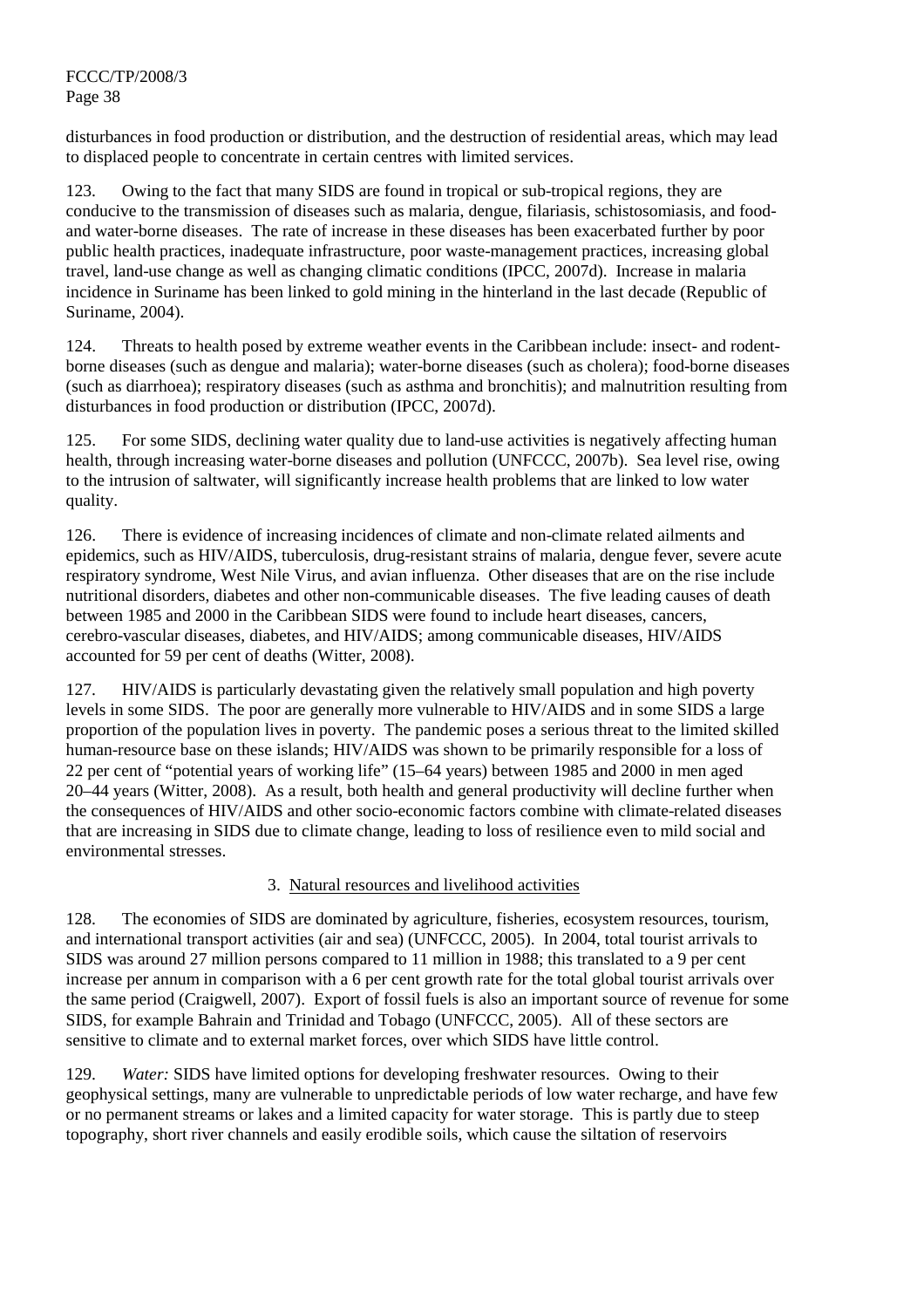(United Nations Department of Economic and Social Affairs, 1998). Owing to population growth, urban migration, and economic developments, the supply of high-quality, potable water is already a problem for most SIDS. Where groundwater is used, extraction mostly outstrips supply. For example, in the Bahamas, where freshwater lenses are the only exploitable groundwater resource, over-pumping results in salinity intrusions that reduce the quality of the water. Pollution from land-use related activities is further threatening freshwater availability in a number of cases.

130. Water shortages will become more acute with future climate change. Dominica in the Caribbean, and Seychelles in the Indian Ocean, which are almost entirely dependent on surface water from ephemeral and perennial streams, suffered serious water shortages during the 1997–1998 El Niño event. Marshall Islands also suffered the same problem when rainfall over the 1982–1983 period for many parts of the Western Pacific was within only 10–30 per cent of the long-term average (Becken and Hay, 2007).

131. *Agriculture:* Agriculture is important for subsistence needs and accounts for a large section of the labour force in SIDS. The availability of arable land varies across islands, ranging from, for example, 0.5 per cent in the Bahamas to 50 per cent in Mauritius (Binger, 2000). Agriculture for export is also important; cash crops such as sugar cane, bananas and forest products are a source of foreign exchange and economic growth. In Mauritius, the sugar cane industry contributes to the diversification of the economy through links with tourism and other industries (IPCC, 2007d).

132. However, the overall contribution of agriculture to the economic performance of the majority of islands has been declining. Historically, agricultural exports have relied on preferential access to major developed-country markets, which is slowly eroding. For example, the GDP contributions from agriculture in some Caribbean islands has decreased from 9.5 per cent to 7.6 per cent in 2004, partly due to the drop in the competitiveness of cash crops, high subsidies in the agriculture sector in developed countries, and numerous protectionist mechanisms restricting entry of agricultural exports from developing countries (Witter, 2008). Another important factor is increased and competing uses for water resources (e.g. from tourism) (Rosalie and Campling, 2004).

133. Agricultural production is already stressed due to high population densities and growth rates, and a lack of appropriate agricultural inputs. In several SIDS, unsustainable agricultural practices contribute to deforestation, leading to the loss of soil fertility, and agrochemical pollution of soils, freshwater and coastal resources. It further reduces the prospects for agricultural productivity in the long term and renders land and crops more susceptible to the impacts of climate change.

134. *Fisheries:* Fisheries play a significant role in the economy of many SIDS and are an important source of protein for human consumption. Fisheries are negatively affected by degradation of coral reefs and coastal ecosystems as a result of human activity, and these impacts will be exacerbated by climate change. For example, climate-induced changes in patterns of El Niño Southern Oscillation (ENSO) may lead to a decline in total stock, migratory shifts and changes in the reproduction patterns of different species of economic value. However, SIDS lack resources and infrastructure for assessing such changes. Currently, they lack the capacity for monitoring and managing fish stocks and for enforcing appropriate measures to minimize illegal and unregulated fishing and overharvesting. A combination of these factors makes fisheries more susceptible to climate stresses.

135. *Terrestrial:* Overall biodiversity in SIDS is rich, with a significant degree of endemism (Binger, 2000), though this does vary by island (e.g. 84 per cent of land is under forest cover in the Bahamas, as opposed to less than 10 per cent in Barbados, Mauritius and Comoros) (figure 12). The general trend is towards increased deforestation due to agricultural expansion and overharvesting, which has impacts not only on the immediate environment, but also on downstream marine resources. Mangroves may suffer reductions in geographical distribution due to either sea level rise or change in rainfall (IPCC, 2007d). The consequences of the unsustainable use of natural resources, combined with the effects of climate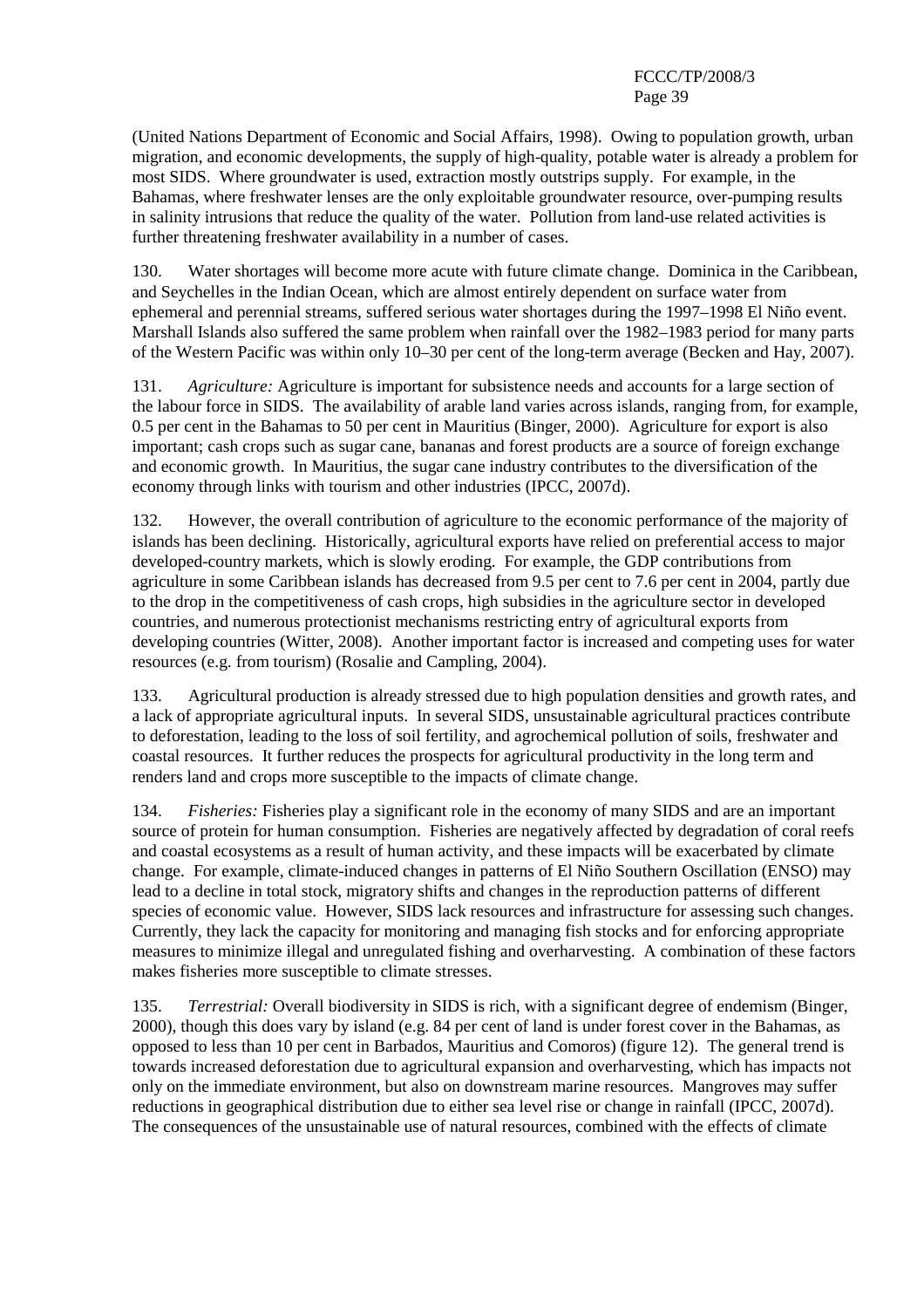change, will be the rapid loss of biodiversity leading to reduced food security, a decline in human wellbeing and a greater susceptibility to climate risks such as flooding.





*Source:* United Nations Department of Economic and Social Affairs, Statistics Division, 2003.

136. *Tourism*: Evidence has shown that the willingness of tourists to revisit a holiday destination is strongly linked to the state of preferred environmental attributes, including the following characteristics that are more relevant for SIDS: warm temperatures, clear waters and beach features, low health risks, and marine wildlife attributes such as coral and fish diversity and abundance (Becken and Hay, 2007). This has led to a high concentration of tourism activities around coastal areas, which also makes this industry highly vulnerable to sea level rise and other climate-related risks (Briguglio, 2008). For example, in the Commonwealth Caribbean, of the 77,000 hotel rooms available, over 65 per cent are located in coastal areas. In Barbados, over 90 per cent of its 6000 hotel rooms are located within 1 km from the high-water mark and less than 20 m above sea level. As a result, over 50 per cent of rooms are at risk from a category 3 hurricane, with estimated replacement costs of up to USD 550 million if they are damaged (Becken and Hay, 2007). Degradation of environmental features either due to land-use pressure and/or the climate will negatively affect tourists' destination choice.

137. The tourism industry is further characterized by high water demand, increasing stress on already overdrawn water supplies in many small islands. Energy consumption is also an important factor in the tourism industry. Energy is a major cost factor in the operation of accommodation services for most SIDS; more so when energy is derived from fossil fuels either for transport or for electricity generation. Air conditioning constitutes about 50 per cent of overall energy consumption in hotels (Bohdanowicz and Martinec, 2001 in Becken and Hay, 2007) and increased warming due to climate change will cause demand for cooling systems to escalate, eventually reducing the profitability of hotels.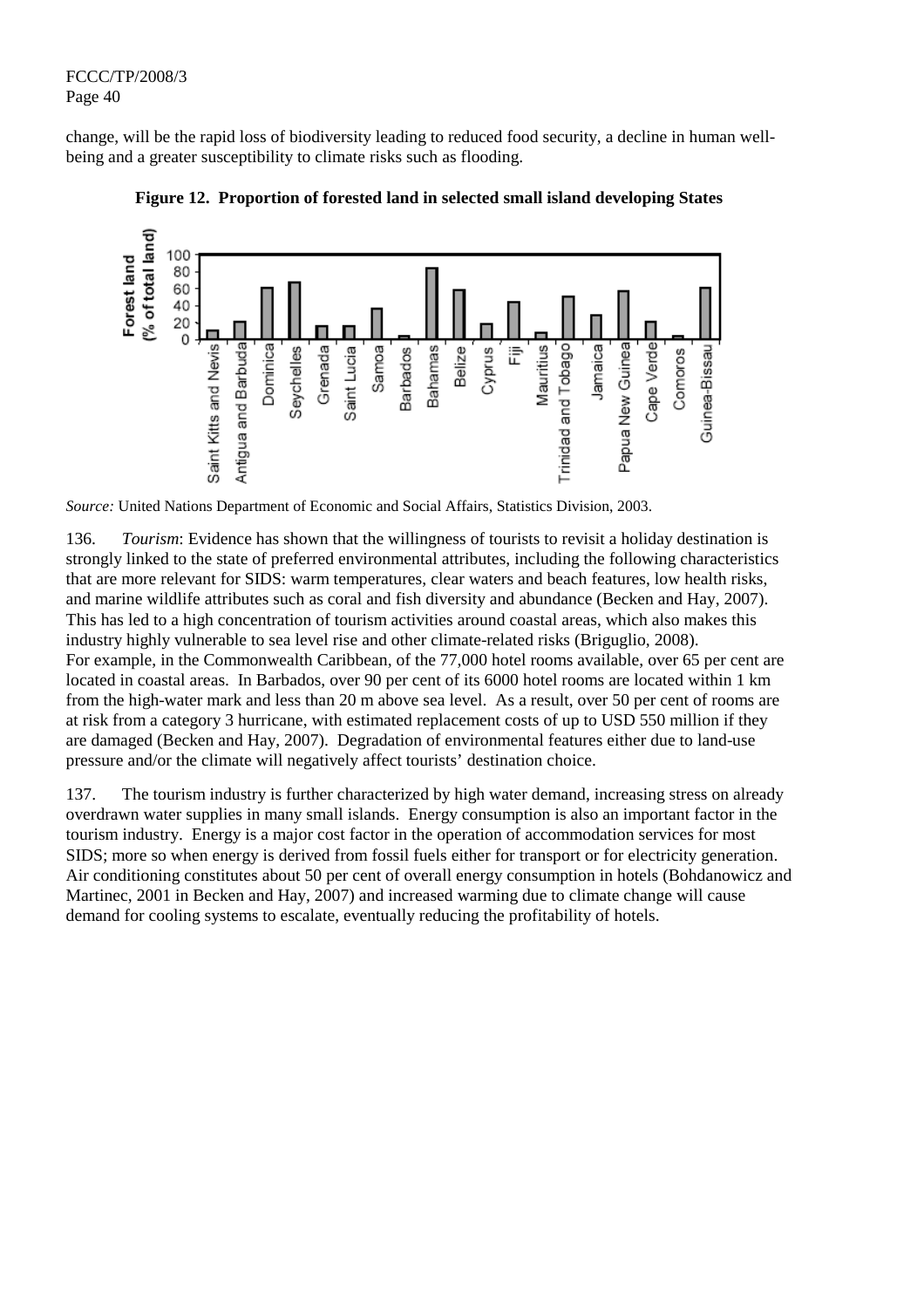#### 4. Trade and globalization

138. Owing to their small and narrowly defined economies, SIDS are unable to produce all of the goods and services required to meet domestic needs and, as a result, they are import dependent (Tompkins et al, 2005). Furthermore, they tend to have a narrow range of resources, over-specialization and inefficient economies of scale. They are faced with serious difficulties in competing in international trade, which leads to a high vulnerability to external shocks and pressures, such as unpredictable trends in terms of trade and impacts of globalization (Binger, 2000; Rosalie and Campling, 2004; Mauritius, 2005) (box 4). The majority of SIDS are experiencing serious capacity constraints in meeting World Trade Organization (WTO) obligations to integrate fully into the global multilateral trading system.

## **Box 4. Trade and vulnerability of small island developing States**

A number of factors limit the full integration of small island developing states (SIDS) into the global market, including:

- Open and small-scale economies of SIDS with limited resources, resulting in high production costs and non-competitive prices;
- High transportation costs due to geographical remoteness;
- A heavy reliance on export earnings along with the fact that several SIDS are single commodity exporters, leading to high vulnerability to external economic threats and shocks;
- Difficulty in accessing capital, including from multilateral financial institutions.

In general, the international trade negotiations at the World Trade Organization, pursued under the Doha Development Agenda, have not been adequately addressed, particularly those relating to the preferential treatment of SIDS, access to markets and agricultural subsidies.

*Source*: Rosalie and Campling, 2004; UNFCCC, 2005.

139. Although most SIDS have had a long history of colonialism and have been exposed to numerous forms of global market forces, recent decades have seen more intense globalization in the form of multinational corporations, global communications networks and international regulatory agencies. While these changes have had positive impacts, for instance, through stimulating the economies of SIDS and providing employment, they have also created vulnerabilities, for example through:

- Loss of the social cohesion that provides social security for coping with climate stresses;
- Change in diet, resulting in greater reliance on food imports and weakening of rural agricultural economies (Witter, 2008);
- Exposure to fluctuating international prices for key commodities such as food and energy;
- Intense extraction of already limited natural resources, for example fisheries and forest products, especially in areas of high population concentration, leading to degradation of environmental resources, including coastal erosion that increases vulnerability to climate-related risks such as flooding.

140. ODA is an important factor in the development of SIDS. Indications show that overall ODA to SIDS fell between 1990 and 2002, and remained below 1990 levels of USD 22 million in 2003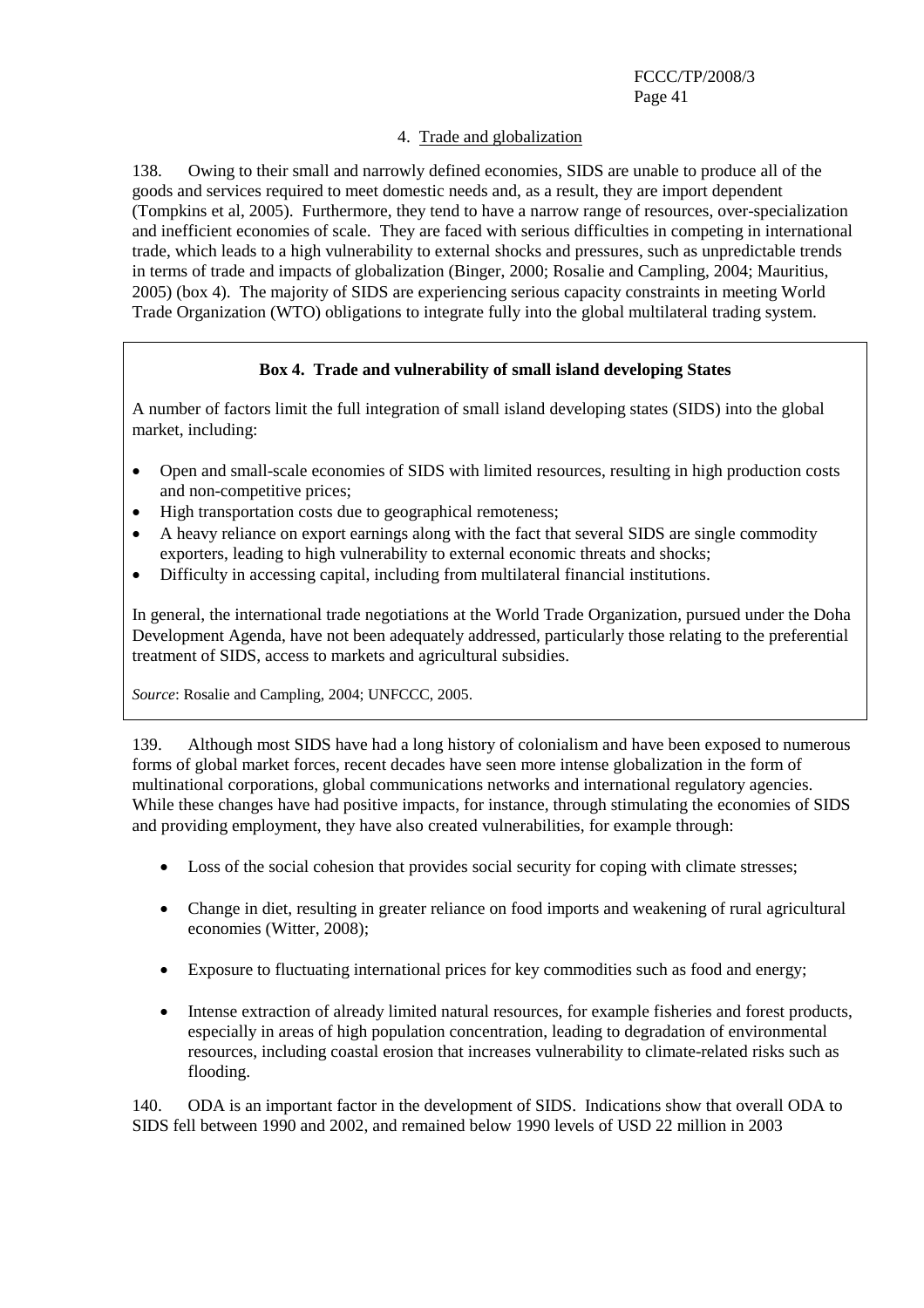(figure 13). The Seychelles experienced a 50 per cent decline in ODA and responded to this financial gap by increasing levels of borrowing (Rosalie and Campling, 2004). Very high debt is a major source of vulnerability among a number of SIDS. According to the World Bank (2005), seven Caribbean states were among the 10 most indebted countries in the world in 2005. In the most affected states, Guyana and St. Kitts and Nevis, public debt as a percentage of GDP was 155.3 per cent and 152.6 per cent, respectively, by 2005. Eventually these stresses combined with other factors to give rise to high rates of unemployment. In St. Lucia, an average of 18.5 per cent was registered for 2000–2005 and the informal sector, formed by low-income rudimentary jobs, accounted for approximately 42 per cent and 60 per cent of GDP in Jamaica and Guyana (Witter, 2008).





*Source:* United Nations Office of the High Representative for the Least Developed Countries, Landlocked Developing Countries and the Small Island Developing States.

141. According to the IPCC (IPCC 2007d), increased loss of resilience to climate risks in SIDS is linked to externally driven pressures, including energy costs, population movements, financial and currency crises and increasing debt. Other factors, such as the high cost of transportation and communication networks, linked in part to the remoteness of SIDS from major markets, are a further barrier, although rapid development of information and communications technology offers the potential to reduce this isolation. Climate change will make it even more difficult for SIDS to compete in international markets, through reduction of productivity in economic sectors such as agriculture and fisheries, as well as loss of biodiversity and damage to development infrastructure.

## 5. Vulnerability and response capability to risks

142. Most SIDS lack comprehensive environmental legislative and policy frameworks and skilled human resources to deal with climate risk. Financial constraints also pose a significant limiting factor in environmental management in SIDS, making projects such as adaptation to sea level rise beyond the resource capacity of most SIDS (Binger, 2000). A lack of economic and human resources, as well as appropriate institutions, limits access by most SIDS to some of the standard international initiatives put in place to assist developing countries in responding to climate change, for example the clean development mechanism (CDM) under the Kyoto Protocol. The small size of SIDS means that only small-scale CDM projects can be organized and coordinating these will require large resources (UNFCCC, 2005). The scarcity of skilled labour is shown by the high proportion of expatriate personnel and by the level of technical assistance provided by aid programmes.

143. As in the case of other developing countries, limited investment in climate observation systems and climate change science constrains effective and consistent risk assessment in SIDS.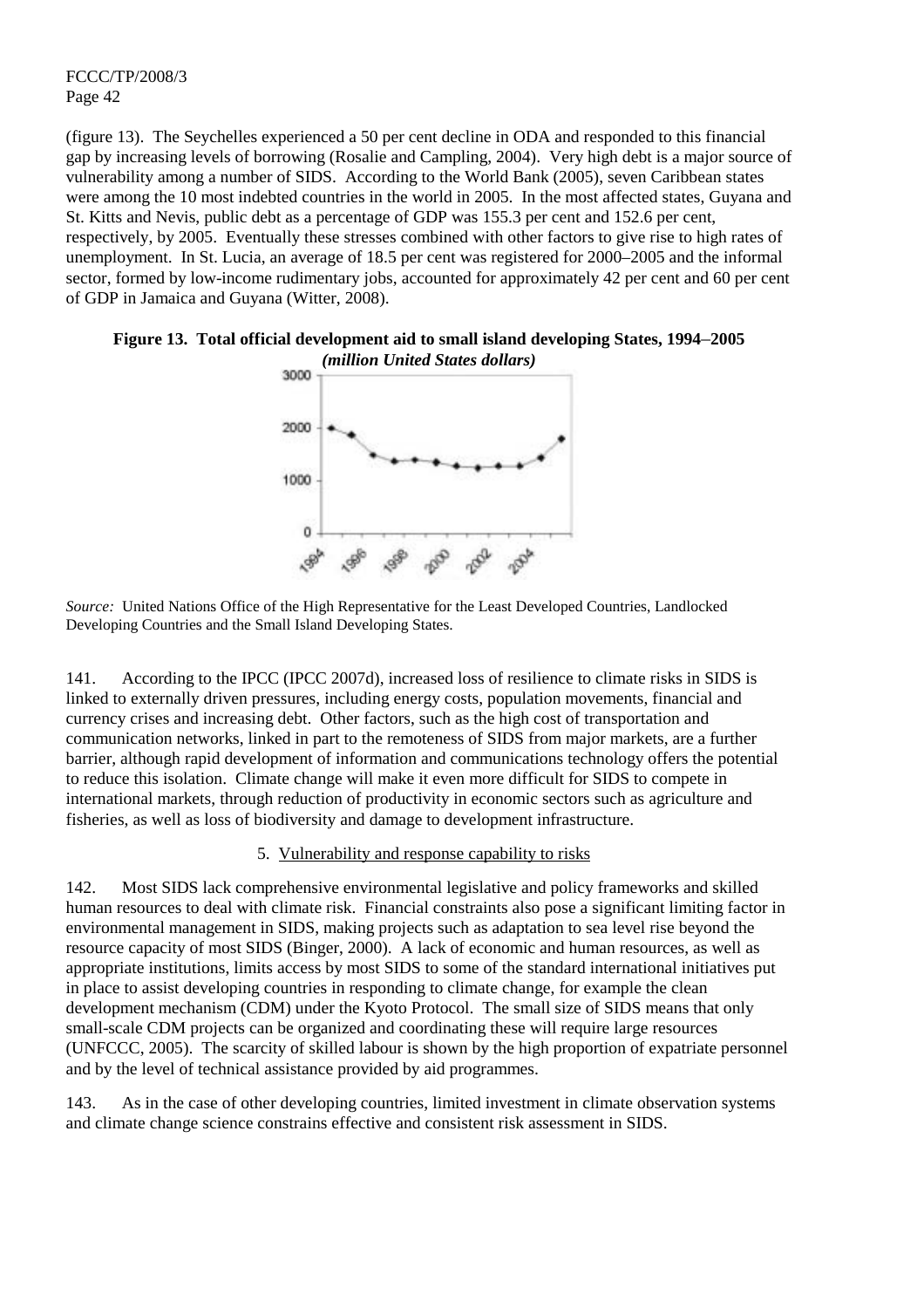These assessments are required in order to plan appropriate adaptation measures; although steps are being taken by the international community (e.g. the Caribbean region has developed sea level rise and climate monitoring systems in 12 countries), there is still a lot to be done in developing a robust early warning system for most SIDS. Where assessments of climate risk exist, there is limited capacity and resources to implement appropriate adaptation measures.

144. Furthermore, the combination of factors, such as the high risk of occurrence of extreme weather events, limited economic assets, small population and geographical size, and relative isolation to global markets, makes SIDS less attractive to the conventional insurance industry, contributing to their increased vulnerability (Rosalie and Campling, 2004).

# **V. Implications for sustainable development**

## **A. Introduction**

145. "The consequences of climate change will depend on how the physical impacts interact with socio-economic factors" (Stern, 2006). As highlighted in the previous two chapters, developing countries, in particular LDCs and SIDS, face a multitude of socio-economic stresses and are more vulnerable to projected changes and variability in the climate system. Economies in these countries rely on climate-sensitive sectors such as agriculture and fisheries. They have limited resources for coping with and recovering from climate and socio-economic shocks and stresses, and tend to be located in marginalized areas where threats from extreme events are often the greatest.

146. The ensuing impacts threaten to derail efforts for sustainable development and the long-term achievement of the MDGs. For example, the UNDP 2006–2007 Human Development Report concludes that failure to address climate change will "consign the poorest 40 per cent of the world's population – some 2.6 billion people – to a future of diminished opportunities" (UNDP, 2008).

147. The United Nations Office for the Coordination of Humanitarian Affairs (UNOCHA) and Care International undertook a study to map the humanitarian implications of climate change, the overlaying factors influencing human vulnerability (socio-economic trends) and specific hazards associated with climate change (physical trends). They found that several parts of the world are hotspots for more than one of three hazard types (flood, drought, and cyclone or hurricane). These hotspots include much of Sub-Saharan Africa and much of South Asia, precisely those areas that are least developed within these continents. (UNOCHA and Care International, 2008).

148. This chapter examines where and how these physical climate trends and socio-economic trends converge or interact. It begins by describing the importance of each of the sectors discussed in chapters 3 and 4 (water, agriculture and food security, health, ecosystems, and settlements, industry and infrastructure) for sustainable development.

149. The chapter then presents a number of areas of concern, where climate and socio-economic factors are compounding each other to undermine sustainable development and the ability to achieve the MDGs in the poorest regions of the world, through increased poverty, loss of livelihoods, and compromised health and education. None of these observations can be considered independently; socio-economic vulnerabilities and climate changes compound each other, and impacts in one area of sustainable development often permeate other areas. It is not within the scope of this paper to provide a comprehensive list of the connections between climate trends, socio-economic trends, and sustainable development, but rather to draw attention to some of those areas where this convergence is projected to have the greatest impact in the most vulnerable countries. Adaptation strategies will be particularly critical in these areas, and are aimed at moderating the adverse effects of climate change by reducing vulnerability to climate and socio-economic impacts through a wide range of interventions.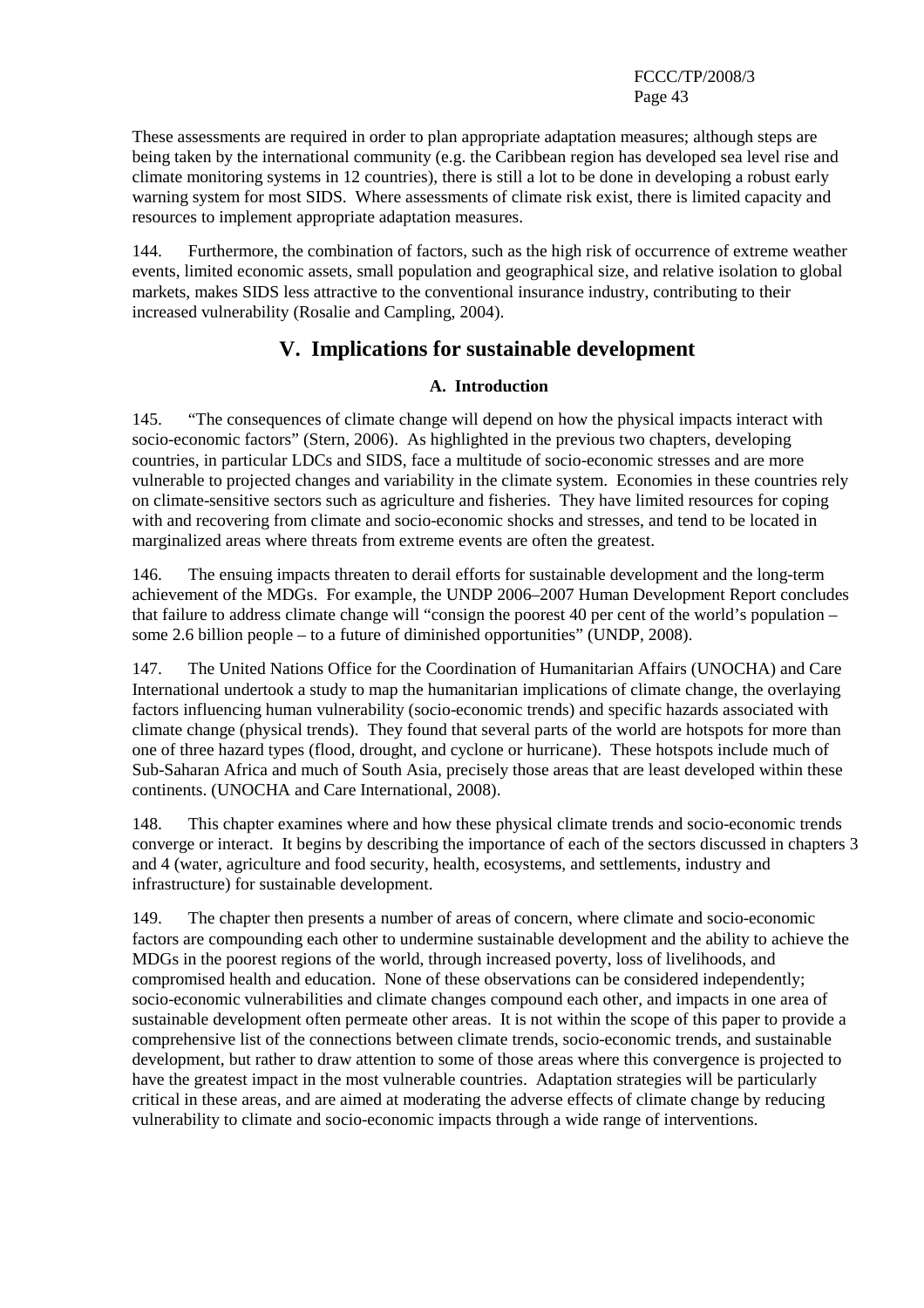#### **B. Key sectors**

150. Sustainable development refers to development pathways that meet the needs of the present without compromising those of the future. It is vital to poverty reduction, both in the short term and in providing ways that enable people to stay above the poverty line in the longer term. In the context of the most vulnerable developing countries, five sectors are often discussed in relation to sustainable development: water; agriculture and food security; human health; ecosystems; and settlements, industry and infrastructure. The impacts of the projected physical changes in climate on each of these sectors were discussed in chapter 3, and socio-economic aspects were discussed in chapter 4. In turn, the relevance of each of these selected sectors to sustainable development is summarized below:

- (a) *Water*: Sustainable development is often undermined in vulnerable countries through a lack of water for drinking, loss of opportunity that can be dedicated to work or education due to collection of water, illness from water-borne diseases such as diarrhoea, and limited scope for improving livelihoods where water is unavailable for irrigation.
- (b) *Agriculture and food security*: The vast majority of people in vulnerable countries are dependent on agriculture or fishing for their lives and livelihoods. In nearly all developing countries, women are the dominant labour force, and in most cases they are limited to subsistence agriculture, which is becoming increasingly marginalized due to poverty and rising population. The contribution of agriculture to GDP in both LDCs and SIDS has been falling. In addition to human pressure, food production is increasingly undermined by a lack of water for irrigation, and increased frequency of droughts and floods that damage and destroy crops as well as deplete fish stocks.
- (c) *Human Health*: Poor health restricts people from work and education and therefore impinges on livelihood and advancement opportunities. Furthermore, poor health can be costly, putting pressure on household finances, and can drive people further into poverty, and hence greater vulnerability, particularly in LDCs and some SIDS where health facilities are limited as shown in chapter 4.
- (d) *Ecosystems*: Natural resources form the basis for sustainable development, particularly in LDCs and SIDS where much of the population is heavily reliant on natural resources and ecosystem services for livelihoods. For example, soil and seeds are used for agricultural opportunities, fish and coastal resources provide sustenance and a basis for tourism, and forests are essential for fuelwood and livelihoods through the sale of forest products.
- (e) *Settlements, industry and infrastructure*: Economic growth provides jobs, as well as the infrastructure that brings access to services, such as electricity, water and sanitation, and education, which all contribute to sustainable development. Poor human settlements are typically located in marginalized areas, which are the most susceptible to impacts of climate change such as sea level rise and extreme events. Furthermore, as highlighted in chapter 4, LDCs and SIDS often lack the industry and infrastructural development that allow for service delivery and livelihood opportunities.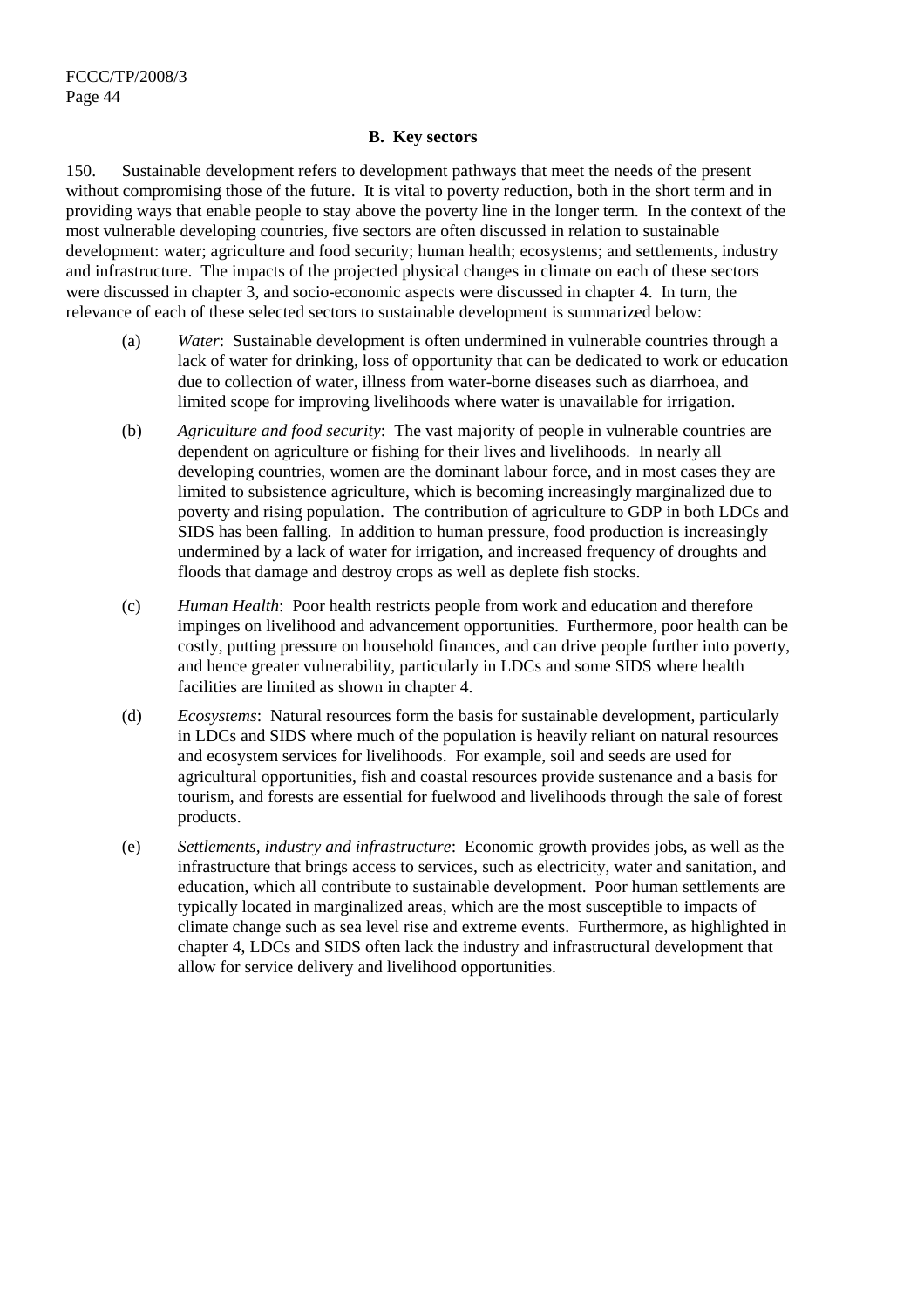151. The following section discusses areas of concern, providing evidence of the association between the impacts of climate and socio-economic factors and the implications for sustainable development, where available. However, documenting evidence of the links between socio-economic trends, climate trends and sustainable development is not straightforward; it is rarely possible to isolate the causes and effects of economic and climate shocks on sustainable development. Nonetheless a number of measures are often used to assess the impacts that shocks have on development, and a variety of these measures are reported below:

- Losses to GDP: GDP is often used as a measure of the economic development of a country. Where shocks or stresses cause GDP to contract, a variety of follow-up economic impacts can occur, undermining development. For instance, decreased economic opportunities and loss of jobs undermine industry and livelihoods, and decreases in public finance or tax revenues can restrict development of infrastructure and public services, and hence the delivery of energy, water and sanitation, and health and education facilities;
- Direct financial or infrastructue losses due to extreme events: Events such as floods and cyclones drain government finances, as money that could otherwise have been spent on sustainable development is deferred to relief and rehabilitation costs. Furthermore, these events can destroy infrastructure that delivers services for sustainable development, such as transport, schools and hospitals, as well as hotels that provide tourism-based livelihoods. The financial value of loss of crops is also sometimes reported, demonstrating the direct financial impact on food security and production;
- Changes to HDI: The HDI combines measures of life expectancy, literacy, educational attainment and GDP per capita for individual countries as a means of measuring and comparing human development. As a result, although it is based on limited indicators, it provides a standardized measure that can be used across different countries to assess human well-being, which is a critical component in sustainable development and poverty reduction.

## **C. The interaction of physical climate changes and socio-economic vulnerabilities: implications for sustainable development**

152. The poorest communities are disproportionately affected by the adverse effects of climate change, as their socio-economic characteristics and physical location in the most marginalized areas make them most vulnerable and least able to recover from the impacts. For example, increases in the intensity and frequency of extreme events have the potential to wipe away important sustainable development gains in these communities.

153. Climate-related extreme events cut across each of the sectors for sustainable development described above. A single event tends to have an accumulative effect that damages the capacity for recovery and for responding to future events, halting the process of sustainable development almost indefinitely if no aggressive interventions are made. Extreme events are therefore directly linked to socio-economic factors, which make human populations more vulnerable to their impacts.For example flooding can result in the contamination of drinking water supplies, triggering water-borne diseases such as cholera and reducing labour productivity; cyclones wipe out crops, reducing food production, which may lead to malnutrition and disease; drought renders agricultural livelihoods unviable, therefore threatening food security; waterlogging from heavy rains and floods brings vector-borne diseases such as malaria as stagnant water attracts mosquitoes; cyclones wipe out infrastructure as well as the services that play a significant role in development; and further destroy ecosystems that sustain fisheries and tourism, which are important sources of livelihood.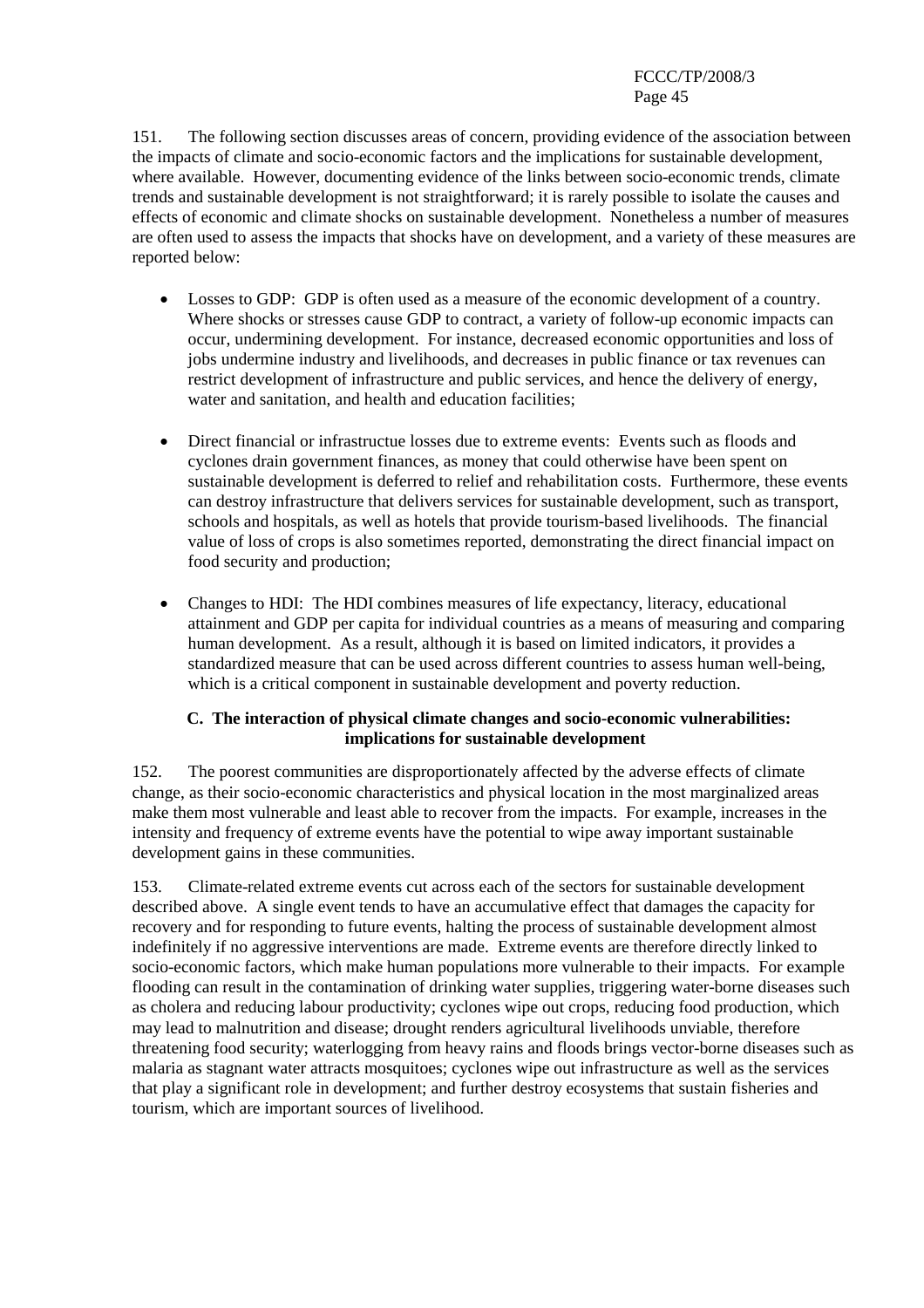$\overline{a}$ 

154. Many countries are exposed to multiple or sequential extreme events, compounding vulnerability and creating poverty traps as poor households struggle to cope and recover. For example, Ethiopia has suffered successive cycles of drought; survey data show that, between 1999 and 2004, more than half of all households in the country experienced at least one major drought shock. These shocks are a major cause of transient poverty: had households been able to have constant or predictable level of consumption, then it is estimated that poverty in 2004 would have been at least 14 per cent lower, a figure that translates into 11 million fewer people living below the poverty line. These poverty traps thwart efforts to build up assets and increase income, and therefore undermine development (Dercon, 2005, cited in UNDP, 2008).

155. Women constitute two-thirds of the world's poor and are often disproportionately affected by extreme events. For example, floods frequently claim more women as victims as they often have not been taught to swim (UNDP, 2008). Furthermore, women are often more economically and socially vulnerable in poor countries and hence feel the impacts more acutely, finding it difficult to recover. The impacts of extreme events can have knock-on effects on other aspects of development; for example, Indian women born during a flood in the 1970s were 19 per cent less likely to have attended primary school (UNDP, 2008).

156. Climate hazards such as tropical cyclones and storm surges have both short- and long-term effects on human health and general livelihoods in SIDS and LDCs, including drowning, injuries, sudden change in family composition, increased disease transmission, decreases in agricultural productivity and increased incidence of mental disorders as a result of stress (IPCC, 2007d).

157. The number of people living under severe water stress is likely to increase substantially, as factors such as increased water demand and decreased water quality converge with changes in water availability and increased salinity due to climate change, which has far-reaching impacts for sustainable development.

158. The adverse effects of climate change on freshwater systems will aggravate the impacts of other stresses, such as population growth, changing economic activity, land-use change and urbanization. Importantly, the interaction of physical and socio-economic stresses can create conflict over water use, as competing priorities over water for drinking and household use, irrigation and industry collide. Sectors that are already under stress will especially suffer, such as agriculture where 70 per cent of global water use is already dedicated to sustaining agricultural production.<sup>13</sup> Furthermore, constraints on water supply will disproportionately affect women and children, as they have to travel further to gather water for household use, thus compromising education and livelihood opportunities.

 $13$  United Nations Food and Agriculture Organization of the United Nations, available at: <http://www.fao.org/nr/water/aquastat/water\_use/index6.stm>.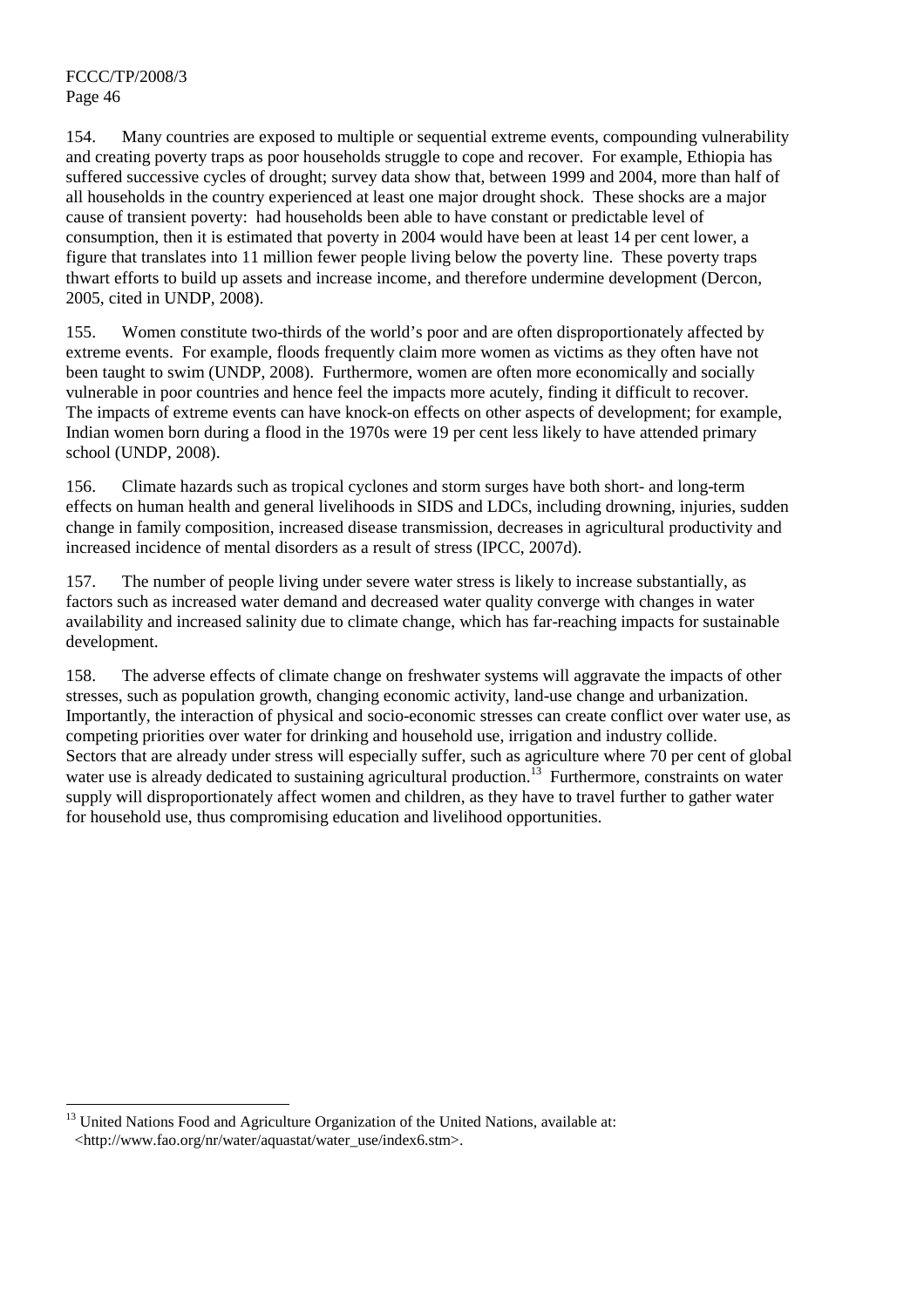#### **Box 5. Case study on the impacts of hurricane Ivan on sustainable development in Grenada**

A Category 4 hurricane system hit Grenada in September 2004, accompanied by sustained winds of approximately 140 mph, with gusts exceeding 160 mph. The hurricane had the following impacts:

- A total of 28 persons were killed;
- A total of 90 per cent of hotel rooms were damaged or destroyed, amounting to a total cost of USD 108 million or 29 per cent of GDP;
- Heavy damage was caused to ecotourism and cultural heritage sites, accounting for 60 per cent of job losses in this sub-sector;
- A total of 90 per cent of housing stock was damaged, with a total cost of USD 517 million or 38 per cent of GDP;
- Telecommunication losses were equivalent to 13 per cent of GDP; with damage to schools and education facilities amounting to 20 per cent of GDP;
- Losses in the agriculture sector were equivalent to 10 per cent of GDP the two main commercial crops, nutmeg and cocoa, are expected to make no contribution to GDP or to earn foreign exchange for at least 6–8 years;
- Damage to electricity installations amounted to 9 per cent of GDP; and overall damages were estimated at USD 824 million, or two times current GDP;
- Before this disaster, an economic growth rate of 5.7 per cent had been forecast in Grenada. By 2005 a negative growth of at least –1.4 per cent had been projected for this island state.

 *Source*: Becken and Hay, 2007

159. Freshwater systems cut across administrative boundaries and, as a result, physical and socio-economic stresses in one country will affect water supply in neighbouring countries, requiring integrated water resource management across river basins. This issue is particularly prominent in Africa, where almost all of the continent's 50 river basins are transboundary, and increased water scarcity could therefore result in conflict in many African LDCs, placing even greater stress on sustainable development (IPCC, 2007b).

160. Asia is a major exporter of food and already uses the majority of its arable land for agriculture or grazing, with many of its LDCs reliant on agriculture as a livelihood. A lack of water for irrigation will therefore put pressure on an already constrained food industry, and could restrict economic growth in the region (IPCC, 2007c). Furthermore, Asia dominates world aquaculture, which requires freshwater as an input, presenting another competing priority for scarce water supplies. Asia is also home to at least 14 major international river watersheds, and LDCs such as Bangladesh and Nepal are already witnessing the combination of climate factors and human factors such as deforestation and land conversion that compromise these watersheds (IPCC, 2001).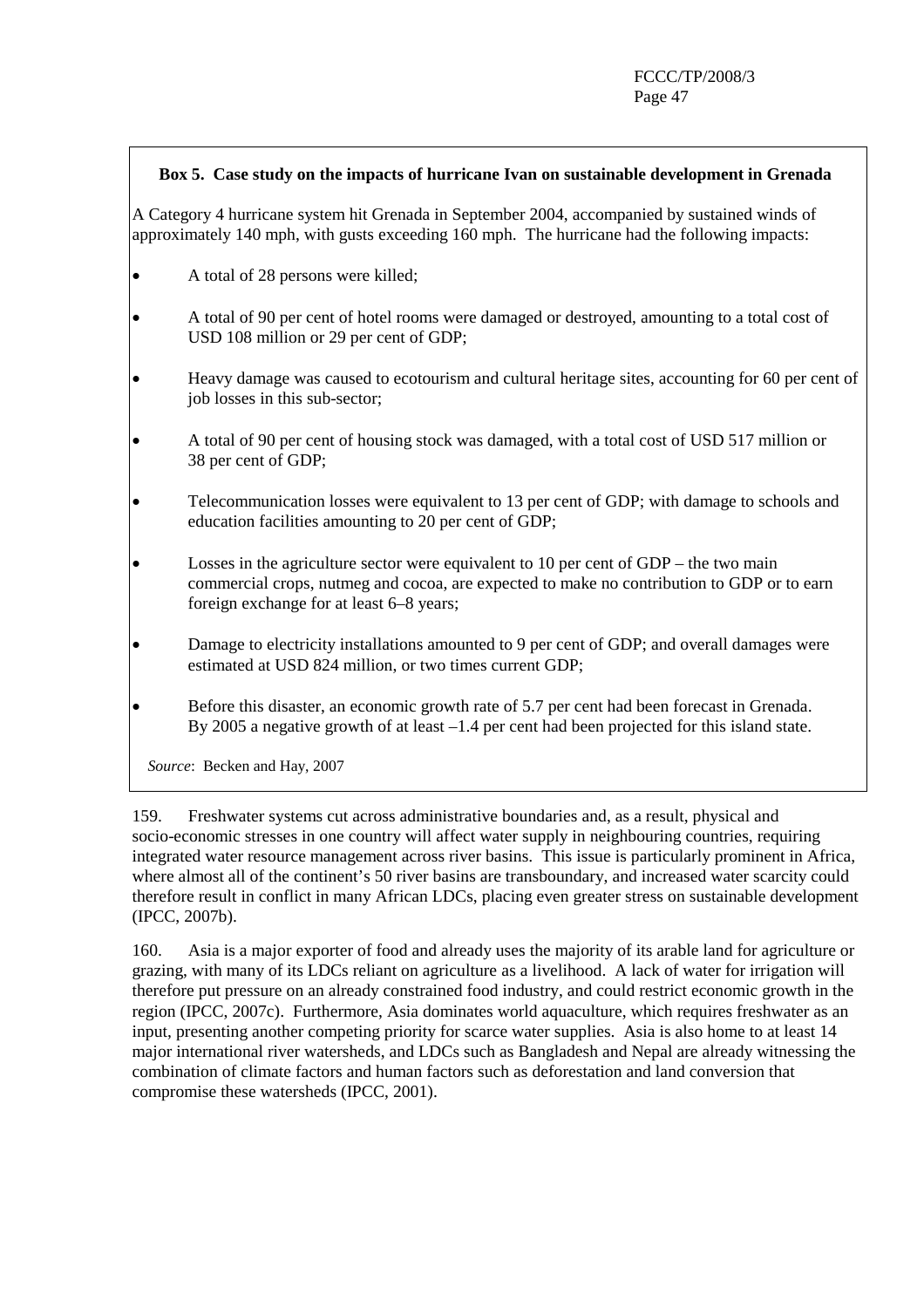161. In SIDS, decreasing water supply will limit tourism and associated employment and revenues. Further, SIDS' water supply is already compromised because of the lack of alternatives and growing population and land-use pressure. Several SIDS are beginning to look at other options for water supply, including investing in (expensive) desalinization plans, large storage reservoirs and improved water harvesting (IPCC, 2007d).

162. Agricultural production and food security are likely to be severely compromised in many developing countries as trends in global and national food markets and changes to precipitation and temperature patterns converge, with serious implications for nutrition and livelihoods.

163. Socio-economic trends, including national and international market reform, and changes to global food prices, as well as the prices of inputs such as fertilizer, are compounding the impacts of changing weather patterns on crop yields. About 75 per cent of the world's poor live in rural areas and are involved in farming, and agriculture represents a significant fraction of GDP in developing countries, particularly the LDCs in Africa. Furthermore, the convergence of these stresses will have the greatest impact on the poorest groups, particularly female-headed households, which are playing an increasingly prominent role in rural areas as men migrate to cities for wage labour. The rural poor are often dependent on rain-fed agriculture with limited inputs such as fertilizers or irrigation, and are therefore very vulnerable to changes in climate. The urban poor are also vulnerable, as decreased supply will raise food prices, compromising their ability to purchase food and maintain their nutritional status. The impacts on sustainable development are far-reaching. As food becomes scarce, the nutritional status of the population will be compromised, increasing susceptibility to climate-linked diseases against the backdrop of an escalating HIV/AIDS pandemic. Livelihoods will be undermined, contributing to increased poverty both at a local level and more widely across the economy as GDP is weakened.

164. In Africa, climate change is projected to reduce crop yields in some countries by as much as 50 per cent by 2020, and crop net revenues could fall by as much as 90 per cent by 2100, with small-scale farmers in LDCs being the most affected (IPCC, 2007b). These farmers are more vulnerable to such impacts as market reforms have removed subsidies, resulting in rising fertilizer prices. Furthermore, food security is already a humanitarian crisis in many African LDCs and is likely to be aggravated further by climate variability and change, HIV/AIDS, poor governance and poor adaptation. Losses in crop yields have been shown to have a direct effect on children's health; in Zimbabwe, children aged 12–24 months lost an average of 1.5–2.0 cm of linear growth in the aftermath of the 1994–1995 drought. The impact was most severe among the poorest households with few livestock (World Bank, 2001). In Ethiopia (an LDC) and Kenya, two of the world's most drought-prone countries, children aged five or less are, respectively, 36 and 50 per cent more likely to be malnourished if they were born during a drought (UNDP, 2008).

165. The production losses due to climate change may drastically increase the number of undernourished people in several developing countries in Asia, severely hindering progress against poverty and food insecurity (Wang et al., 2006, cited in IPCC, 2007c). Furthermore, the Asia–Pacific region, where many of the LDCs are located, is also the world's largest producer of fish. The combination of climate changes in oceanic circulation, overharvesting and pollution is decreasing yields.

166. Agriculture in SIDS is important to development not only for subsistence, but also as a source of income through the export of crops such as sugar cane, bananas and forest products. Furthermore, fisheries are an important component of GDP for many SIDS and, as such, they contribute to food security. At the same time, these countries are struggling to access markets, and food production is characterized by limited alternatives and inputs, and declining fish stocks due to unregulated fishing and overharvesting. An example from the Dominican Republic indicates how the convergence of climate and economic shocks can impact sustainable development: headcount poverty increased from 36 to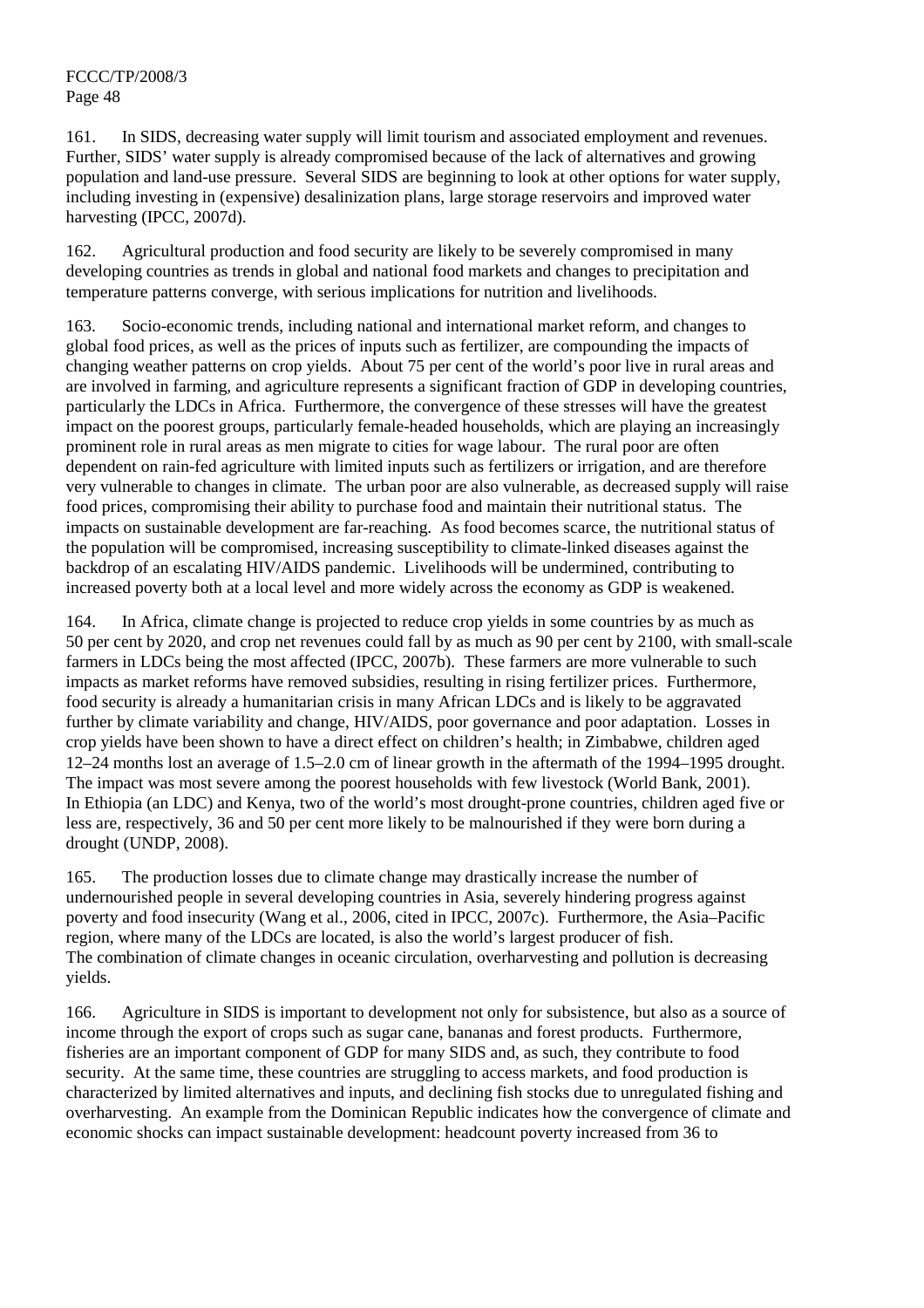40 per cent following a combination of drought and terms-of-trade shocks in 1990 (IMF, 2003). In Fiji, a 6.8 per cent increase in annual food prices was attributed to Cyclone Kina in 1993 (Benson, 1997).

167. The combination of a poor level of public health and poor waste management practices, inadequate infrastructure, and changing disease patterns due to climate change as well as changes in lifestyle will be a key source of stress on sustainable development.

168. Human health is already a limiting factor in achieving sustainable development in many developing countries, as it diverts already limited resources to health care, and prevents people from engaging in livelihood and education opportunities that lead to important sources of income for families. The burden is often disproportionately higher on women, as they care for family members. Increased incidence of diarrhoea and vector-borne diseases such as malaria will increase vulnerability, particularly amongst the poorest. Furthermore, the HIV/AIDS pandemic makes families and their countries at large more economically and socially vulnerable to climate-related illness.

#### **Box 6. Case study on the combined impacts of drought and socio-economic conditions on sustainable development in Zimbabwe**

In 1991–1992, Zimbabwe was hit by a severe drought that devastated production of maize, the staple food crop, as well as cotton and sugarcane. By the end of 1992, real GDP had fallen by 9 per cent and inflation had jumped to 46 per cent, with an increase of 72 per cent in food prices, largely due to the higher prices of imported food. The drought also strongly affected industrial production because of its close links with agriculture. Agro-processing and textiles were badly hit due to a combination of low demand, input shortages, power cuts and tight credit. By the end of 1992, manufacturing output had fallen by about 9 per cent and high interest rates affected sectors in which working capital requirements had increased sharply. Agricultural growth fell by about 23 per cent in real terms in 1992. Moreover, the exchange rate, which had been devalued in the year before the drought, became overvalued in 1992 and 1993 as a result of high inflation.

Few direct measures of the poverty impacts of the 1992 drought are available, but they indicate that there was an appreciable increase in poverty, especially in rural areas. The following indirect indicators also point to a fairly severe poverty impact of the drought:

- Employment was relatively stable over the course of the crisis; however, real wages declined by 23 per cent in 1992 (they declined by 42 per cent in agriculture and by 18 per cent in manufacturing);
- Households cut expenditure on health and education to allow for food purchases. Government expenditure on health and education was also reduced (as a share of the budget), with a particularly high reduction in allocation for primary education. School dropout rates increased;
- Both child malnutrition and the number of children with low birth weight worsened;
- Higher import prices of food were passed on to consumers (although the government continued to subsidize maize);
- Government drought relief programmes substantially increased their distribution and, in light of the severity of the food shortages, free distribution was preferred over food-for-work programmes. However, evidence suggests that such transfers covered only 15–25 per cent of the household food needs at the height of the food shortages and were not well targeted to the poor.

 *Source*: IMF, 2003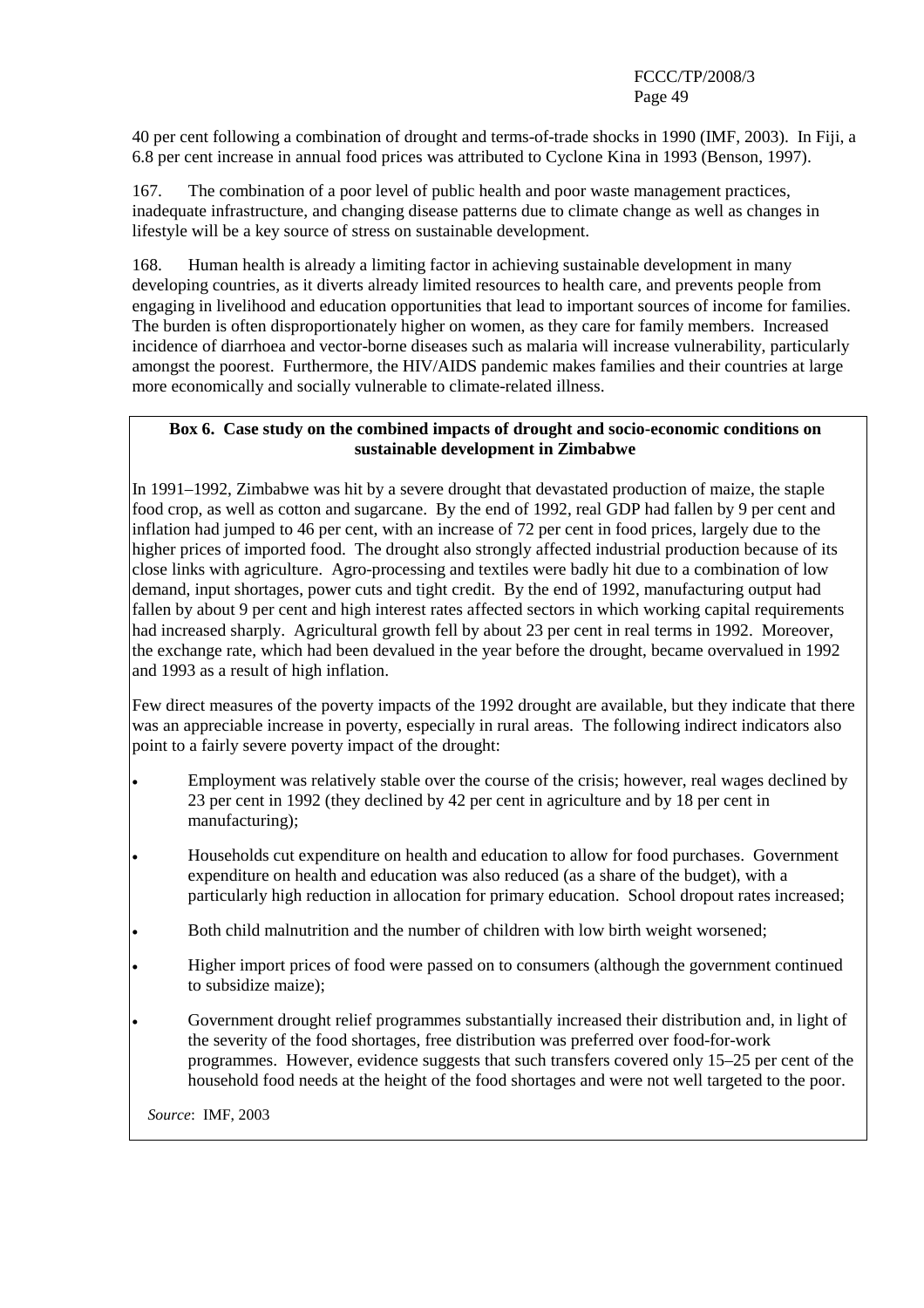169. In Africa, the economic burden of malaria is already estimated at an average annual reduction in economic growth of 1.3 per cent for those African countries with the highest burden (Gallup and Sachs, 2001, cited in the contribution of Working Group II to the AR4). Maternal malaria (which is projected to spread with climate change) is linked with higher infection rates of HIV/AIDS (IPCC, 2007b), indicating how women can become more vulnerable. In 2003, 2.2 million Africans died of HIV/AIDS and an estimated 12 million children lost one or both parents to the same. The convergence of this already disastrous scenario with climate change stresses, such as reduced food security and disease, will constrain further attempts by these countries to meet the MDGs.

170. The global burden of diarrhoea and malnutrition attributable to climate change is already the largest in the world in Southeast Asian countries, including Bangladesh, Bhutan, India, Maldives, Myanmar and Nepal in 2000 (UNFCCC, 2007a) (all of these countries, except India, are LDCs). Diarrhoea poses one of the largest threats to sustainable development because of its prevalence and significant impact on education, work, and family expenditure on medical costs. It is very likely that South and Southeast Asia will experience increases in morbidity and mortality from diarrhoea and a high level of cholera as a result of climate changes (IPCC, 2007c). An outbreak of dengue fever in Fiji in 1998 cost over USD 3–6 million (IPCC, 2007d).

171. In SIDS, exposure to climate hazards such as tropical cyclones can quickly result in outbreaks of water- and vector-borne diseases and, given the small size of SIDS, this can quickly spread over an entire island, threatening the whole population. A number of SIDS are also witnessing the spread of HIV/AIDS.

172. According to WHO, climate change was estimated to be responsible for 154,000 deaths and 5.5 million DAL $\check{Y}$ s<sup>14</sup> in 2000. This is a global estimate, and WHO divides their regions on the basis of mortality rates, rather than poverty or other development measures. While it is therefore not possible to attribute a percentage of these deaths to LDCs, 69 per cent of these deaths are attributable to Southeast Asian and African countries that have high mortality rates, many of which overlap with the LDCs (WHO, 2002).

173. Efforts to improve industry and associated livelihood opportunities, and expand infrastructure that delivers important economic and public services, are threatened by the impacts of sea level rise, extreme events and other climate changes.

174. Sustainable development in vulnerable countries often involves the construction of infrastructure for delivering basic services such as healthcare, education, energy, water and sanitation, and the promotion of industry to create jobs and generate revenue, particularly around tourism. At the same time, sea level rise, extreme events and other climate changes threaten to undo these very efforts at sustainable development, as coastal and other natural resources are wiped out and infrastructure is damaged or destroyed. These changes have been documented for their ability to wipe out decades of development and take several percentage points off GDP. The Organization for Economic Co-operation and Development (OECD) estimates that in six developing countries alone, climate change could undermine USD 1.5 billion of ODA (e.g. by damaging infrastructure as sea levels rise) (OECD, 2005).

175. In African LDCs, for example, climate change is interacting with human drivers such as deforestation, resulting in the destruction and degradation of ecosystems that are the backbone of the tourism industry. As a result, between 25 and 40 per cent of mammal species in national parks in sub-Saharan Africa may become endangered (IPCC, 2007b). Tourism, based around these national parks, provides an important industry and source of livelihood, and may be weakened by these changes.

<sup>&</sup>lt;sup>14</sup> DALYs are used to measure the burden of disease. One DALY can be thought of as one lost year of "healthy" life.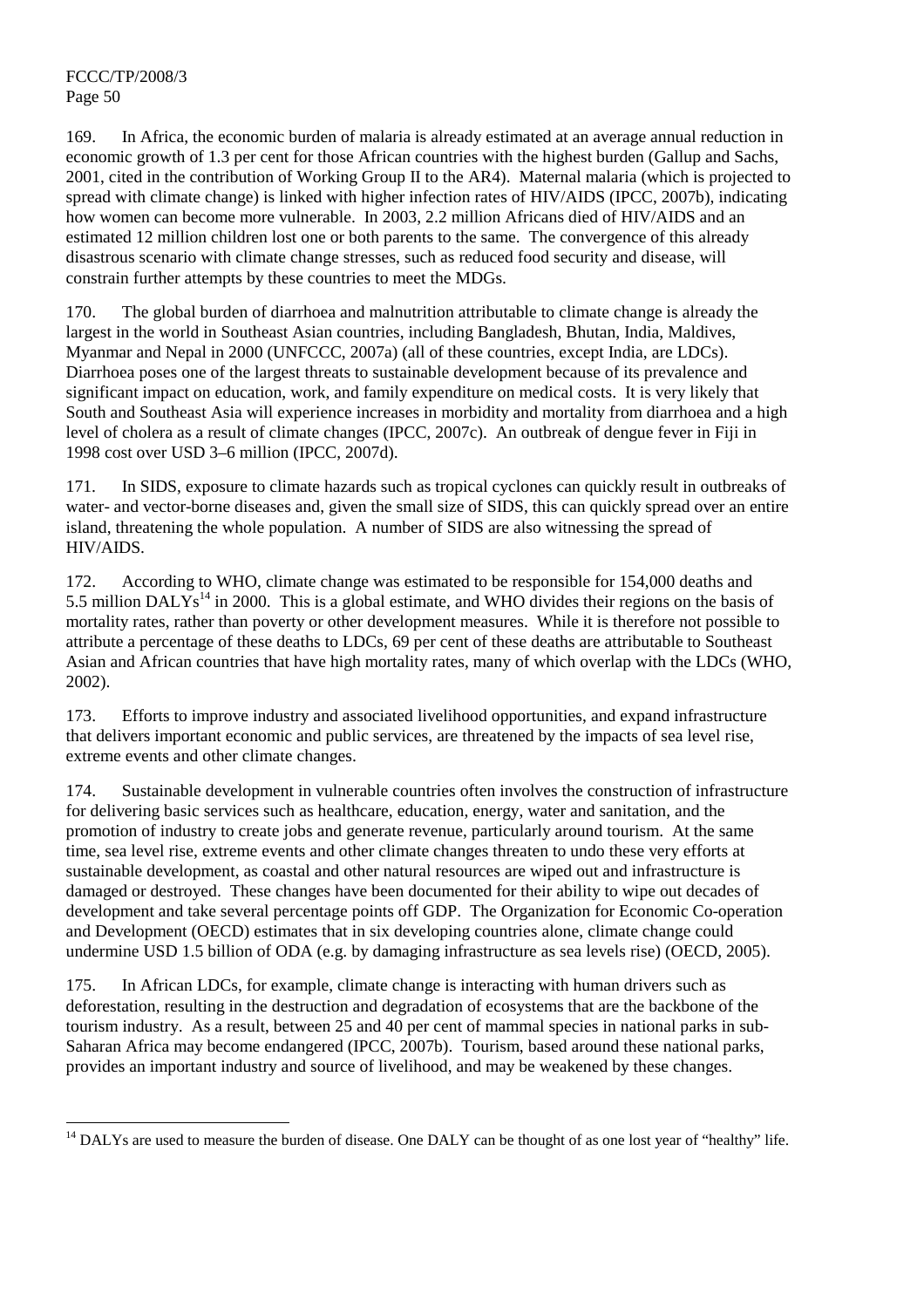176. One million people along the coasts of South and Southeast Asia will likely be at risk from flooding and sea level rise (IPCC, 2007c), particularly the poorest, who live in marginalized areas or near coasts for their livelihoods. Coastal inundation will not only threaten lives but also affect the aquaculture industry and infrastructure. Nature-based tourism is a booming industry in Asia and an important part of the pathway to sustainable development. Beach resorts and eco-tourism destinations in poorer countries in South East Asia are especially likely to be vulnerable to climate change.

177. In the Caribbean and Pacific islands, more than 50 per cent of the population live within 1.5 km of the shore. Almost without exception, key infrastructure such as international airports, roads and capital cities in the Indian and Pacific Oceans and the Caribbean are situated along the coast (IPCC, 2007d). Settlements, industry and infrastructure are particularly threatened in SIDS where sea level rise may result in large areas of land being inundated. Sea changes will accelerate beach erosion, degrade coastal environments, damage cultural heritage on coasts and damage ecosystems. Tourism is an important economic sector in SIDS, providing employment and revenue for growth, and is often based around these threatened coastal environments.

## **D. Climate change and the Millennium Development Goals**

178. The MDGs provide a framework for achieving progress towards sustainable development and, as they have been agreed by many United Nations member States, are widely used to discuss sustainable development in the least developed parts of the world.

179. The following table highlights the potential impacts of the interaction between climate change and socio-economic trends on the achievement of each of the MDGs, and hence progress towards sustainable development. Progress made towards the MDGs will not be sustainable in the long run without effective measures to adapt to climate change and safeguard the progress that has already been made.

| <b>Millennium Development Goal</b> | Potential impacts of the interaction of climate change and socio-                     |  |  |  |
|------------------------------------|---------------------------------------------------------------------------------------|--|--|--|
|                                    | economic trends                                                                       |  |  |  |
| Goal 1: Eradicate extreme          | Damage to livelihood assets, including homes, water supply, health and<br>$\bullet$   |  |  |  |
| poverty and hunger                 | infrastructure, can undermine people's ability to earn a living, and                  |  |  |  |
|                                    | destroys capital investment in sustainable development.                               |  |  |  |
|                                    | Reduction in crop yields and changes in international and national<br>٠               |  |  |  |
|                                    | markets for food, affect food security.                                               |  |  |  |
|                                    | Changes in natural systems and resources, infrastructure and labour<br>٠              |  |  |  |
|                                    | productivity may reduce income opportunities and affect economic                      |  |  |  |
|                                    | growth.                                                                               |  |  |  |
|                                    | Social tensions over resource use can lead to conflict, destabilizing lives           |  |  |  |
|                                    | and livelihoods and forcing communities to migrate.                                   |  |  |  |
|                                    | Long-term development funds that would be diverted to relief measures.<br>$\bullet$   |  |  |  |
| Goal 2: Achieve universal          | Natural disasters and the loss of livelihood assets reduce opportunities<br>$\bullet$ |  |  |  |
| primary education                  | for full-time education; more children (especially girls) are likely to be            |  |  |  |
|                                    | taken out of school to help fetch water, earn an income or care for ill               |  |  |  |
|                                    | family members.                                                                       |  |  |  |
|                                    | Malnourishment and illness reduce school attendance (particularly when<br>$\bullet$   |  |  |  |
|                                    | combined with weakened capacity from the HIV/AIDS crisis) and the                     |  |  |  |
|                                    | ability of children to learn when they are in class.                                  |  |  |  |
|                                    | Displacement and migration can reduce access to education.<br>٠                       |  |  |  |
|                                    | General decline in investment in education at national levels as monies               |  |  |  |
|                                    | are diverted to relief.                                                               |  |  |  |

## **Table 2. Potential impacts of the interaction of climate change and socio-economic trends on the Millennium Development Goals**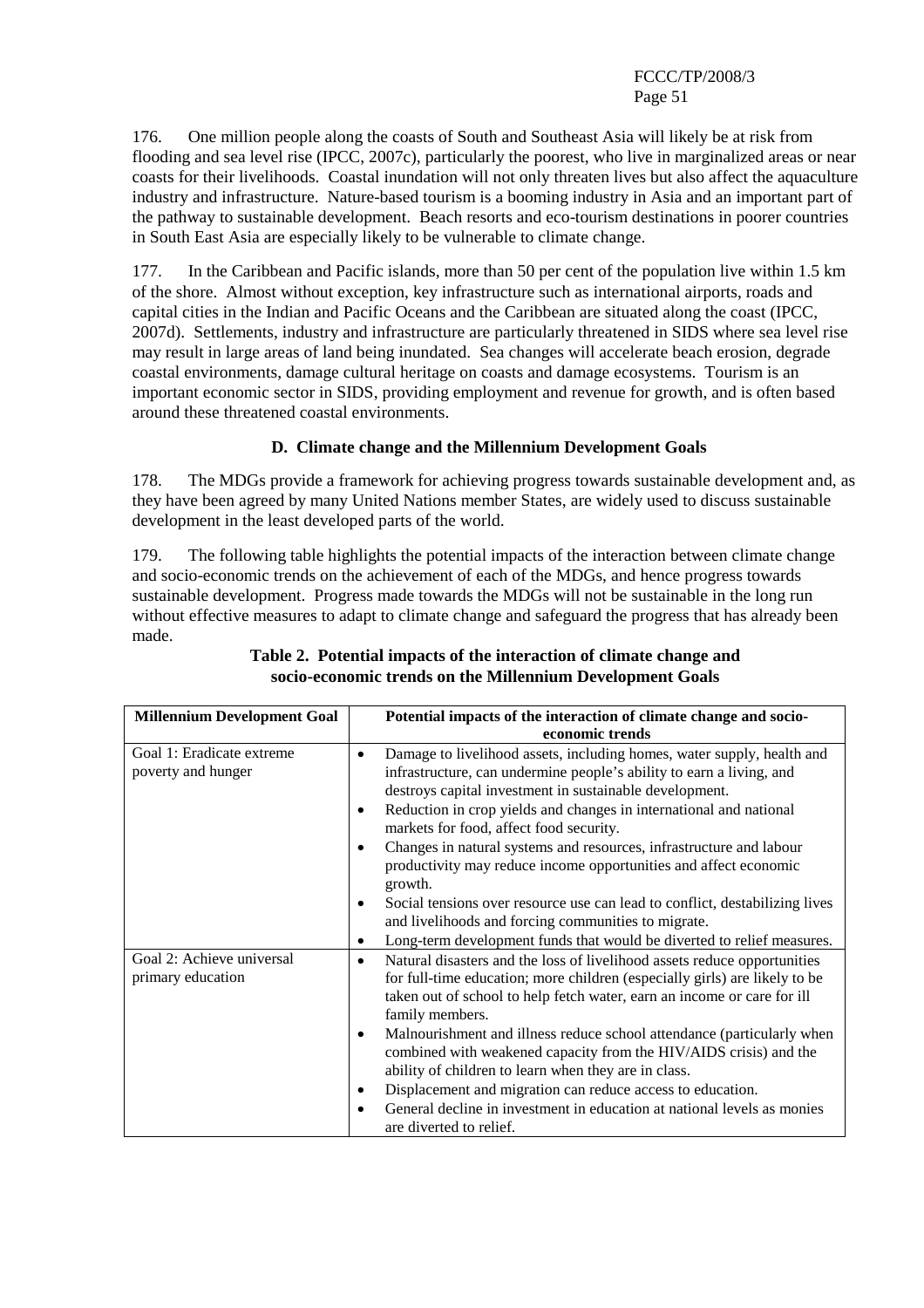FCCC/TP/2008/3

Page 52

**Table 2** (continued)

| <b>Millennium Development Goal</b>                                         | Potential impacts of the interaction of climate change and socio-                                                                                                                                                                                                                                                                                                                                                                                                                                                                                                                                                                                                                                                                                                                                                                                                         |
|----------------------------------------------------------------------------|---------------------------------------------------------------------------------------------------------------------------------------------------------------------------------------------------------------------------------------------------------------------------------------------------------------------------------------------------------------------------------------------------------------------------------------------------------------------------------------------------------------------------------------------------------------------------------------------------------------------------------------------------------------------------------------------------------------------------------------------------------------------------------------------------------------------------------------------------------------------------|
|                                                                            | economic trends                                                                                                                                                                                                                                                                                                                                                                                                                                                                                                                                                                                                                                                                                                                                                                                                                                                           |
| Goal 3: Promote gender equality<br>and empower women                       | Exacerbation of gender inequality, as women depend more on the<br>$\bullet$<br>natural environment for their livelihoods, including agricultural<br>production. This may lead to increasingly poor health and less time to<br>engage in decision-making and earning an additional income.<br>Women and girls are typically the ones to care for the home and fetch<br>$\bullet$<br>water, fodder, firewood and often food. During times of climate stress,<br>they must cope with fewer resources and a greater workload, and are<br>often the most vulnerable to HIV/AIDS and its impacts.<br>Female-headed households may increase as families are displaced by<br>$\bullet$<br>climate stresses; these households generally have few assets and are<br>particularly affected by climate related disasters.                                                             |
| Goal 4: Reduce child mortality<br>Goal 5: Improve maternal health          | Deaths and illness due to heat waves, floods, droughts and hurricanes<br>$\bullet$<br>will increase.<br>Children and pregnant women are particularly susceptible to vector-<br>$\bullet$<br>borne diseases (e.g. malaria and dengue fever) and water-borne diseases<br>(e.g. cholera and dysentery) which may increase and/or spread to new<br>areas; for example, anaemia resulting from malaria is currently<br>responsible for one quarter of maternal mortality.<br>Reduction in the quality and quantity of drinking water exacerbates<br>$\bullet$<br>malnutrition, especially among children.<br>Natural disasters affect food security, leading to increased malnutrition<br>$\bullet$<br>and famine, particularly in Sub-Saharan Africa.<br>Diversion of resources to relief will reduce national investments in<br>$\bullet$<br>maternal health and child care. |
| Goal 6: Combat HIV/AIDS,<br>malaria and other diseases                     | Water stress and warmer conditions encourage the spread of malaria<br>$\bullet$<br>beyond its normal zone, which, combined with lower resources for<br>education campaigns and other prevention measures, will result in<br>greater mortality.<br>Households affected by HIV/AIDS have lower livelihood assets, and<br>$\bullet$<br>malnutrition accelerates the negative effects of the disease.<br>Family displacement will increase further incidents of contracting<br>$\bullet$<br>HIV/AIDS, exacerbated by the limited provision of health facilities and<br>a decline in access to education.                                                                                                                                                                                                                                                                      |
| Goal 7: Ensure environmental<br>sustainability<br>Goal 8: Develop a global | Alterations as well as possible irreversible damage from both climate<br>$\bullet$<br>change and other human activities to the quality and productivity of<br>ecosystems and natural resources will be caused.<br>Decrease in biodiversity and worsening of existing environmental<br>$\bullet$<br>degradation will occur.<br>Alterations in ecosystem-human interfaces and interactions lead to loss<br>$\bullet$<br>of biodiversity and loss of basic support systems for the livelihood of<br>many people, particularly in Africa.<br>Climate change is a global issue and a global challenge. Furthermore,<br>$\bullet$                                                                                                                                                                                                                                               |
| partnership for development                                                | socio-economic trends that predispose countries to vulnerability are<br>often linked to wider international changes and globalization.<br>Responses require global cooperation, especially helping LDCs and<br>SIDS to adapt to the adverse effects of climate change.<br>International relations may be strained by climate impacts.<br>$\bullet$                                                                                                                                                                                                                                                                                                                                                                                                                                                                                                                        |

*Source*: Adapted from UNFCCC, 2007a.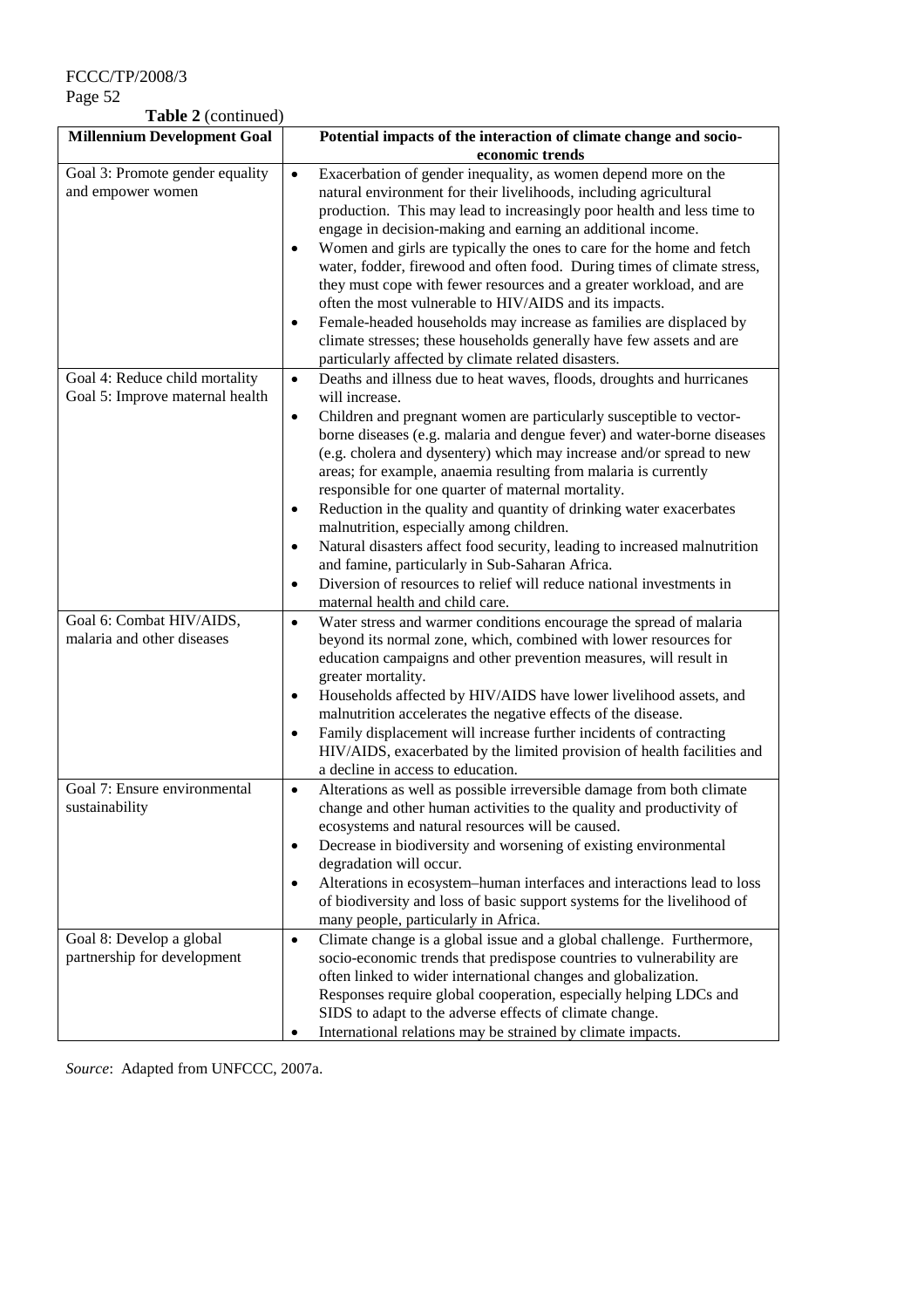# **VI. Final remarks**

180. The impacts of climate change, including those associated with climate-related risks and extreme events, are already occurring, and are projected to intensify in many parts of the world, particularly for the most vulnerable developing countries including LDCs and SIDS. Changes in temperature, precipitation, sea level and extreme events are affecting water supply, agriculture and food security, health, ecosystems, human settlements, and trade and industry.

181. Current and projected physical and socio-economic trends in climate-related risks and extreme events have significant implications for sustainable development and its associated goals, including the MDGs, with the most vulnerable developing countries, including but not limited to LDCs and SIDS, being most affected.

182. Physical and climate trends are projected to intensify in the future in many parts of the world due to climate change. Physical trends include increasing and accelerating levels of risk. The increase in the risk of physical trends associated with climate change is additional to the risks associated with climate variability.

183. The socio-economic trends indicate that vulnerability to climate change impacts is increasing, particularly for the most vulnerable countries including LDCs and SIDS. Data for the past several decades indicate that adverse socio-economic trends and the associated lack of adaptation and adaptive capacity have been increasing vulnerability. Thus even without significant climate change, climate variability and extremes have been taking an increasing toll on life and health, economic development and natural ecosystem goods and services. This will be exacerbated by climate change.

184. Examples of socio-economic vulnerabilities of the most vulnerable developing countries include poor levels of human well-being, inefficient labour productivity, widespread unemployment, rapid population growth, mismanagement of resources and often, especially for SIDS, narrowly defined economies leading to import dependency as well as isolation from global markets due to their remote geographical location.

185. The two sets of trends (physical and socio-economic) reported in this paper are clearly seen to be mutually reinforcing. The repeated exposure of LDCs to climate risks has the potential to further exacerbate the socio-economic factors that predispose them to vulnerability to climate hazards. These adverse socio-economic trends are, in their turn, increasing vulnerability and exposure to the risks. Climate-related risks and extreme events have far-reaching implications on sustainable development for nations such as SIDS and LDCs that are already grappling with basic development needs such as provision of clean water, waste management, education, heath facilities, transport and communication infrastructure – all of which are requirements for addressing and achieving the MDGs. If progress towards sustainable development is to be achieved, steps need to be taken to break this vicious cycle.

186. Without vigorous and enhanced efforts, many developing countries, especially LDCs and SIDS, are at risk of becoming trapped in a downward spiral that is both self-reinforcing and self-perpetuating. The current low level of adaptation efforts needs to be redressed urgently within the context of sustainable development.

187. A diverse range of specific actions is needed according to particular circumstances. Many of these have been identified in this and other papers relating to the Nairobi work programme. However, piecemeal and fragmented or relatively uncoordinated efforts have not been able to break this cycle and will not suffice. Broader strategic action on adaptation to climate change within the context of sustainable development is needed within the framework of the Convention.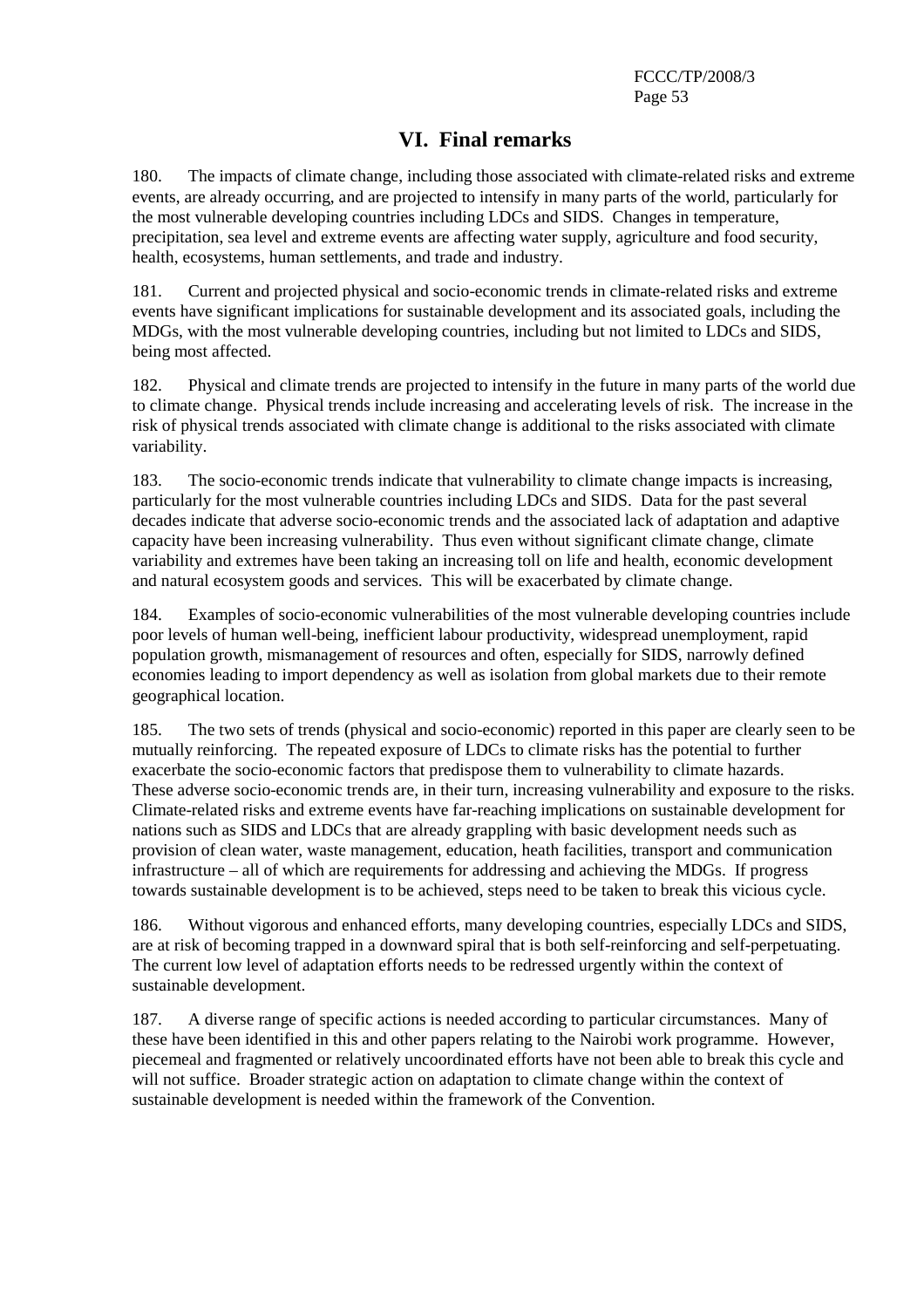188. The information presented in this technical paper, detailing the relevant issues regarding climaterelated risks and extreme events faced by developing countries, particularly the LDCs and SIDS, and the implications for sustainable development as well as for the MDGs, could provide inputs to:

- (a) Further work under the Nairobi work programme, especially in its area of work on climate-related risks and extreme events;
- (b) The in-session workshop under the AWG-LCA on risk management and risk reduction strategies, including risk sharing and transfer mechanisms, to be held during the fourth session of the AWG-LCA in Poznan, as well as in the negotiations of the Bali Action Plan on enhanced action on adaptation towards a Copenhagen agreement during the fifteenth session of the COP;
- (c) The work by Parties and organizations on physical and socio-economic trends in climate-related risks and extreme events, and their implications for sustainable development.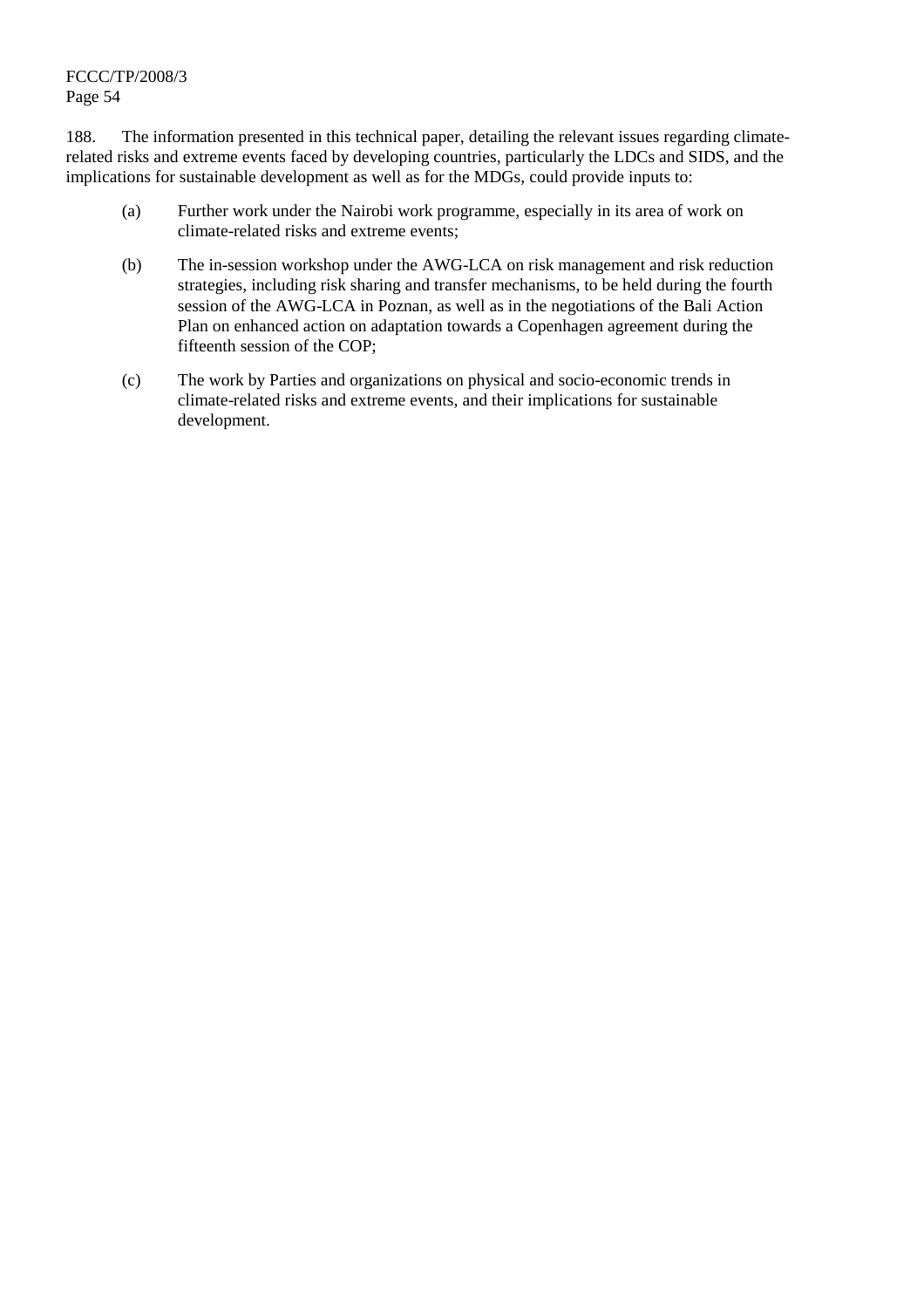#### Annex

# **List of references**

Ahmed N. 2006. *Case Study on Bangladesh.* Geneva: United Nations Conference on Trade and Development. Available at: <http://www.unctad.org>.

Bates BC, Kundzewicz ZW, Wu S. and Palutikof JP. 2008*. Climate Change and Water.* Technical paper. Geneva: Intergovernmental Panel on Climate Change.

Becken S and Hay J. 2007. *Tourism and Climate Change.* Toronto: Channel View Publications. p.347.

Benson C. 1997. *The Economic Impact of Natural Disasters in Fiji.* Working Paper 397*.* London: Overseas Development Institute.

Binger A. 2000. *Capacity Development Initiative. Country Capacity Development Needs and Priorities. Report for Small Island Developing States.* Available at: <http://www.gefweb.org/Documents/Enabling\_Activity\_Projects/CDI/documents/SIDS\_Assessment.pdf>.

Bohdanowicz P and Martinec IM. 2001. Thermal comfort and energy savings in the hotel industry*. In*: *Proceedings of the 15th Conference on Biometeorology and Aerobiology, Kansas City, Missouri, 28 Oct.–1 Nov. 2002.* Boston: American Meteorological Society.

Briguglio L, Kosh K, Nurse and Wong P. 2008. Climate change and small island developing states. *In*: Strachan J and Vigiliance C (eds). *Sustainable Development in Small Developing States: Issues of Challenges*. Economic Paper No. 80. London: Commonwealth Secretariat. pp.65–79.

Craigwell R. 2007. *Tourism Competitiveness in Small Island Developing States.* Research Paper No. 2007/19. United Nations University, World Institute for Development Economics Research. Available at: <http://www.wider.unu.edu/publications/working-papers/research-papers/2007/en\_GB/rp2007-19>.

Department of Economic and Social Affairs of the United Nations Secretariat. 1998. *Progress in the Implementation of the Programme of Action for the Sustainable Development of Small Island Developing States. Report of the Secretary-General*. Commission on Sustainable Development. Sixth session, 20 April–1 May 1998. United Nations Economic and Social Council document E/CN.17/1998/7/Add.8. Available at: <islands.unep.ch/dd98-7a3.htm >.

DFID (Department for International Development). 2006. *Eliminating World Poverty: Making*  Governance Work for the Poor. A White Paper on International Development. London: Department for International Development.

Dilley M, Chen RS, Deichmann U, Lerner-Lam AL and Arnold M, with Agwe J, Buys P, Kjekstad C, Lyon B and Yetman G. 2005. *Natural Disaster Hotspots: A Global Risk Analysis*. *Disaster Risk Management Working Paper Series No. 5* Washington D.C.: World Bank.

Enyimu J. 2006. *Case study on Uganda.* Presentation given at the United Nations Conference on Trade and Development Ad Hoc Expert meeting in preparation for the mid-term review of the programme of action for the least developed countries for the decade 2001–2010. Available at: <http://www.unctad.org/en/docs/ldcmisc20068\_en.pdf>.

Gallup JL and Sachs JD. 2001. The economic burden of malaria. *American Journal of Tropical Medicine and Hygiene.* 64(1,2): pp.85–96.

IMF (International Monetary Fund) 2003. *Fund Assistance for Countries facing Exogenous Shocks: A Report by the Policy Development and Review Department*. Washington D.C.: International Monetary Fund. Available at: <www.imf.org/external/np/pdr/sustain/2003/080803.pdf>.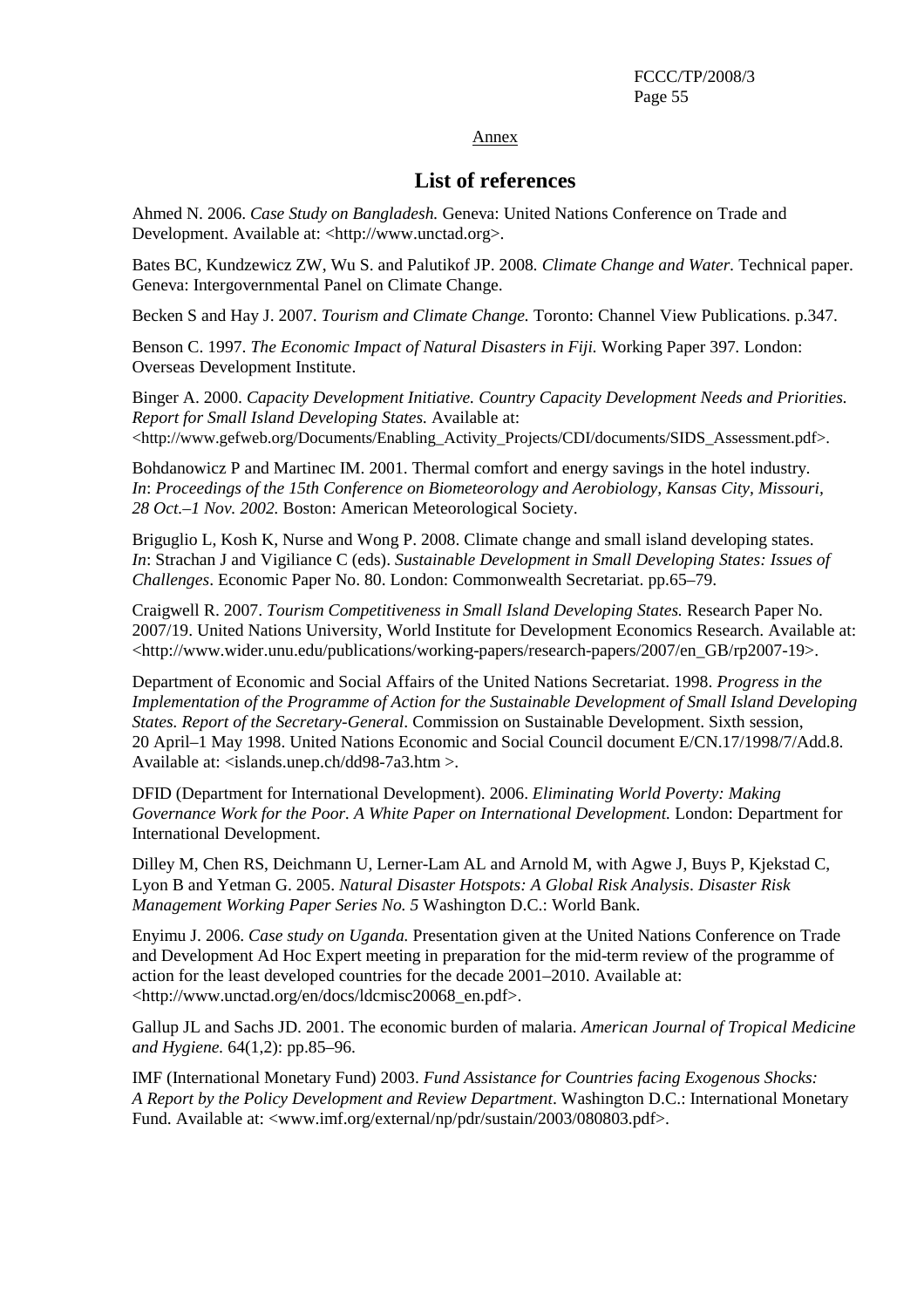IPCC. 2001. *Asia. Climate Change 2001: Impacts, Adaptation and Vulnerability. Contribution of Working Group II to the Third Assessment Report of the Intergovernmental Panel on Climate Change*.

IPCC. 2007a. *Climate Change 2007, Synthesis Report*. *IPCC. Contribution of Working Group I to the Fourth Assessment Report of the Intergovernmental Panel on Climate Change.*

IPCC. 2007b. *Africa in Climate Change 2007: Impacts, Adaptation and Vulnerability. Contribution of Working Group II to the Fourth Assessment Report of the Intergovernmental Panel on Climate Change.* Cambridge: Cambridge University Press. pp.433–467.

IPCC. 2007c. *Asia in Climate Change 2007: Impacts, Adaptation and Vulnerability*. *Contribution of Working Group II to the Fourth Assessment Report of the Intergovernmental Panel on Climate Change*, Cambridge: Cambridge University Press. pp.469–506.

IPCC. 2007d. *Small islands in Climate Change 2007: Impacts, Adaptation and Vulnerability. Contribution of Working Group II to the Fourth Assessment Report of the Intergovernmental Panel on Climate Change.* Cambridge: Cambridge University Press, Cambridge. pp.687–716.

IPCC. 2007e. *Assessing key vulnerabilities and the risk from climate change in Climate Change 2007: Impacts, Adaptation and Vulnerability*. *Contribution of Working Group II to the Fourth Assessment Report of the Intergovernmental Panel on Climate Change*. Cambridge: Cambridge University Press, Cambridge. pp.779–810.

Keuleers P. 2004. *Governance in the Least Developed Countries in Asia and Pacific: An assessment of the current situation.* UNDP Sub-Regional Resource Facility for the Pacific, Northeast, and Southeast Asia Bangkok SURF. Available at:

<http://www.undplao.org/whatwedo/bgresource/demogov/GovernanceinLDCAsiaPacific-Keuleers.pdf>.

Mung K and Hospedales J. 2005. *Caribbean Health Situation Analysis Developed for the Caribbean Commission on Health and Development*.

OECD (Organisation for Economic Co-operation and Development). 2005. *Bridge Over Troubled Waters: Linking Climate Change and Development.* Paris: Organisation for Economic Co-operation and Development.

Republic of Suriname. 2004. *Final National Assessment Report. Barbados Programme of Action (BPOA) + 10 Review*. Available at: <http://www.sidsnet.org>.

Rosalie MW and Campling L. 2004. Seychelles in perspective *–* placing child development in context. Socioeconomic development in Seychelles: an overview. *Seychelles Medical and Dental Journal.* Special Issue: **7** (1), November 2004.

Stern N. 2007. *The Economics of Climate Change: The Stern Review.* New York: Cambridge University Press.

Tompkins EL, Nicholson-Cole SA, Hurlston L, Boyd E, Hodge GB, Clarke J, Gray G, Trotz N and Varlack L. 2005. *Surviving Climate Change in Small Islands: A Guidebook.* Norwich: Tyndall Centre for Climate Change Research. Available at:<www.islandsonline.org/climatechange.htm>.

Executive Board of the United Nations Development Programme and of the United Nations Population Fund. 2005. *UNCDF Business Plan 2005–2007*: *Investing in the LDCs to achieve the Millennium Development Goals.* Document DP/2005/22.

UNCTAD (United Nations Conference on Trade and Development) 2008. *The Least Developed Countries Report 2008*. Geneva and New York: United Nations.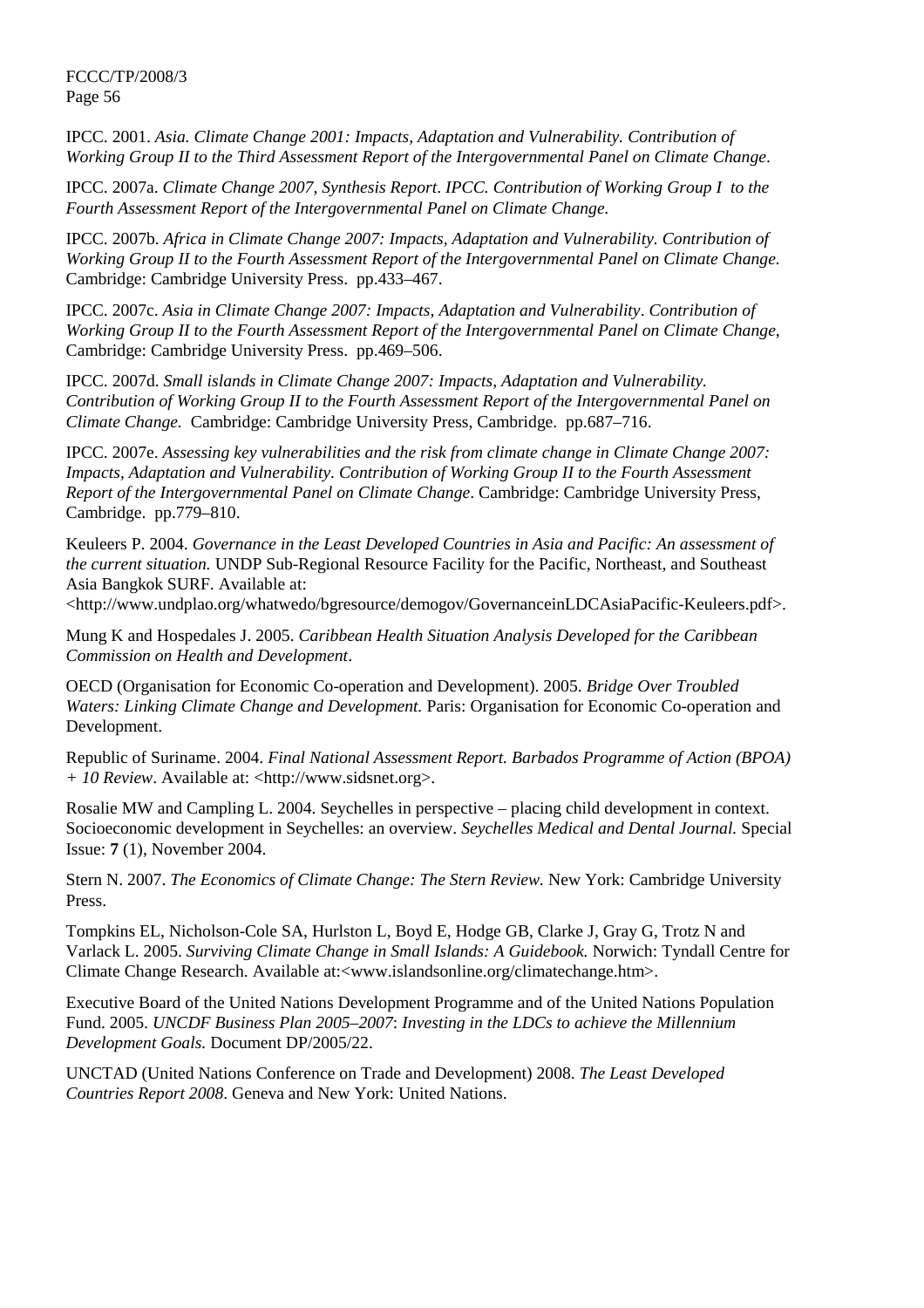UNCTAD (United Nations Conference on Trade and Development). 2007. *The Least Developed Countries Report 2007.* Geneva and New York: United Nations.

UNCTAD (United Nations Conference on Trade and Development). 2006. *The Least Developed Countries Report 2006.* Geneva and New York: United Nations.

UNCTAD (United Nations Conference on Trade and Development). 2004. *The Least Developed Countries Report 2004*. Geneva and New York: United Nations. Chapter 2.

United Nations. 2005. *Report of the International Meeting to Review the Implementation of the Programme of Action for the Sustainable Development of Small Island Developing States.* Annex III, "Summaries of panel discussions". United Nations document A/CONF.207/11.

UNDP (United Nations Development Programme). 2007. *Human Development Report 2007/2008. Fighting Climate Change: Human Solidarity in a Divided World*. Available at: <http://hdr.undp.org/en/reports/global/hdr2007-2008>.

UNDP (United Nations Development Programme). 2005. *Hoping and Coping: A Call for Action. The Capacity Challenge of HIV/AIDS in Least Developed Countries.* Available at: <http://www.undp.org/hiv/docs/hoping\_and\_coping\_final.pdf>.

United Nations Economic Commission for Africa. 2008. *Economic Report on Africa. 2008. Africa and the Monterrey Consensus: Tracking Performance and Progress*. Available at: <http://www.uneca.org/era2008>.

United Nations Economic Commission for Africa. 2008. *Securing Our Future: Report on the Commission for HIV/AIDS and Governance in Africa.* Available at: <http://www.uneca.org/CHGA/Report>.

UNEP (United Nations Environment Programme). 2006. *Africa Environmental Outlook 2: Our Environment, Our Wealth.* Division of Early Warning and Assessment. Nairobi: United Nations Environment Programme.

United Nations Department of Economic and Social Affairs, Statistics Division. 2003. *World Statistics Pocketbook: Small Island Developing States*. New York: United Nations.

United Nations Department of Economic and Social Affairs. 2004. *Progress towards the Millennium Development Goals, 1990–2003.* New York: United Nations.

UNFCCC. 2005. *Climate Change, Small Island Developing States*. Bonn: United Nations Framework Convention on Climate Change.

UNFCCC. 2007. *Climate Change: Impacts, Vulnerabilities and Adaptation in Developing Countries.*  Bonn: United Nations Framework Convention on Climate Change.

UN-OHRLLS (United Nations Office of the High Representative for the Least Developed Countries, Landlocked Developing Countries and Small Island Developing States). 2003. *Third World Water Forum, Kyoto, Japan 16 to 23 March 2003. Report of the United Nations Office of The High Representative For The Least Developed Countries, Landlocked Developing Countries And Small Island Developing States*. New York: United Nations Office of the High Representative for the Least Developed Countries, Landlocked Developing Countries and Small Island Developing States.

UN-OHRLLS (United Nations Office of the High Representative for the Least Developed Countries, Landlocked Developing Countries and Small Island Developing States. 2006. *Facts About Least Developed Countries (LDCs)*. New York: United Nations Office of the High Representative for the Least Developed Countries, Landlocked Developing Countries and Small Island Developing States.